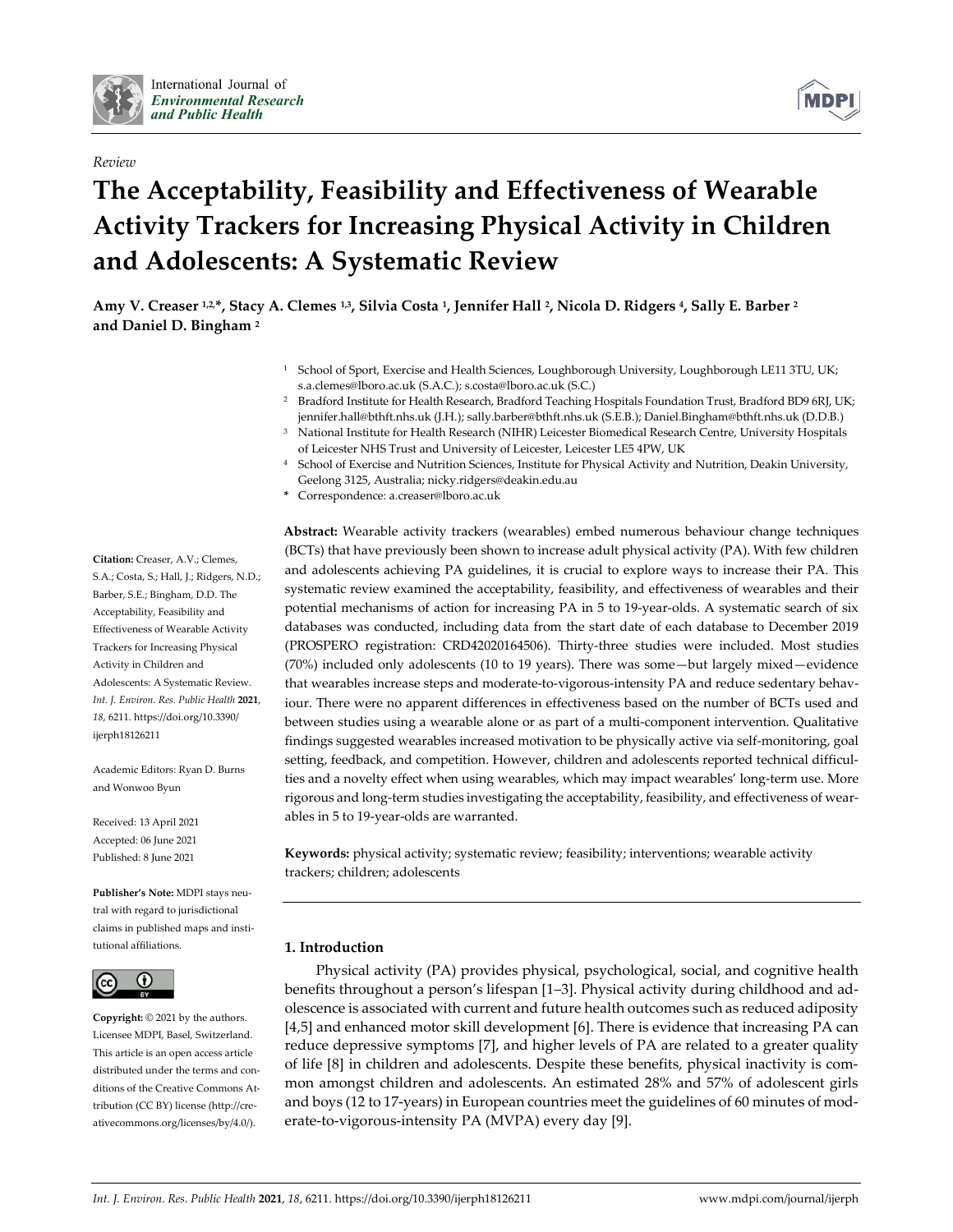To date, PA interventions in ≤16 year-olds have produced negligible-to-small increases in total PA and MVPA [10]. Previous evidence suggests that PA interventions that embed numerous behavioural change techniques (BCTs) may be more effective than those that do not [11]. Behavioural change techniques are "observable, replicable, and irreducible component(s) of an intervention designed to alter or redirect causal processes that regulate behaviour" ([12] p. 82). A previous systematic review [11] reported that effective school-based PA interventions aimed at 15 to 19-year-olds had an average of 10.5 (range: 5–20) BCTs compared to ineffective interventions that had an average of 4 (range: 3–6) [11]. Behavioural change techniques unique to effective interventions included self-mon-

Previous research has reported that wearable activity trackers (wearables) and their partnering applications (apps) embed an average of 19 (range: 15–24) BCTs, including selfmonitoring, feedback, action planning, goal setting, prompts/cues, and social comparison [13]. Given the number and type of BCTs that wearables embed, wearables may offer an effective way of increasing child and adolescent PA. There is some evidence that wearables are a potentially effective way of increasing PA in adults [14–21]. A meta-analysis found that wearables can significantly increase an adult's step count, MVPA, and energy expenditure [20]. It was found that multi-component interventions were more effective than those using a wearable alone, and authors have suggested that this may be due to wearables being combined with additional BCTs [20].

itoring, feedback, goal setting, action planning, and social support [11].

However, less is known about the effectiveness of wearables for increasing child and adolescent PA [22]. In 2016, a systematic review [22] identified three intervention studies [23–25] investigating the effectiveness of wearables in 5 to 19-year-olds. There was little evidence to suggest that wearables can increase PA in children and adolescents, with Ridgers et al. [22] concluding that further research using rigorous methods was needed. This review aims to update that presented by Ridgers et al. [22], exploring the most recent literature. Given the evidence that PA interventions are most effective the more BCTs they embed [11], this review will identify BCTs in wearable interventions and may provide insights into the potential mechanisms of action behind the level of effectiveness of interventions, which were not explored in the review by Ridgers et al. [22].

The acceptability and feasibility of wearables are also important to consider in order to allow researchers to understand the potential reasons for the level of effectiveness of interventions and how best to implement such interventions [26,27]. For example, similar devices, such as pedometers, have been found to increase PA in 5 to 18-year-olds [28]. However, pedometers require users to manually record their PA (e.g., steps) each day [29,30], which may reduce intervention compliance rates and limit effectiveness [31], whereas wearables provide incremental feedback via a monitoring screen, app, and/or online dashboard, enabling users to easily monitor their long-term PA. This suggests that wearables may be more acceptable and feasible than other similar devices (e.g., pedometers). The review by Ridgers et al. [22] identified two studies [32,33] exploring the feasibility of wearables in 5 to 19-year-olds. There was some evidence that wearables were viewed positively by children and adolescents and that wearables can encourage children and adolescents to be more physically active [22]. However, several barriers to wearable use were identified (e.g., access to technology, lack of comfort) [22]. Although these findings offer some insight into wearables' acceptability and feasibility, they are based on a small number of studies, and common themes were not identified. This systematic review presents a thematic synthesis to identify key themes related to the acceptability and feasibility of using wearables in children and adolescents. This highlights the most common facilitators and barriers of using wearables and will allow researchers to focus on these factors when developing future wearable-based interventions.

In this review, acceptability refers to constructs outlined by the "Theoretical Framework of Acceptability" [34], including how children and adolescents feel about using a wearable (affective attitude), the amount of perceived effort required to use a wearable (burden), the perceived understanding of how to use a wearable and interpret PA outputs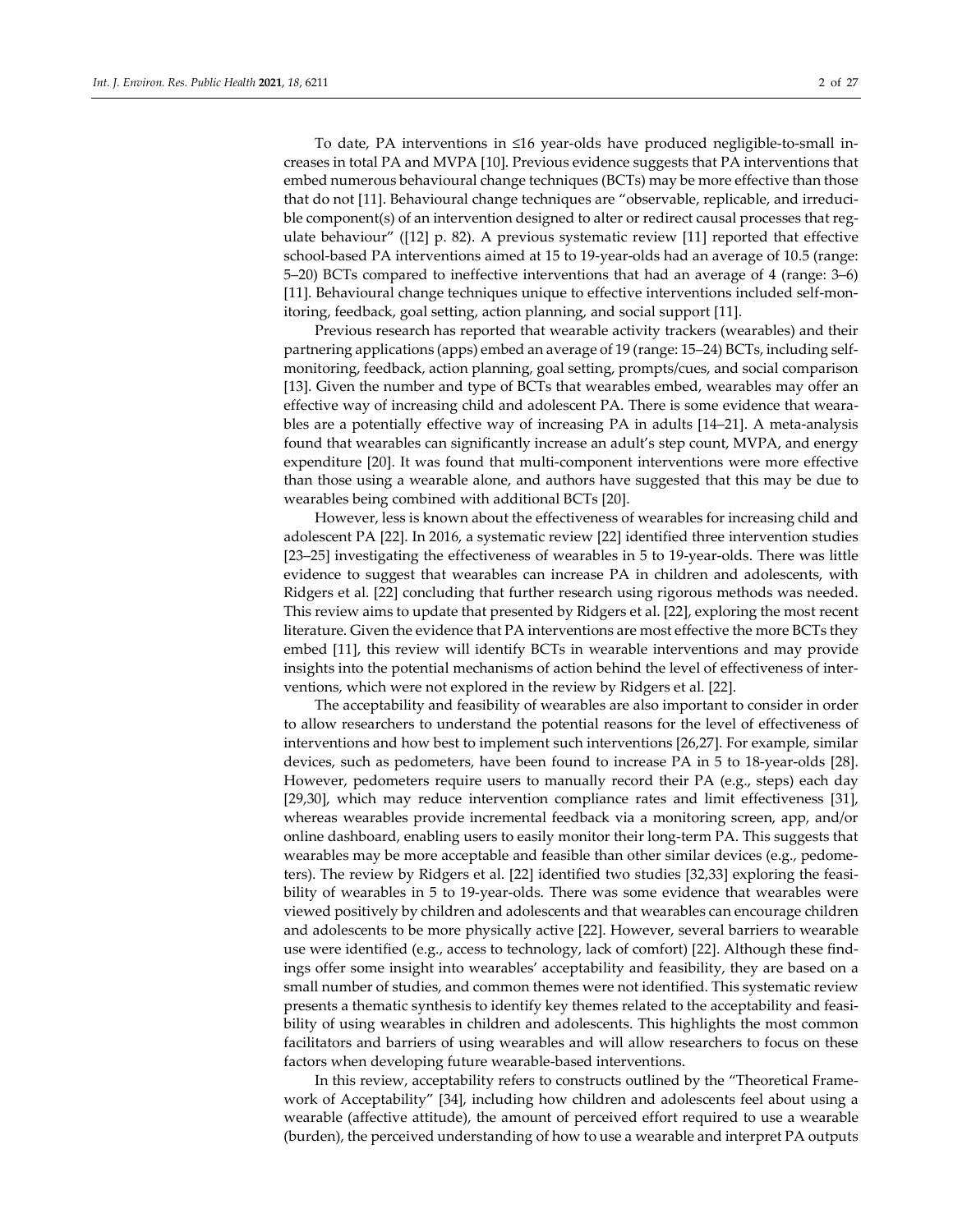(intervention coherence), and the perceived impact wearables have on children and adolescents' PA levels (perceived effectiveness). Feasibility refers to the considerations outlined by Abbott [35], such as the facilitators and barriers of using wearables.

This systematic review explores the acceptability, feasibility, effectiveness, and potential mechanisms of action underlying the effectiveness of wearables for increasing PA in children and adolescents (5 to 19 years).

## *1.1. Research Questions*

This systematic review addresses the following research questions:

- *1.* How acceptable are wearables for increasing PA in 5 to 19-year-olds?
- *2.* How feasible are wearables for increasing PA in 5 to 19-year-olds?
- *3.* How effective are wearables for increasing PA in 5 to 19-year-olds?
- *4.* What are the mechanisms of action (BCTs) underlying the influence of wearables on PA in 5 to 19-year-olds?

#### **2. Methods**

This review is registered with the International Prospective Register for Systematic Reviews (PROSPERO; CRD42020164506) and follows the guidance of the Preferred Reporting Items for Systematic Reviews and Meta-Analyses (PRISMA; [36]).

## *2.1. Search Strategy*

A search strategy was developed based on previous reviews [22,37] to identify potentially relevant studies from six databases: PubMed, Web of Science, Scopus, SPORTDiscus, PsycINFO, and ProQuest. Searches took place from the start date of each database to December 2019. Search strategies included the following search strings in four main areas: population (child\*, adolescen\*, youth, teen\*, young person, young people, school child\*, family, families, parent\*, caregiver, mother, father, home-based, parent– child, parent–adolescent), intervention (intervention, trial, feasibility, pilot, acceptability, program), wearable activity tracker (electronic track\*, electronic activ\*, electronic activ\* monitor\*, electronic active\* track\*, electronic fitness track\*, wearable device, wearable act\* track\*, consumer wearable, wearable, wearable tech\*, fitness track\*) and outcome (physical act\*, energy expenditure, MVPA, steps). The full search strings for each database are presented in Supplementary Materials 1. Additional relevant studies were retrieved from the included studies' bibliographies, which is a method used to identify additional studies in systematic reviews [38].

# *2.2. Inclusion Criteria*

Inclusion criteria were developed using the "Population, Intervention, Comparison, Outcomes and Study" approach (PICOS; [36]). The following eligibility criteria were used: (a) published in English; (b) included participants aged 5 to 19-years; (c) examined the use of a wearable within an intervention, acceptability, or feasibility study; (d) measured PA (effectiveness) and/or experiences of using a wearable (acceptability/feasibility); and (e) were a full-text paper, using primary data, published in a peer-reviewed academic journal. All populations (e.g., clinical, overweight/obese), study designs, and settings were included. For acceptability/feasibility studies, experiences of using a wearable could be reported by children and adolescents (5 to 19-year-olds) or others (e.g., adults, such as parents) on behalf of the study population.

For the purpose of this review, wearables were defined as a commercially available wearable device, with the capability of tracking PA (e.g., accelerometry, steps) and at least one other feature (e.g., distance travelled, gamification/rewards) or multiple dimensions of PA (e.g., steps and PA intensities). The wearable needed to provide momentary tracking to gather incremental feedback via a monitoring display, online dashboard, or partnering application, beyond a traditional step-only display [22,39]. Wearables could be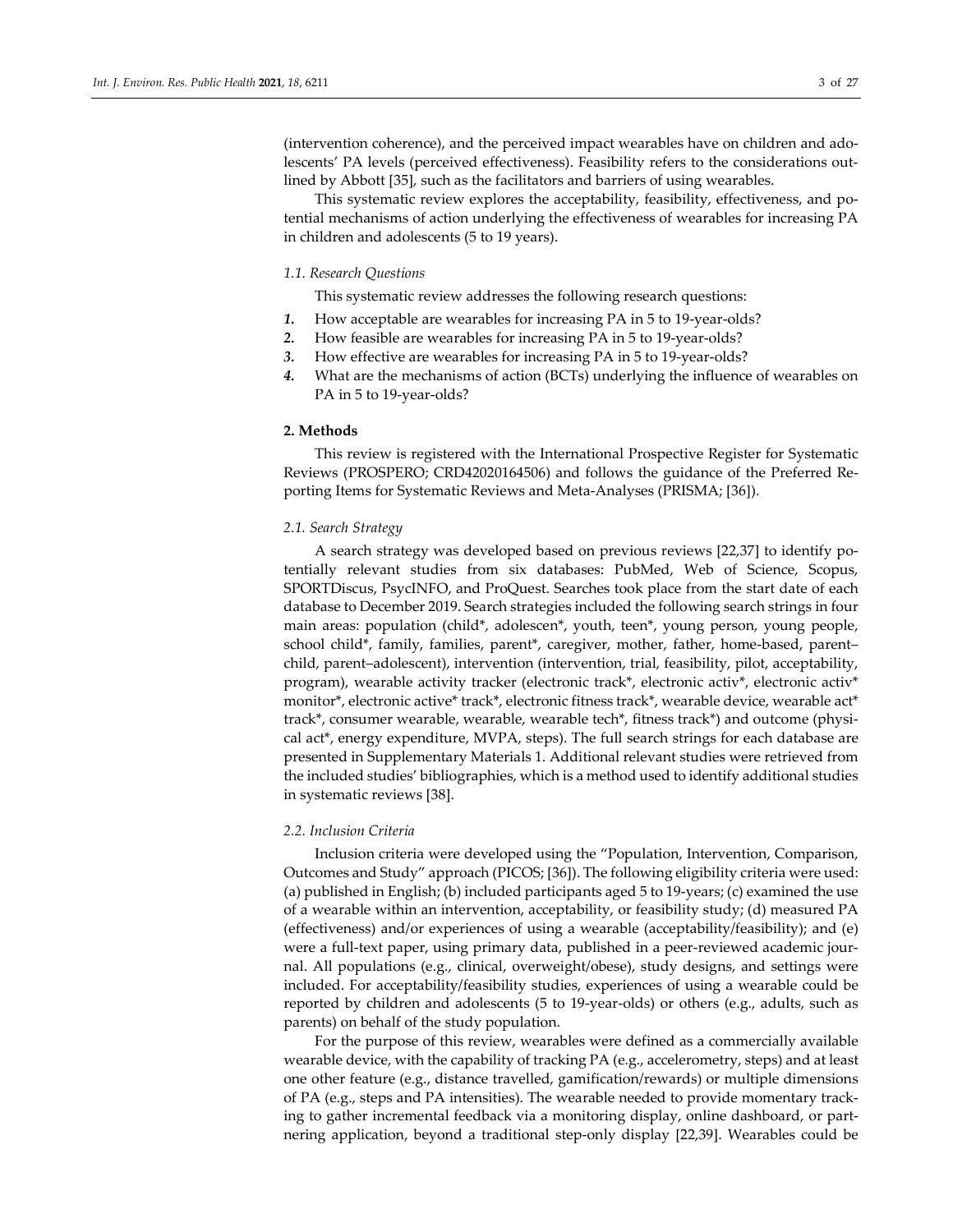used in conjunction with a partnering application/online dashboard or alone, given that smartphone ownership is minimal in younger children [40].

#### *2.3. Exclusion Criteria*

Studies were excluded if (a) participants were <5 years and >19 years of age and (b) the wearable was not utilised as an intervention/feasibility tool (e.g., measurement tool).

## *2.4. Study Selection and Data Extraction*

Study eligibility was independently assessed through title, abstract, and full textscreening by two reviewers (A.V.C and D.D.B) using a standardised, unblinded approach. Studies were screened independently, and any disagreements were resolved at the end of each stage by A.V.C and D.D.B, with any persistent disagreements resolved by a third reviewer (S.C). If insufficient information was provided, the author(s) of the identified studies were contacted by email to provide relevant information for eligibility assessment.

The first reviewer (A.V.C) used a standardised form to extract data using an adapted version of the Cochrane data collection form for intervention reviews: RCTs and non-RCTs [41]. The following data were extracted: country of study, sample demographics (e.g., age, sex, ethnicity, weight status, socioeconomic status), study characteristics (e.g., design, description, no. of study arms, length, follow-up period(s), setting), measurement characteristics (e.g., measurement tool, reported outcome), device characteristics (e.g., device brand and model), and study results.

## *2.5. Behaviour Change Techniques (BCTs)*

Two reviewers (A.V.C and J.H), used the Behaviour Change Technique Taxonomy v1 (BCTTv1), a 93-item coding framework [12], to independently code BCTs present in included studies that measured PA as an outcome of using a wearable (effectiveness studies). Behaviour change techniques present in the wearable, partnering app/online dashboard, and additional study/intervention components were coded. Control and comparator groups of effectiveness studies were also coded for BCTs. Each BCT was coded as present beyond all reasonable doubt (++), present in all probability (+), or absent (-), as recommended by Michie et al. ([12,42], https://www.bct-taxonomy.com/; accessed on 1 June 2020). Techniques were coded as present beyond all reasonable doubt (++) if the study authors provided detailed evidence that the BCT was applied to the target behaviour and population and explained how the BCT was used to promote PA. Techniques were coded as present in all probability (+) if there was mention of the BCT being used without detailed explanation of how the BCT was used, there was some evidence that the BCT was utilised without explicit mention of the BCT by the study authors, or if the wearable(s) had a BCT present, as stated in the study or by manufacturers, using official websites and device manuals, but it was unclear from the study whether they were utilised. The frequency and duration of BCT use/delivery was not coded.

#### *2.6. Risk of Bias*

The included studies that measured PA as an outcome of using a wearable (effectiveness studies) were assessed for Risk of Bias (RoB) by two reviewers (A.V.C and D.D.B) independently. The risk of bias criteria were utilised in a previous systematic review [22], which was adapted from the Methods Guide for Comparative Effectiveness Reviews [43]. The following eight criteria were used: (1) participants were randomly allocated, (2) minimal missing data, (3) data were analysed according to group allocation, (4) the study population was representative of the population of interest, (5) the timing of outcome assessments was similar in all groups, (6) the study reported the validity of the wearable, (7) the study reported the reliability of the wearable, and (8) the study was conducted independently of the wearable manufacturer. Each criterion was scored as yes (1) or no (0). If unclear, the criterion was scored as no (0). Table S2 provides further descriptions of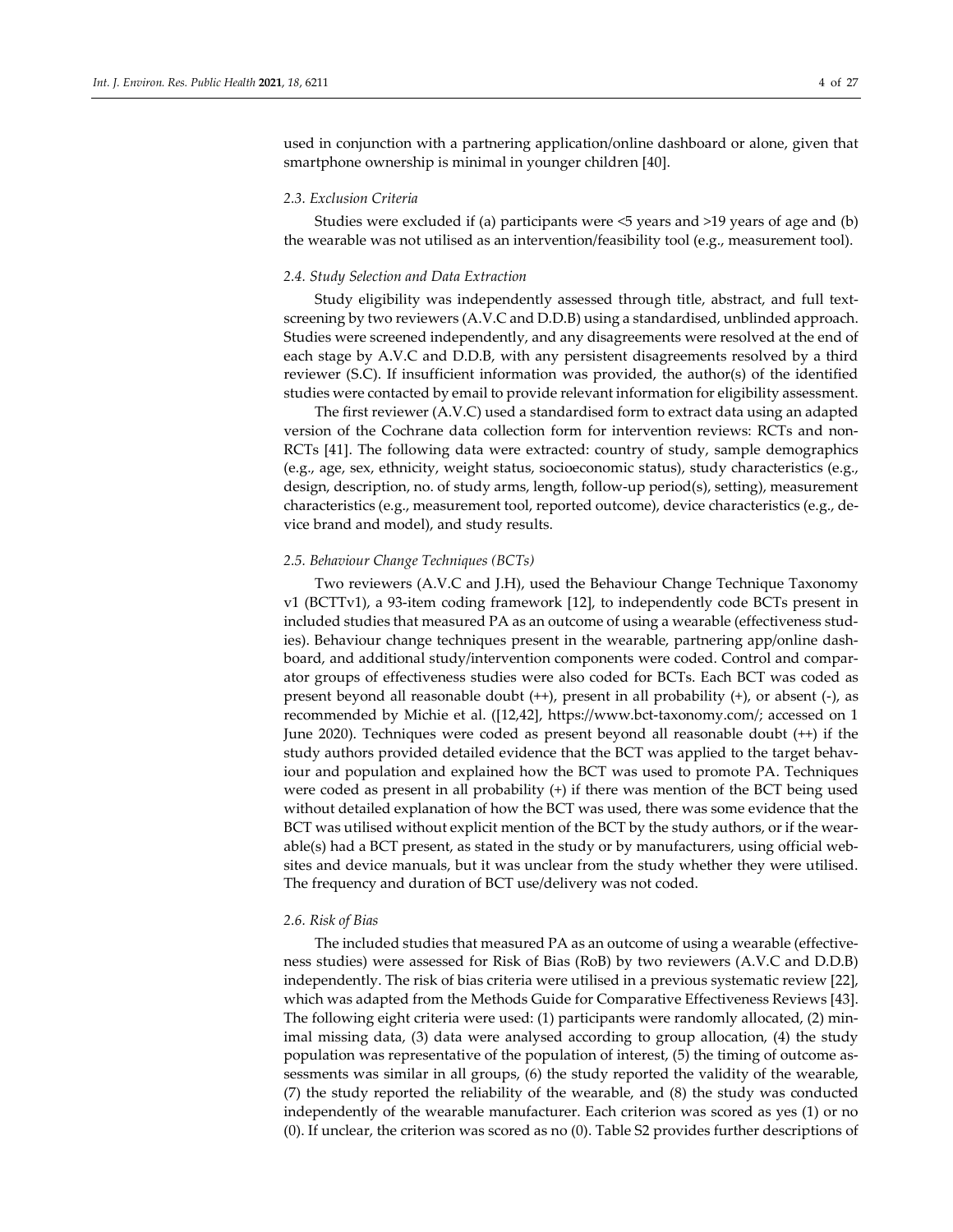each criterion. An overall score out of 8 was provided, and effectiveness studies were categorized as having a high (score 0–2), medium (score 3–5), and low (score 6–8) risk of bias (adapted from Lewis et al. [18]).

#### *2.7. Data Synthesis*

To synthesise the data, studies were split into "effectiveness studies" and "feasibility/acceptability studies". Effectiveness studies were those that provided an outcome measure of PA. The term "effectiveness studies" was chosen as some studies that measured PA did not claim to be an intervention. Studies that reported the experiences of children/adolescents using the wearable, but did not measure PA, were considered feasibility/acceptability studies. A narrative review was conducted for effectiveness studies, given that the heterogeneity of study designs and outcomes did not permit a meta-analysis. A thematic synthesis was conducted for feasibility/acceptability studies in which the authors provided quotations from participants and/or the authors' interpretations of participant experiences using a wearable (as used previously by Fletcher et al. [44]). The thematic synthesis followed the three stages outlined by Thomas and Harden, which are presented in Table 1 [45].

**Table 1.** Stages of thematic synthesis [45].

|    | <b>Stages of Thematic Synthesis</b>              | Description                                                                                                      |  |  |  |
|----|--------------------------------------------------|------------------------------------------------------------------------------------------------------------------|--|--|--|
|    |                                                  | Line-by-line coding of the findings of primary stud-<br>Code each line of text according to its meaning and con- |  |  |  |
|    | ies.                                             | tent.                                                                                                            |  |  |  |
|    | The development of "descriptive" themes from the | Consider the similarities and differences between free                                                           |  |  |  |
|    | free codes.                                      | codes (stage 1) and group them together to develop de-                                                           |  |  |  |
|    |                                                  | scriptive themes.                                                                                                |  |  |  |
|    |                                                  | Develop themes that "go beyond" the descriptive themes,                                                          |  |  |  |
| 3. |                                                  | The development of "analytical" themes from the de-by addressing how the themes relate to the review aim and     |  |  |  |
|    | scriptive themes.                                | generate additional understanding of concepts and hy-                                                            |  |  |  |
|    |                                                  | potheses.                                                                                                        |  |  |  |

Line-by-line coding was carried out by one reviewer (A.V.C) using the NVivo software (QSR International, Melbourne, Australia), and the meaning and content of each code was agreed upon by a second reviewer (J.H). One reviewer (A.V.C) developed descriptive themes from the codes by grouping those that were similar together and further developed these into analytical themes by relating them to the reviews' aims. These codes were discussed and refined with the help of J.H. This approach has been used previously [44] and was chosen as an inductive approach was taken.

## **3. Results**

#### *3.1. Search Results*

Figure 1 outlines the PRISMA diagram. A total of 4759 studies were retrieved (4208 after removing duplicates). Thirty-three studies were eligible for inclusion. Eighteen were included in the narrative review (investigating effectiveness), nine were included in the thematic synthesis (investigating acceptability/feasibility), and six were included in both the narrative review and thematic synthesis (investigating acceptability/feasibility, and effectiveness). Table 2 presents descriptions of the included studies.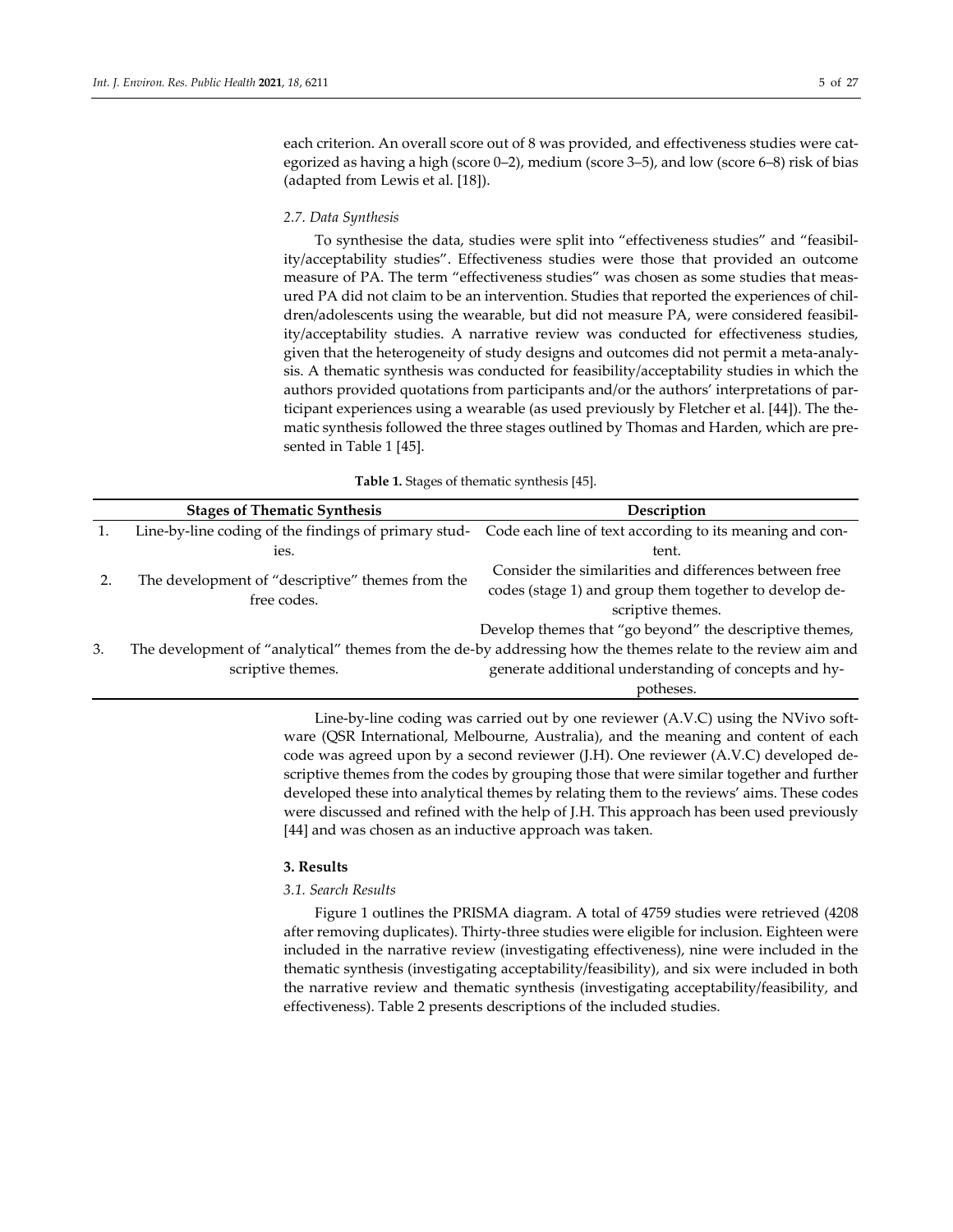

**Figure 1.** Preferred Reporting Items for Systematic Reviews and Meta-Analyses (PRISMA) flow diagram illustrating the review process.

# *3.2. Countries*

Most studies were conducted in the USA (*n =* 16; 48.5%). The remaining studies were conducted in England (*n =* 4; 12.1%), Australia (*n =* 3; 9.1%), Canada (*n =* 2; 6.1%), Germany, Finland, Poland, Netherlands, and New Caledonia (all *n =* 1; 3.0%). Three studies (9.1%) did not specify the country.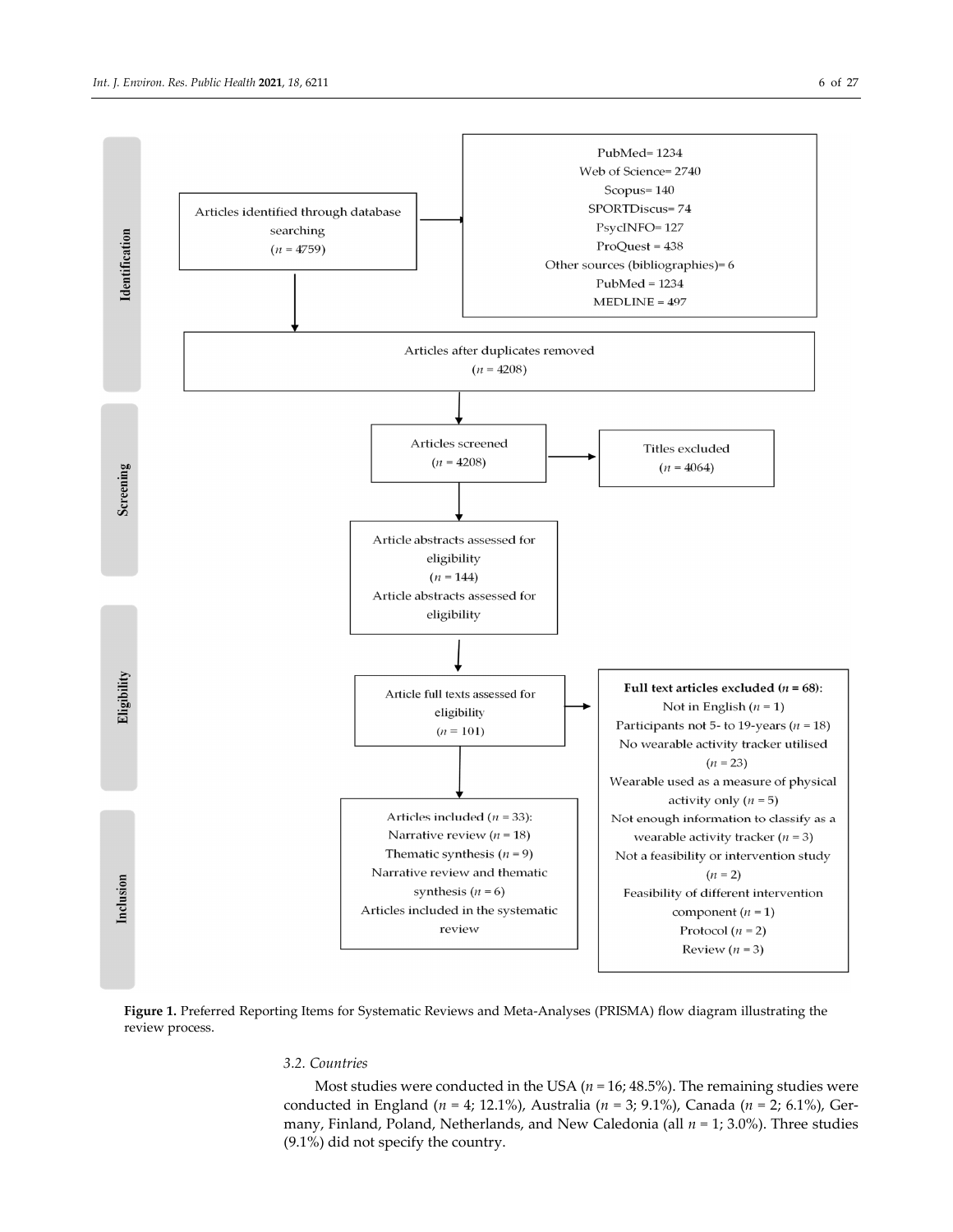# *3.3. Population*

Studies involved 1843 participants (range: 6–196). Most studies targeted only adolescents (10 to 19 years) (*n =* 23, 70%), with eight (24%) focusing on children and adolescents (5 to 19 years) and two (6%) on only younger children (5 to 9 years). Seventeen studies (51.5%) recruited participants from specific demographic groups (e.g., overweight/obesity, low PA, ADHD, cancer survivors, rural communities).

| Citation                           |                                | <b>Location Participants</b>                                                                                                               | Wearable<br>Model                       | <b>Review Question</b><br>Addressed                             | <b>Study Design</b>                                                                                                                                          | <b>Study Description</b>                                                                                                                                                                                                                                | Study<br>Duration | <b>BCTs</b><br>(n)        | <b>Key PA Findings</b>                                                                                                                                              |
|------------------------------------|--------------------------------|--------------------------------------------------------------------------------------------------------------------------------------------|-----------------------------------------|-----------------------------------------------------------------|--------------------------------------------------------------------------------------------------------------------------------------------------------------|---------------------------------------------------------------------------------------------------------------------------------------------------------------------------------------------------------------------------------------------------------|-------------------|---------------------------|---------------------------------------------------------------------------------------------------------------------------------------------------------------------|
| Bianchi-Hayes<br>et al. [46]       | NY, USA                        | Nine parent-<br>adolescent<br>BMI <sup>a</sup> $\geq 85$<br>percentile)<br>dyads.                                                          | (14-16 years, Jawbone UP<br><b>MOVE</b> | Effectiveness                                                   | One-arm pilot<br>study.                                                                                                                                      | Adolescents and their<br>parents received a<br>Jawbone UP MOVE.<br>Participants worked 10 weeks<br>with researchers to<br>identify new activi-<br>ties.                                                                                                 |                   | 5                         | Participants achieved<br>their step and active mi-<br>nute goals on 35–39% and<br>55% of intervention days,<br>respectively.                                        |
| Bronikowski Poznań,<br>et al. [47] | Poland                         | 196 partici-<br>pants ( $M =$<br>11.5–17.2<br>years) from<br>an urban<br>school.                                                           | Garmin Vi-<br>vofit                     | Effectiveness                                                   | Two-arm pilot<br>study (two exper-<br>imental groups).                                                                                                       | Both groups received<br>the Garmin Vivofit.<br>IG1 <sup>b</sup> : Daily goal to<br>achieve.<br>IG2 <sup>c</sup> : Achieve as<br>many steps as they<br>could/wanted.                                                                                     | 8 weeks           | IG2:3                     | No difference in days<br>spent in MVPA between<br>IG1: 4 IG1 and IG2. Adolescents<br>in IG2 took more<br>steps/day than adoles-<br>cents in IG1.                    |
| Buchele Har-<br>ris et al. [48]    | Not<br>speci-<br>fied.         | 116 adoles-<br>years) from<br>two schools.                                                                                                 | cents (10-11 Fitbit Charge<br>HR        | Effectiveness                                                   | Three-arm quasi-<br>experimental (2<br>intervention) and<br>1 control).                                                                                      | IG1: Received a Fitbit<br>Charge HR.<br>IG2: Received a Fitbit<br>Charge HR, took part<br>in a step challenge,<br>and a series of 20<br>video-based PA exer-<br>cises.<br>CG <sup>d</sup> : No intervention.                                            | 20 days           | IG1: 7<br>IG2: 11<br>CG:0 | Participants in IG2 took<br>2197 more daily steps,<br>spent more time being<br>fairly and very active and<br>less time being sedentary<br>than participants in IG1. |
| Drehlich et al. bourne,<br>$[49]$  | Mel-<br>Aus-<br>tralia         | 124 inactive<br>adolescents<br>(13–14 years),<br>from low SES<br>schools.                                                                  | Fitbit Flex                             | Acceptability,<br>feasibility                                   | Two-arm ran-<br>domised con-<br>trolled trial but<br>assessed one-<br>arm's experience<br>using the weara-<br>ble (thus a one-<br>arm feasibility<br>study). | Received a Fitbit Flex<br>and behaviour<br>change resources via<br>a private, research-<br>moderated Facebook<br>group.                                                                                                                                 | 12 weeks $N/Ae$   |                           | N/A                                                                                                                                                                 |
| Evans et al.<br>(study 1; [50])    | Rhode<br>Island,<br><b>USA</b> | 32 children<br>$(M = 10)$<br>years) re-<br>cruited from<br>two fifth-<br>grade class-<br>rooms in a<br>low-income<br>urban com-<br>munity. | Fitbit Zip                              | Effectiveness                                                   | One-arm pilot<br>study.                                                                                                                                      | Participants received<br>a Fitbit Zip and a<br>handout stating 10<br>ways to increase their<br>step count.                                                                                                                                              | 4 weeks           | 6                         | Participants took a mean<br>of 10,000 steps per day<br>and increased their mean<br>daily steps by 381 from<br>week 1 to week 4.                                     |
| Evans (study<br>2; [50]            | Island,<br><b>USA</b>          | 42 adoles-<br>cents $(M =$<br>$12.3$ years) re-<br>Rhode cruited from<br>four class-<br>rooms in a<br>low-income<br>urban com-<br>munity.  |                                         | Acceptability,<br>Fitbit Charge feasibility, effec-<br>tiveness | Three-arm open<br>controlled pilot<br>(school-level in-<br>tervention (two<br>trol group).                                                                   | IG1: Received a Fitbit<br>Charge and 6 weekly<br>40 minute PA ses-<br>sions led by their<br>teachers and the re-<br>search team. Incen-<br>groups) and con- tives were provided<br>to those who met<br>their daily step goal.<br>Participants took part | 6 weeks           | IG2:4<br>CG: 0            | Mean daily step count<br>IG1: 10 and MVPA did not differ<br>between IG1, IG2 and<br>CG.                                                                             |

**Table 2.** Summary of included studies.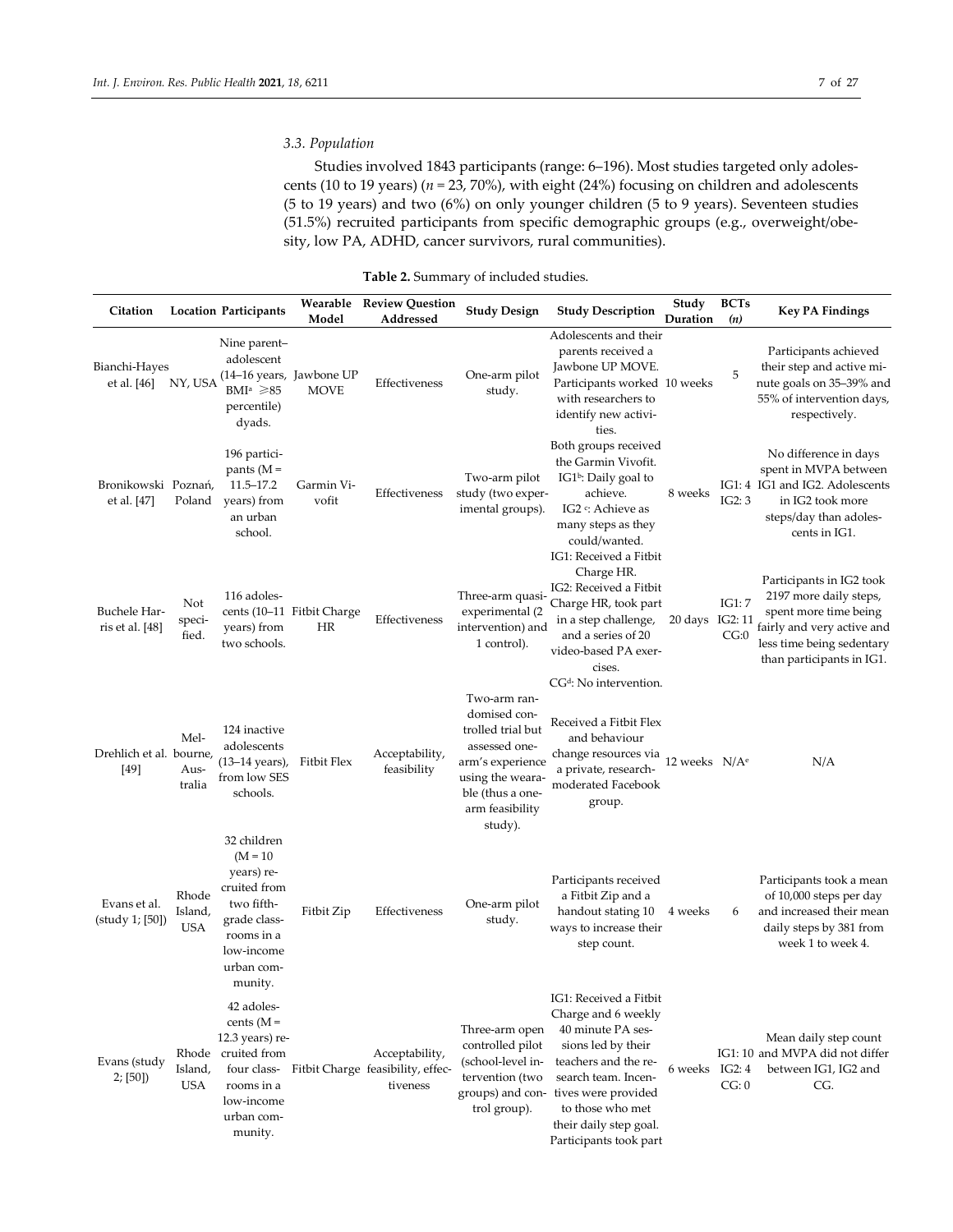|                            |                                                                                |                                                                                                                                      |                                 |               |                                                                                                                                                             | in competitions be-<br>tween pupils and<br>teachers.<br>IG2: Provided with a<br>Fitbit Charge. Did not<br>receive incentives,<br>competitions, or goal<br>setting.<br>CG: No intervention.                                                                                              |                                       |                   | Participants averaged 64                                                                                                                                                                                                                                  |
|----------------------------|--------------------------------------------------------------------------------|--------------------------------------------------------------------------------------------------------------------------------------|---------------------------------|---------------|-------------------------------------------------------------------------------------------------------------------------------------------------------------|-----------------------------------------------------------------------------------------------------------------------------------------------------------------------------------------------------------------------------------------------------------------------------------------|---------------------------------------|-------------------|-----------------------------------------------------------------------------------------------------------------------------------------------------------------------------------------------------------------------------------------------------------|
| Galy et al. [51]           | Lifou Is-<br>land,<br>New<br>Caledo-<br>nia                                    | 24 adoles-<br>cents $(12-14)$<br>years) from a<br>rural school.                                                                      | Misfit Shine 2                  | Effectiveness | One-arm pilot<br>study.                                                                                                                                     | Received a Misfit<br>Shine 2 and a self-<br>paced 8 module (1<br>hour each) learning<br>app (iEngage).                                                                                                                                                                                  | 4 weeks                               | 8                 | mins/day, 14 mins/day<br>and 7 mins/day of LPA,<br>MPA and VPA, respec-<br>tively. Participants<br>achieving at least 11,000<br>steps/day increased from<br>48% of days (week 1) to<br>54% of days (week 4).                                              |
| Gaudet et al.<br>$[52]$    |                                                                                | 46 adoles-<br>Canada cents (13-14<br>years).                                                                                         | Fitbit Charge<br><b>HR</b>      | Effectiveness | Cross-over pilot<br>study (interven-<br>tion and control<br>period).                                                                                        | Received a Fitbit<br>Charge HR.                                                                                                                                                                                                                                                         | 7 weeks                               | IG: $6$<br>CG: 0  | No difference in MVPA<br>between groups.                                                                                                                                                                                                                  |
| Götte et al.<br>$[53]$     | Not                                                                            | 40 adoles-<br>cents $(M =$<br>specified 14.7 years),<br>with cancer.                                                                 | Fitbit One or<br>Flex           | Effectiveness | Two-arm pro-<br>spective, quasi-<br>experimental<br>study (interven-<br>tion and control<br>group).                                                         | IG: Received a Fitbit<br>One $(n=5)$ or Flex $(n)$<br>=35), encouraged to<br>meet PA goals, and<br>received an at-home<br>exercise plan consist-<br>ing of 5-7 exercises to<br>improve strength, co-<br>ordination and en-<br>durance.<br>CG: Wait-list.                                | $6 - 8$<br>weeks                      | IG:7<br>CG: 0     | Participants increased<br>their mean daily step<br>count and active minutes<br>by 1580 and 11.8, respec-<br>tively. Steps, achievement<br>of step goals, active<br>minutes and achievement<br>of active minute goals did<br>not differ between<br>groups. |
| Guthrie et al.<br>$[54]$   | Morgan-<br>town<br>WV,<br>Moun-<br>tain<br>View<br>CA, and<br>Vista<br>CA, USA | 182 adoles-<br>cents (13–14<br>years) from<br>three study<br>sites.                                                                  | Zamzee                          | Effectiveness | Three-arm<br>pilot multi-site<br>randomized con-<br>trolled experi-<br>ment (interven-<br>tion group, active<br>control and pas-<br>sive control<br>group). | IG: Received the<br>Zamzee and access to<br>the website (PA pro-<br>gress and rewards).<br>CG1 (Active control):<br>Received Zamzee (no<br>access to website) and<br>an active game<br>(Dance Dance Revo-<br>lution).<br>CG2 (Passive con-<br>trol): Received a<br>Zamzee (no access to | 6 weeks                               | IG: 9             | Participants in the IG<br>demonstrated an average<br>of 15.26 minutes of<br>CG1:1 MVPA/day, which was<br>CG2: 1 67% and 49% greater than<br>those in CG1 (9.12 mins)<br>and CG2 (10.27 mins).                                                             |
| Hayes and<br>van Camp [23] | USA                                                                            | Six girls (8<br>years) from<br>one school.                                                                                           | Fitbit Tracker<br>(first model) | Effectiveness |                                                                                                                                                             | website).<br>Received a Fitbit and<br>step goal during<br>Cross-over study seven recess sessions<br>(intervention and (20 mins) and a final<br>control period). recess session where<br>three step goals were<br>set.                                                                   | 8 sessions<br>(20<br>minutes<br>each) | IG: $12$<br>CG: 0 | Participants took 47%<br>more steps, and 21%<br>more time in MVPA, dur-<br>ing intervention than con-<br>trol periods.                                                                                                                                    |
| Heale et al.<br>$[55]$     | Toronto,<br>Canada                                                             | 31 patients<br>$(12.8 - 18.6)$<br>years) with<br>juvenile idio-<br>pathic arthri- Misfit Flash<br>tis.<br>$n = 28$ in anal-<br>ysis. |                                 | Effectiveness | One-arm pilot<br>study.                                                                                                                                     | Received a Misfit<br>Flash and set a daily 4 weeks<br>PA goal.                                                                                                                                                                                                                          |                                       | 4                 | Participants did not<br>demonstrate a significant<br>difference in mean<br>METs/day or MVPA<br>blocks/day from baseline<br>to week 5.                                                                                                                     |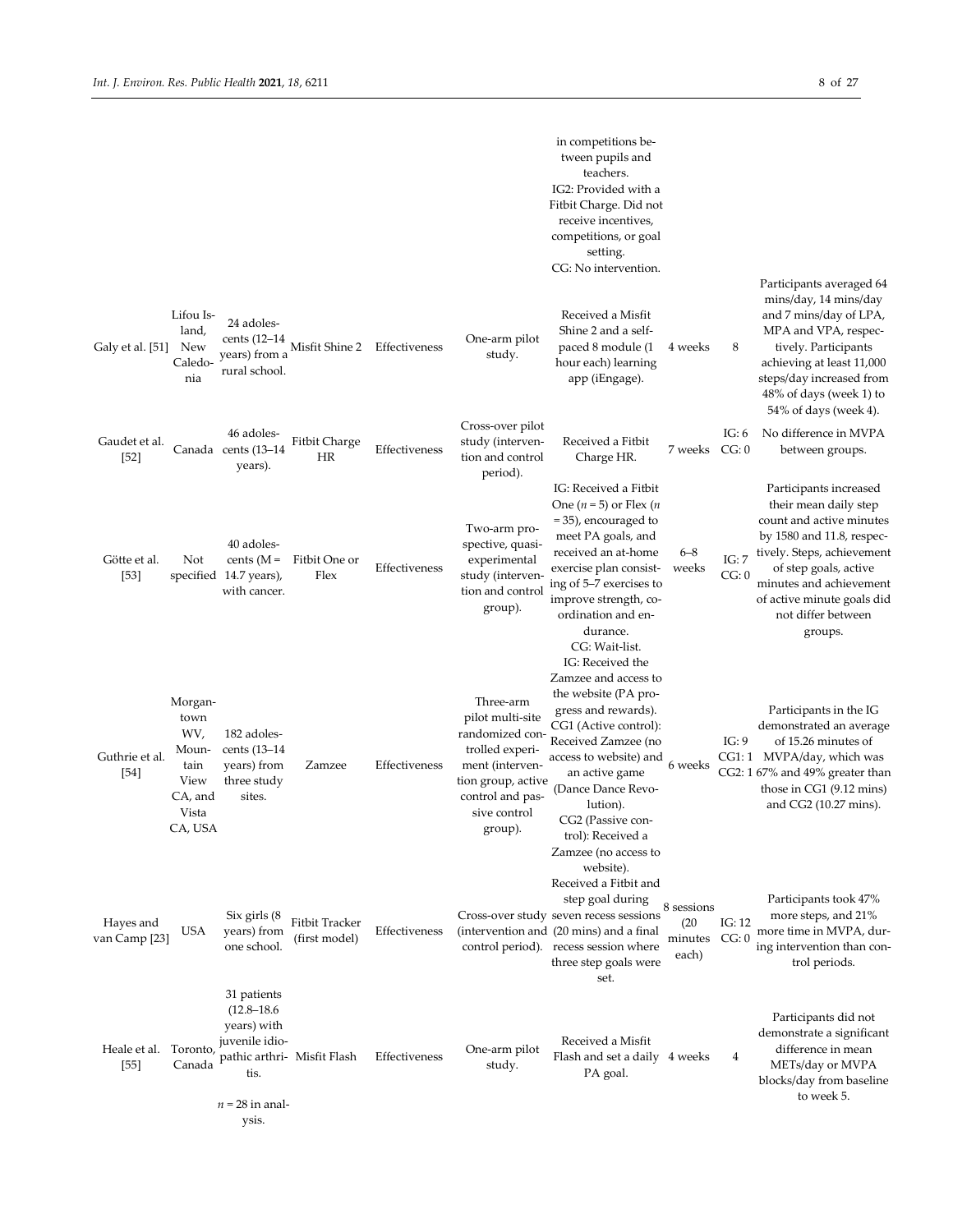| Hooke et al.<br>$[25]$         | and<br>South-<br>eastern<br>region,<br>USA           | Midwest 16 children<br>$(6-15 \text{ years})$<br>with acute<br>lympho-<br>blastic leuke-<br>mia. | Fitbit One                        | Effectiveness                                                  | One-arm pilot<br>study.                                                            | Received a Fitbit One.<br>A research nurse<br>emailed participants<br>and their parent(s)<br>daily with their daily interven-<br>step count and PA<br>levels, along with a<br>brief message of en-<br>couragement.                                    | 17 days<br>tion | 10             | No significant changes in<br>daily steps.                                                                                                                                                                                                                                                                                                                                                           |
|--------------------------------|------------------------------------------------------|--------------------------------------------------------------------------------------------------|-----------------------------------|----------------------------------------------------------------|------------------------------------------------------------------------------------|-------------------------------------------------------------------------------------------------------------------------------------------------------------------------------------------------------------------------------------------------------|-----------------|----------------|-----------------------------------------------------------------------------------------------------------------------------------------------------------------------------------------------------------------------------------------------------------------------------------------------------------------------------------------------------------------------------------------------------|
| Kerner et al.<br>$[56]$        | North-<br>west<br>England                            | 62 adoles-<br>cents (14–15<br>one school.<br>$n = 28$ in anal-<br>ysis.                          | years) from Fitbit Charge<br>HR   | Effectiveness                                                  | One-arm pilot<br>study.                                                            | Received a Fitbit<br>Charge HR, with in-<br>structions on how to<br>use.                                                                                                                                                                              | 5 weeks         | 8              | Participants decreased<br>their daily MVPA by 9.53<br>minutes/day from pre- to<br>post-intervention.                                                                                                                                                                                                                                                                                                |
| Kerner and<br>Goodyear [57]    | South-<br>east and<br>north-<br>west<br>England      | 84 adoles-<br>cents (13–14<br>years) from<br>two schools.                                        | Fitbit Charge                     | Acceptability,<br>feasibility                                  | One-arm feasibil-<br>ity study.                                                    | Received a Fitbit<br>Charge.                                                                                                                                                                                                                          | 8 weeks N/A     |                | N/A                                                                                                                                                                                                                                                                                                                                                                                                 |
| Knox et al.<br>$[58]$          | Notting-<br>ham and<br>Leices-<br>ter, Eng-<br>land. | 49 partici-<br>pants (9-12<br>years) diag-<br>nosed with<br>type 1 diabe-<br>tes mellitus.       |                                   | Acceptability,<br>Polar Active Feasibility, Effec-<br>tiveness | Two-arm ran-<br>domised con-<br>tervention and<br>control hospital<br>site)        | IG: Received a Polar<br>Active, access to the<br>Steps to Active Kids<br>trolled trial (in-with Diabetes (STAK-6 months)<br>D) website, and usual<br>care for diabetes.<br>CG: Received usual<br>care for diabetes.                                   |                 | IG: 9<br>CG: 0 | Mean change in daily<br>steps from baseline to<br>post-intervention and fol-<br>low-up were 1162 and<br>899 steps/day greater in<br>the IG than the CG.<br>Changes in self-reported<br>PA, MPA, VPA, and easy<br>minutes did not differ be-<br>tween the IG and CG.<br>PAQ sedentary scores<br>significantly decreased in<br>the IG from pre- to post-<br>intervention (but not fol-<br>$low-up$ ). |
| Larson et al.<br>$[59]$        | Moun-<br>tain<br>West re-<br>gion,<br><b>USA</b>     | 187 children<br>$(8-10 \text{ years})$<br>from two<br>schools.<br>$n = 159$ in<br>analysis.      | New Life-<br>styles<br>NL-1000    | Effectiveness                                                  | Two-way quasi-<br>experimental (in-<br>tervention school<br>and control<br>school) | IG: Received the<br>NL-1000 and the "Fit<br>'n' Cool Kids" inter- 16 school  IG: 11<br>vention.<br>CG: Received no in-<br>tervention.                                                                                                                 | days.           | CG: 0          | Intervention participants<br>took significantly more<br>steps and spent more<br>time in MVPA than the<br>CG. Participants in the IG<br>had a mean increase of<br>6.5 minutes of MVPA<br>from pre- to post-inter-<br>vention.                                                                                                                                                                        |
| Mackintosh et Aus-<br>al. [60] | tralia                                               | 25 families<br>(36 children;                                                                     | Kidfit                            | Acceptability,<br>feasibility                                  | One-arm feasibil-<br>ity study.                                                    | Received a Kidfit.                                                                                                                                                                                                                                    | 4 weeks N/A     |                | N/A                                                                                                                                                                                                                                                                                                                                                                                                 |
| Marttinen et<br>al. [61]       | North-<br>east,<br>USA                               | $7-12$ years).<br>13 adoles-<br>cents ( $M =$<br>$12.15$ years).                                 | MOVband                           | Acceptability,<br>feasibility                                  | ity study.                                                                         | Received a MOVband<br>and took part in the<br>F.I.T Unit, which de-<br>livered 12 fitness-<br>One-arm feasibil- based lessons while<br>integrating academic<br>subjects to develop a<br>fitness plan and used<br>PA data to develop<br>fitness plans. | 12 lessons N/A  |                | N/A                                                                                                                                                                                                                                                                                                                                                                                                 |
| Masteller et al. Not<br>[62]   | Specified                                            | 16 children<br>$(M = 8.6)$<br>years).                                                            | Sqord,<br>MOVband,<br>and Zamzee. | Acceptability,<br>feasibility                                  | ity study.                                                                         | Participants wore all<br>three devices simulta-<br>One-arm feasibil- neously and were in-<br>structed to spend ≥10<br>mins/day on each<br>partnering website.                                                                                         | 4 days          | N/A            | N/A                                                                                                                                                                                                                                                                                                                                                                                                 |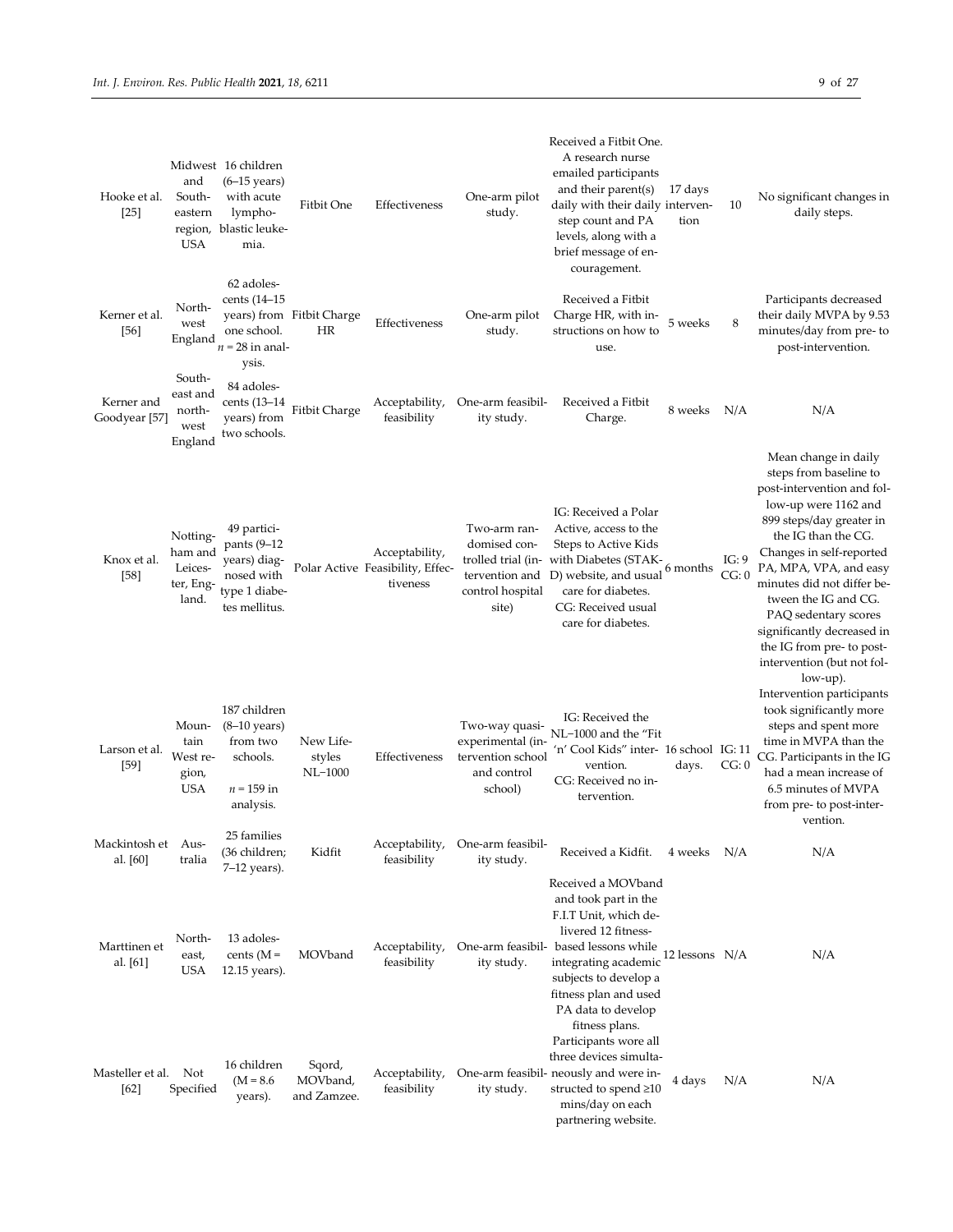| Mendoza et al.<br>[63]         | Seattle<br>Hospital,<br><b>USA</b>                                                                                  | Chil- 59 cancer sur-<br>dren's vivors (14–18<br>years).                           | Fitbit Flex             | Acceptability,<br>feasibility, effec-<br>tiveness                                 | Two-arm, un-<br>blinded, RCT<br>(hospital site-<br>level intervention<br>and control<br>group). | IG: Received a Fitbit<br>Flex (encouraged to<br>reach daily step goal),<br>voluntary participa-<br>tion in a researcher-<br>moderated Facebook<br>group, and usual<br>care. A researcher<br>sent text messages<br>every other day to en-<br>courage and remind<br>participants to reach<br>their PA goal.<br>CG: Received usual<br>care. | 10 weeks                          | CG: 1              | Mean change in MVPA<br>and sedentary time did<br>IG: 12 not differ between the IG<br>and CG.                                                                                                                                                                                 |
|--------------------------------|---------------------------------------------------------------------------------------------------------------------|-----------------------------------------------------------------------------------|-------------------------|-----------------------------------------------------------------------------------|-------------------------------------------------------------------------------------------------|------------------------------------------------------------------------------------------------------------------------------------------------------------------------------------------------------------------------------------------------------------------------------------------------------------------------------------------|-----------------------------------|--------------------|------------------------------------------------------------------------------------------------------------------------------------------------------------------------------------------------------------------------------------------------------------------------------|
| Müller et al.<br>[64]          | Bavaria<br>and Ba-<br>den-<br>Würt-<br>temberg,<br>Ger-<br>many                                                     | 59 children<br>$(M = 7.1)$<br>years).                                             | Garmin Vi-<br>vofit jr  | Effectiveness                                                                     | One-arm pilot<br>study.                                                                         | Received a Garmin<br>Vivofit jr (partnering<br>app was monitored<br>by parents).                                                                                                                                                                                                                                                         | 7 days                            | 9                  | Participants took a mean<br>daily step count of 12,202<br>and participated in 83<br>minutes of daily MVPA.                                                                                                                                                                   |
| Nation-Grain-<br>ger [65]      |                                                                                                                     | 10 male ado-<br>lescents (14–<br>15 years)<br>motivation<br>from 1<br>school.     | Samsung<br>HR           | Acceptability,<br>England with low PA Galaxy Gear feasibility, effec-<br>tiveness | Two-arm quasi-<br>experimental<br>(school-level in-<br>tervention and<br>control group).        | IG: Wore a masked<br>Samsung Galaxy<br>Gear HR in 6 PE les-<br>sons (1 per week). Re-<br>ceived biofeedback<br>after each PE lesson.<br>CG: Wore a masked<br>Samsung Galaxy<br>Gear HR in 6 PE les-<br>sons (1 per week).<br>Did not receive any<br>biofeedback.                                                                         | 6 PE les-<br>sons (1<br>per week) | IG: 2<br>CG: 1     | No difference in calories<br>expended between IG<br>and CG.                                                                                                                                                                                                                  |
| Phan et al. [66] clinics       | Two ter-<br>tiary<br>care<br>weight<br>manage-<br>ment<br>(Mid-At-<br>lantic<br>and<br>South<br>Atlan-<br>tic), USA | 88 adoles-<br>cents (13–17<br>≥85 th per-<br>centile).                            | years, BMI Not reported | Effectiveness                                                                     | Two-way ran-<br>domised pilot<br>study (two inter-<br>vention groups).                          | Received standard<br>weight management<br>treatment and<br>a wearable device<br>and encouraged to in-<br>crease their step<br>goals.<br>IG1: Only the adoles-<br>cent received a wear-<br>able device. IG2: Ad-<br>olescent and their<br>parent received a<br>wearable device,                                                           | 3 months                          | IG1: 11<br>IG2: 11 | Daily steps, MVPA, and<br>calories expended did not<br>differ between IG1 and<br>IG2.                                                                                                                                                                                        |
| Remmert et al.<br>$[67]$       | Califor-<br>nia, USA                                                                                                | 20 inactive<br>adolescents<br>$(M = 12)$<br>years).<br>$n = 15$ in anal-<br>ysis. |                         | Acceptability,<br>Fitbit Flex 2 feasibility, effec-<br>tiveness                   | Two-way non-<br>school-level).                                                                  | IG1: Received a Fitbit<br>Flex 2 and ac-<br>ceptance-based be-<br>randomised pilot havioural counselling<br>study (two inter- combined with pre- 12 weeks<br>vention groups at ferred-intensity exer-<br>cise for 30 minutes.<br>IG2: Received a Fitbit<br>Flex 2 only.                                                                  |                                   | IG1: 6<br>IG2:3    | Participants in IG1 in-<br>creased their daily steps<br>and MVPA by 125 and<br>0.99 mins/day, respec-<br>tively<br>From pre- to post-inter-<br>vention, IG1 increased<br>their minutes of<br>MVPA/day by 7.25 and<br>IG2 increased their<br>minutes of MVPA/day by<br>11.99. |
| Ridgers et al. bourne,<br>[68] | Mel-<br>Aus-<br>tralia                                                                                              | 60 adoles-<br>cents (13–14<br>years) from<br>three second-<br>ary schools.        | Fitbit Flex             | Acceptability,<br>feasibility                                                     | One-arm feasibil-<br>ity study.                                                                 | Received a Fitbit. No<br>other information<br>(e.g., goal setting,<br>how often to wear the                                                                                                                                                                                                                                              | 6 weeks N/A                       |                    | N/A                                                                                                                                                                                                                                                                          |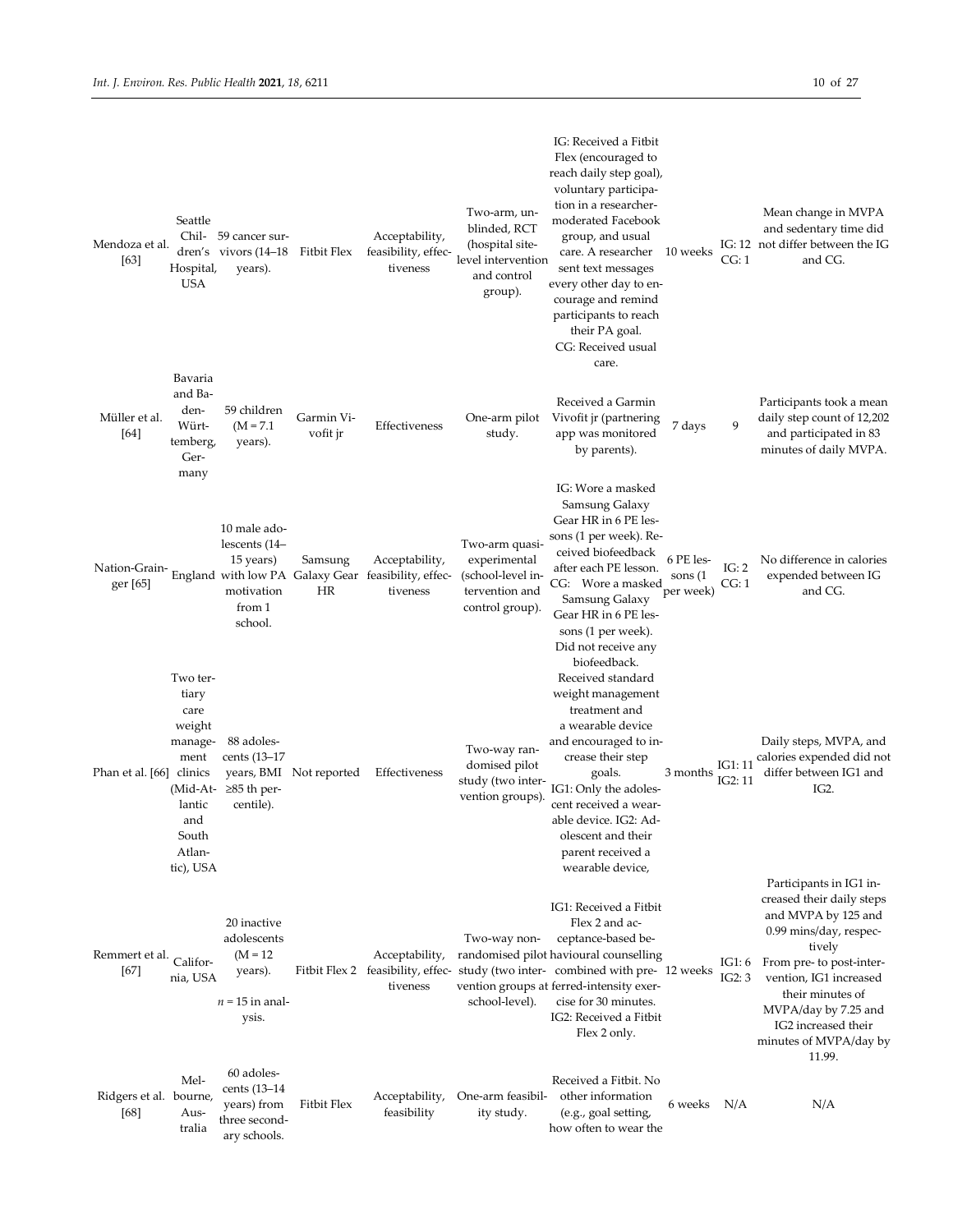| Ruotsalainen<br>et al. [69]         | North-<br>land                      | 46 over-<br>weight or<br>ern Fin- obese adoles- Polar Active<br>cents (13–14<br>years).                                              |                                                                                                                    | Effectiveness                 | domised con-<br>group).                                                                 | device) was pro-<br>vided.<br>IG1: Received a phys-<br>iotherapist moder-<br>ated Facebook-deliv-<br>Three-arm ran- ered lifestyle counsel-<br>ling, to discuss how<br>trolled trial (2 in- to motivate partici-<br>tervention groups pants to increase PA.<br>and 1 control IG2: Received the Fa-<br>cebook-delivered life-<br>style counselling and<br>a Polar Active.<br>CG: No intervention. |             | IG1:8<br>CG: 0 | Changes in LPA, MPA,<br>MVPA and VPA, from<br>baseline to post-interven-<br>tion did not differ be-<br>12 weeks IG2: 11 tween IG1, IG2 and CG.<br>Participants in IG2 (but<br>not IG1) were less seden-<br>tary, than the CG, at post-<br>intervention.                                                                                                                                                     |
|-------------------------------------|-------------------------------------|--------------------------------------------------------------------------------------------------------------------------------------|--------------------------------------------------------------------------------------------------------------------|-------------------------------|-----------------------------------------------------------------------------------------|--------------------------------------------------------------------------------------------------------------------------------------------------------------------------------------------------------------------------------------------------------------------------------------------------------------------------------------------------------------------------------------------------|-------------|----------------|-------------------------------------------------------------------------------------------------------------------------------------------------------------------------------------------------------------------------------------------------------------------------------------------------------------------------------------------------------------------------------------------------------------|
| Schaefer et al.<br>$[32]$           | Yolo<br>County,<br>CA, USA          | 24 children<br>(7–10-years).                                                                                                         | Four devices,<br>of which two<br>were consid-<br>ered weara-<br>bles (Polar<br>Active and<br>SenseWear<br>ArmBand) | Acceptability,<br>feasibility | ity study.                                                                              | Wore the SenseWear<br>One-arm feasibil- Armband and Polar<br>Active for 1 week<br>each.                                                                                                                                                                                                                                                                                                          | 2 weeks N/A |                | N/A                                                                                                                                                                                                                                                                                                                                                                                                         |
| Schaefer et al. ern Cali-<br>$[33]$ | North-<br>fornia,<br>USA            | 34 adoles-<br>cents $(11-12)$<br>years) re-<br>cruited from<br>a school with Fitbit One<br>"high pov-<br>erty".<br>$n = 24$ in anal- |                                                                                                                    | Acceptability,<br>feasibility | One-arm feasibil-<br>ity study.                                                         | Received the Fitbit<br>One during an after-<br>school program, then 6 months N/A<br>all day, every day for<br>5 months.                                                                                                                                                                                                                                                                          |             |                | N/A                                                                                                                                                                                                                                                                                                                                                                                                         |
| Schoenfelder<br>et al. [70]         | Wash-<br>ington,<br>USA             | ysis.<br>11 adoles-<br>cents $(14-18)$<br>years), with<br>ADHD.                                                                      | Fitbit Flex                                                                                                        | Effectiveness                 | One-arm pilot<br>study.                                                                 | Received a Fitbit Flex,<br>with a daily step<br>goal, and joined a pri-<br>vate Facebook group,<br>where they were en-<br>couraged to post in<br>the group (e.g., en-<br>courage participants<br>and post their Fitbit<br>data).                                                                                                                                                                 | 4 weeks     | 11             | Participants increased<br>their daily step count by<br>107 steps/day.                                                                                                                                                                                                                                                                                                                                       |
| Sharaievska et<br>al. [71]          | chia,<br><b>USA</b>                 | 11 families<br>from a rural<br>Appala-community,<br>with one to<br>three children<br>$(7-13 \text{ years})$<br>per family.           | Fitbit Zip                                                                                                         | Acceptability,<br>feasibility | ity study.                                                                              | One-arm feasibil- Family members re-<br>ceived a Fitbit Zip.                                                                                                                                                                                                                                                                                                                                     | 2 weeks N/A |                | N/A                                                                                                                                                                                                                                                                                                                                                                                                         |
| Slootmaker et<br>al. [24]           | Amster-<br>dam,<br>Nether-<br>lands | 87 inactive<br>adolescents<br>$(13-17 \text{ years})$<br>from five<br>schools.<br>$n = 68$ at fol-<br>low-up.                        | PAM                                                                                                                | Effectiveness                 | Two-arm ran-<br>domised con-<br>trolled trial (in-<br>tervention and<br>control group). | IG: Received the<br>PAM and its partner-<br>ing website (PAM<br>COACH).<br>CG: Received a sin-3 months<br>gle information bro-<br>chure with general<br>PA recommenda-<br>tions.                                                                                                                                                                                                                 |             | IG: 8<br>CG: 0 | No difference in pre- and<br>post-intervention (3)<br>month) and follow-up (8<br>month) LPA, VPA and<br>MVPA between the IG<br>and CG. Compared to the<br>CG, boys in the IG re-<br>duced their sedentary<br>time by 1801<br>minutes/week from pre-<br>intervention to 8-month<br>follow-up, and girls in<br>the IG increased their<br>weekly MPA by 411<br>minutes/week from pre-<br>intervention to post- |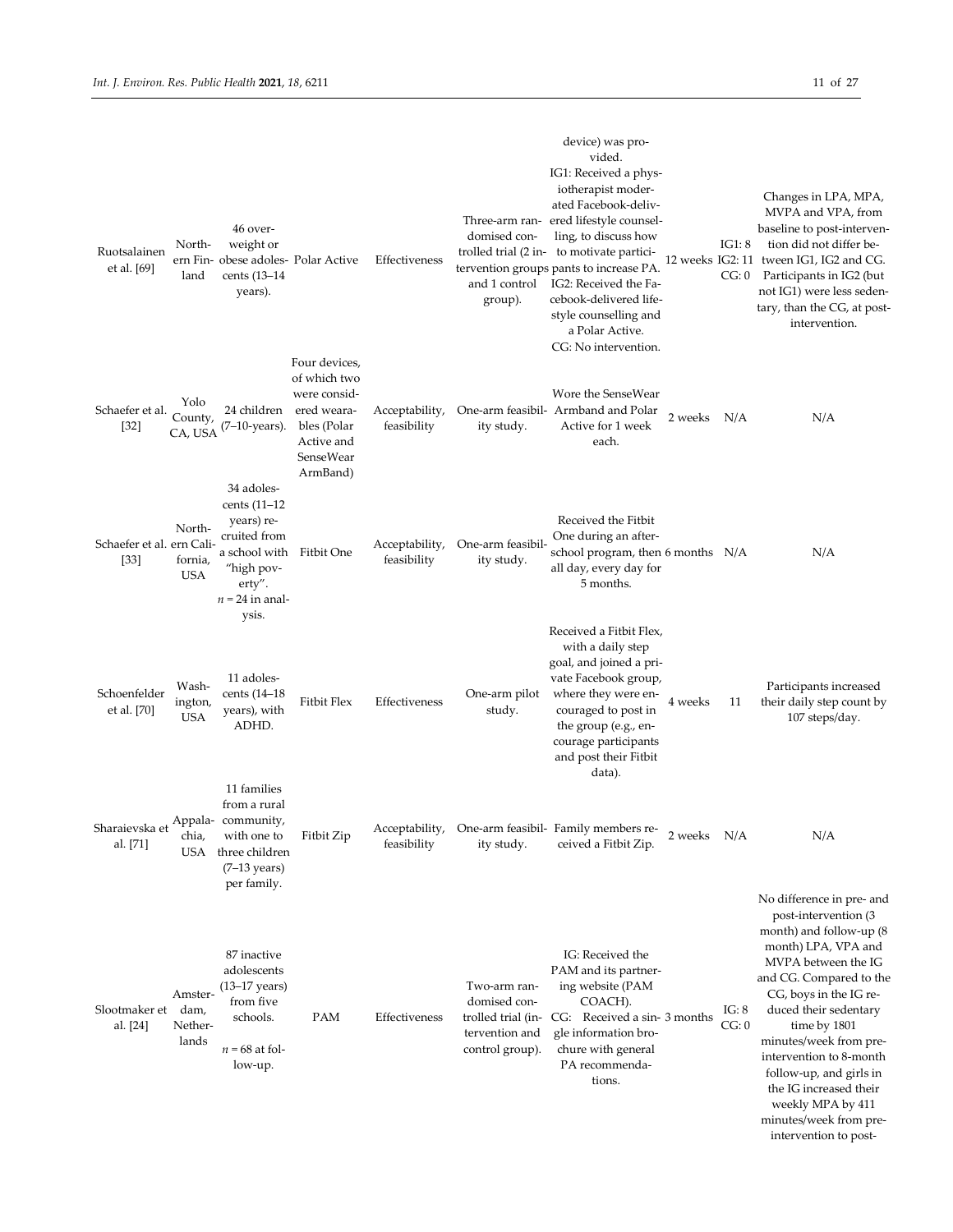|                        |            |                                                                                     |                                                                 |                         |                                                                                               |  | intervention (but not fol-                                                                                                                               |
|------------------------|------------|-------------------------------------------------------------------------------------|-----------------------------------------------------------------|-------------------------|-----------------------------------------------------------------------------------------------|--|----------------------------------------------------------------------------------------------------------------------------------------------------------|
|                        |            |                                                                                     |                                                                 |                         |                                                                                               |  | $low-up$ ).                                                                                                                                              |
| Yoost et al.<br>$[72]$ | <b>USA</b> | 34 adoles-<br>cents aged<br>$13-18$ years<br>(BMI >95 <sup>th</sup><br>percentile). | Acceptability,<br>Fitbit Charge feasibility, effec-<br>tiveness | One-arm pilot<br>study. | Received standard-<br>ised diet and exercise<br>counselling, and a 6 months<br>Fitbit Charge. |  | Participants took a mean<br>of 5101 steps per day<br>throughout the interven-<br>tion. Participants de-<br>creased their average<br>daily step from 6462 |
|                        |            | $n = 24$ in anal-                                                                   |                                                                 |                         |                                                                                               |  | steps/day (month 1) to                                                                                                                                   |
|                        |            | ysis.                                                                               |                                                                 |                         |                                                                                               |  | 5101 steps/day (month 3).                                                                                                                                |

<sup>a</sup> body mass index, <sup>b</sup> intervention group 1, c intervention group 2, <sup>d</sup> control group, <sup>e</sup> not applicable.

#### *3.4. Study Design*

Study periods ranged from 4 days [62] to 6 months [58,72]. Most studies were pilot or feasibility studies ( $n = 25$ ; 75.8%), four (12.1%) were quasi-experimental, and four (12.1%) were RCTs. Of the 24 effectiveness studies, most had one study group ( $n = 18$ ; 75%), with six (25%) comparing two study groups, of which one group did not use a wearable [69]. Sixteen effectiveness study groups used a wearable as part of a multi-component intervention (55.2%), and 13 (44.8%) used a wearable on its own. The most common additional component was technology-based (*n =* 5; 41.7%), with three studies using a social media platform [63,69,70].

#### *3.5. Devices*

Most studies used one wearable (*n =* 30; 90.9%). Twenty-one device models were used, with Fitbit devices being the most used brand (*n =* 17; 51.5%). Fifteen devices were wrist-worn (71.4%), five devices were attached to clothing (23.8%), and one device was worn on the upper arm (4.76%). One study [66] did not report the brand or model of the device.

#### *3.6. Risk of Bias*

Figure 2 and Table 3 provide a summary of the RoB results for the effectiveness studies. Six (25%), thirteen (54.2%), and five (20.8%) effectiveness studies were deemed to show a low, medium and high RoB. The most common high-risk practices were not reporting the validity (75%) and reliability (92%) of the wearable. The most common lowrisk practice was a study being conducted independently of the wearable manufacturer (96%).



**Figure 2.** Summary of the risk of bias results across all criteria for effectiveness studies ( $n = 24$ ).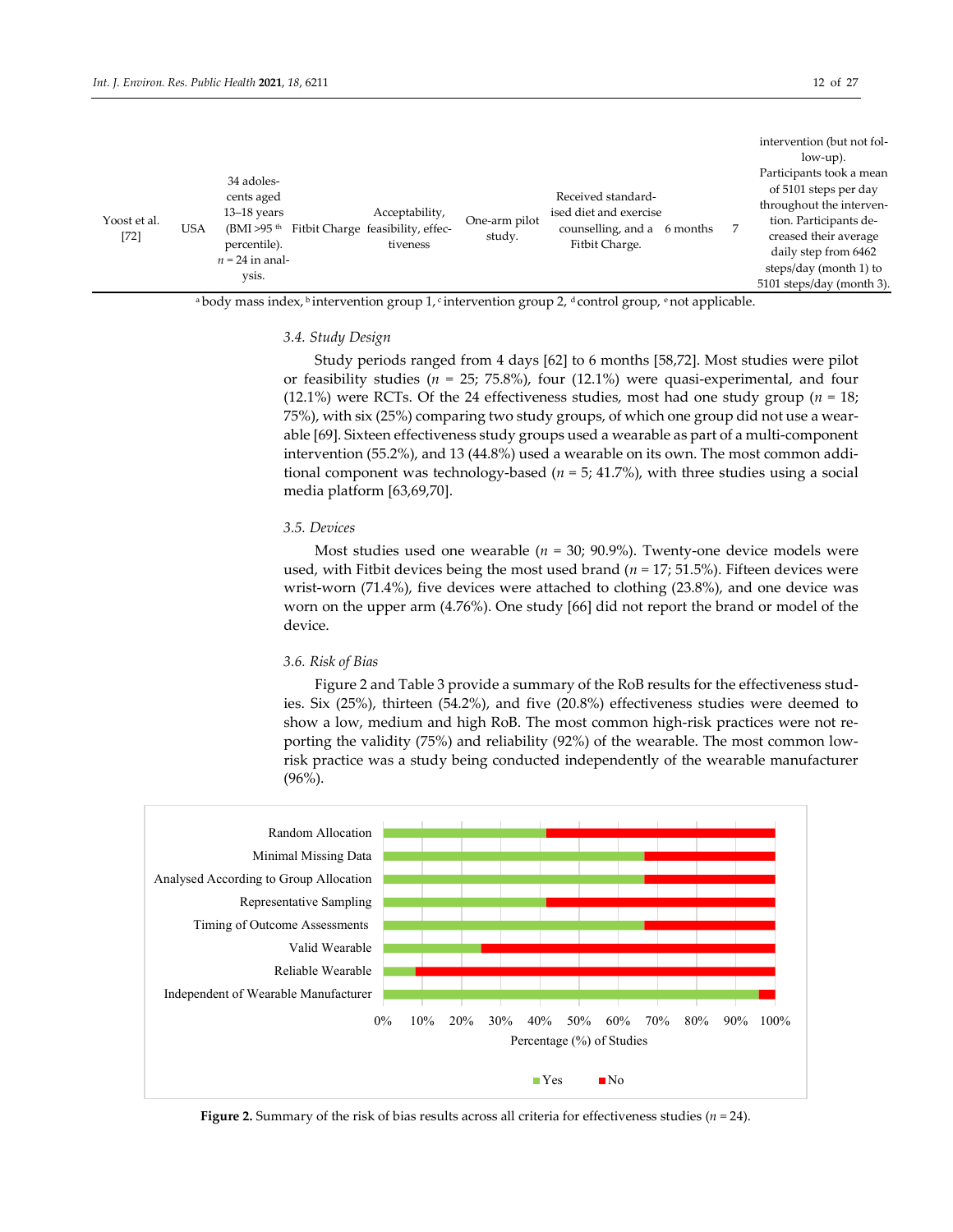| Citation                             | Random           |                  | Minimal Analysed<br>Missing According | Representative   | <b>Timing of</b><br>Outcome |                  | Validity of Reliability | Independent<br>of Wearable | Summary        | <b>Rob Level</b> |
|--------------------------------------|------------------|------------------|---------------------------------------|------------------|-----------------------------|------------------|-------------------------|----------------------------|----------------|------------------|
|                                      | Allocation       | Data             | to Group                              | Sampling         | Assessments                 |                  | Wearable of Wearable    | Manufacturer               | Score          |                  |
| Bianchi-Hayes<br>et al. [46]         | $\mathbf{0}$     | $\mathbf{1}$     | $\boldsymbol{0}$                      | $\boldsymbol{0}$ | $\boldsymbol{0}$            | $\mathbf{1}$     | $\mathbf{1}$            | $\mathbf{1}$               | $\overline{4}$ | Medium           |
| Bronikowski et<br>al. [47]           | $\mathbf{1}$     | $\mathbf{1}$     | $\mathbf{1}$                          | $\mathbf 1$      | $\mathbf{1}$                | $\boldsymbol{0}$ | $\boldsymbol{0}$        | $\mathbf{1}$               | 6              | Low              |
| <b>Buchele Harris</b><br>et al. [48] | $\boldsymbol{0}$ | $\mathbf{1}$     | $\mathbf{1}$                          | $\mathbf{1}$     | $\mathbf{1}$                | $\mathbf{0}$     | $\boldsymbol{0}$        | $\mathbf{1}$               | 5              | Medium           |
| Evans et al.<br>(study 1; [50])      | $\boldsymbol{0}$ | $\mathbf{1}$     | $\,1\,$                               | $\boldsymbol{0}$ | $\mathbf{1}$                | $\boldsymbol{0}$ | $\boldsymbol{0}$        | $\mathbf{1}$               | $\overline{4}$ | Medium           |
| Evans et al.<br>(study 2; [50])      | $\mathbf{0}$     | $\mathbf{1}$     | $\mathbf{1}$                          | $\boldsymbol{0}$ | $\mathbf{1}$                | $\boldsymbol{0}$ | $\boldsymbol{0}$        | $\mathbf{1}$               | 4              | Medium           |
| Galy et al. [51]                     | $\boldsymbol{0}$ | $\mathbf{1}$     | $\mathbf{1}$                          | $\boldsymbol{0}$ | $\mathbf{1}$                | $\boldsymbol{0}$ | $\boldsymbol{0}$        | $\mathbf{1}$               | $\overline{4}$ | Medium           |
| Gaudet et al.<br>$[52]$              | $\mathbf{1}$     | $\mathbf{1}$     | $\mathbf{1}$                          | $\mathbf{1}$     | $\mathbf{1}$                | $\boldsymbol{0}$ | $\boldsymbol{0}$        | $\mathbf{1}$               | 6              | Low              |
| Götte et al. [53]                    | $\boldsymbol{0}$ | $\mathbf{1}$     | $\mathbf{1}$                          | $\boldsymbol{0}$ | $\mathbf{1}$                | $\boldsymbol{0}$ | $\boldsymbol{0}$        | $\mathbf{1}$               | 4              | Medium           |
| Guthrie et al.<br>$[54]$             | $\mathbf{1}$     | $\mathbf{1}$     | $\mathbf{1}$                          | $\mathbf{1}$     | $\mathbf{1}$                | $\mathbf{1}$     | $\boldsymbol{0}$        | $\mathbf{1}$               | 7              | Low              |
| Hayes & van<br>Camp [23]             | $\boldsymbol{0}$ | $\boldsymbol{0}$ | $\boldsymbol{0}$                      | $\boldsymbol{0}$ | $\mathbf{0}$                | $\boldsymbol{0}$ | $\mathbf{1}$            | $\mathbf{1}$               | $\overline{2}$ | High             |
| Heale et al. [55]                    | $\mathbf{0}$     | $\boldsymbol{0}$ | $\boldsymbol{0}$                      | $\boldsymbol{0}$ | $\mathbf{0}$                | $\boldsymbol{0}$ | $\boldsymbol{0}$        | $\mathbf{1}$               | $\mathbf{1}$   | High             |
| Hooke et al.<br>$[25]$               | $\mathbf{0}$     | 0                | 0                                     | $\boldsymbol{0}$ | $\boldsymbol{0}$            | $\boldsymbol{0}$ | $\boldsymbol{0}$        | $\mathbf{1}$               | 1              | High             |
| Kerner et al.<br>$[56]$              | $\boldsymbol{0}$ | $\boldsymbol{0}$ | $\boldsymbol{0}$                      | $\boldsymbol{0}$ | $\boldsymbol{0}$            | $\boldsymbol{0}$ | $\boldsymbol{0}$        | $\mathbf{1}$               | $\mathbf{1}$   | High             |
| Knox et al. [58]                     | $\mathbf{1}$     | $\boldsymbol{0}$ | $\mathbf{1}$                          | $\mathbf{1}$     | $\mathbf{1}$                | $\boldsymbol{0}$ | $\boldsymbol{0}$        | $\mathbf{1}$               | 5              | Medium           |
| Larson et al.<br>$[59]$              | $\mathbf{1}$     | $\mathbf{0}$     | $\mathbf{1}$                          | $\boldsymbol{0}$ | $\mathbf{1}$                | $\mathbf{1}$     | $\boldsymbol{0}$        | $\mathbf{1}$               | 5              | Medium           |
| Mendoza et al.<br>[63]               | $\mathbf{1}$     | $\mathbf{1}$     | $\mathbf{1}$                          | $\boldsymbol{0}$ | $\mathbf{1}$                | $\boldsymbol{0}$ | $\boldsymbol{0}$        | $\mathbf{1}$               | 5              | Medium           |
| Müller et al.<br>[64]                | $\boldsymbol{0}$ | $\mathbf{1}$     | $\boldsymbol{0}$                      | $\mathbf{1}$     | $\boldsymbol{0}$            | $\mathbf{1}$     | $\mathbf{0}$            | $\mathbf{1}$               | $\overline{4}$ | Medium           |
| Nation-Grain-<br>ger [65]            | $\mathbf{1}$     | $\mathbf{1}$     | $\mathbf{1}$                          | $\boldsymbol{0}$ | $\mathbf{1}$                | $\mathbf{1}$     | $\boldsymbol{0}$        | $\mathbf{1}$               | 6              | Low              |
| Phan et al. [66]                     | 1                | $\mathbf{1}$     | $\mathbf{1}$                          | $\boldsymbol{0}$ | $\mathbf{1}$                | $\mathbf{1}$     | $\boldsymbol{0}$        | $\mathbf{1}$               | 6              | Low              |
| Remmert et al.<br>$[67]$             | $\mathbf{0}$     | $\mathbf{0}$     | $\mathbf{1}$                          | $\mathbf{1}$     | $\mathbf{1}$                | $\mathbf{0}$     | $\boldsymbol{0}$        | $\mathbf{1}$               | 4              | Medium           |
| Ruotsalainen et<br>al. [69]          | $\mathbf{1}$     | $\mathbf{1}$     | $\mathbf{1}$                          | $\mathbf{1}$     | $\mathbf{1}$                | $\mathbf{0}$     | $\boldsymbol{0}$        | $\boldsymbol{0}$           | 5              | Medium           |
| Schoenfelder et<br>al. [70]          | $\mathbf{0}$     | $\mathbf{1}$     | $\boldsymbol{0}$                      | $\mathbf{1}$     | $\boldsymbol{0}$            | $\mathbf{0}$     | $\boldsymbol{0}$        | $\mathbf{1}$               | 3              | Medium           |
| Slootmaker et<br>al. [24]            | $\mathbf{1}$     | $\mathbf{1}$     | $\mathbf{1}$                          | $\mathbf{1}$     | $\mathbf{1}$                | $\boldsymbol{0}$ | $\boldsymbol{0}$        | $\mathbf{1}$               | 6              | Low              |
| Yoost et al. [72]                    | $\boldsymbol{0}$ | $\overline{0}$   | $\boldsymbol{0}$                      | $\boldsymbol{0}$ | $\boldsymbol{0}$            | $\boldsymbol{0}$ | $\overline{0}$          | $\mathbf{1}$               | $\mathbf{1}$   | High             |

**Table 3.** Risk of bias results for individual effectiveness studies.

*3.7. Behaviour Change Techniques (BCTs)*

Figure 3 displays the number of BCTs present in the effectiveness studies. Behavioural change techniques were coded for 29 groups (groups using a wearable). Wearable studies investigating effectiveness had a mean of 7.8 (range: 2–12) BCTs. Sixty-four (68.8%) BCTs were not used in any effectiveness studies. Multi-component groups had on average 9.6 BCTs, compared to an average of 6.3 BCTs for those using a wearable alone. Eight BCTs were unique to multi-component groups. Four control groups (30.8%) had one BCT present [54,63,65]. One study had a comparator intervention group (no wearable), with eight BCTs present [69].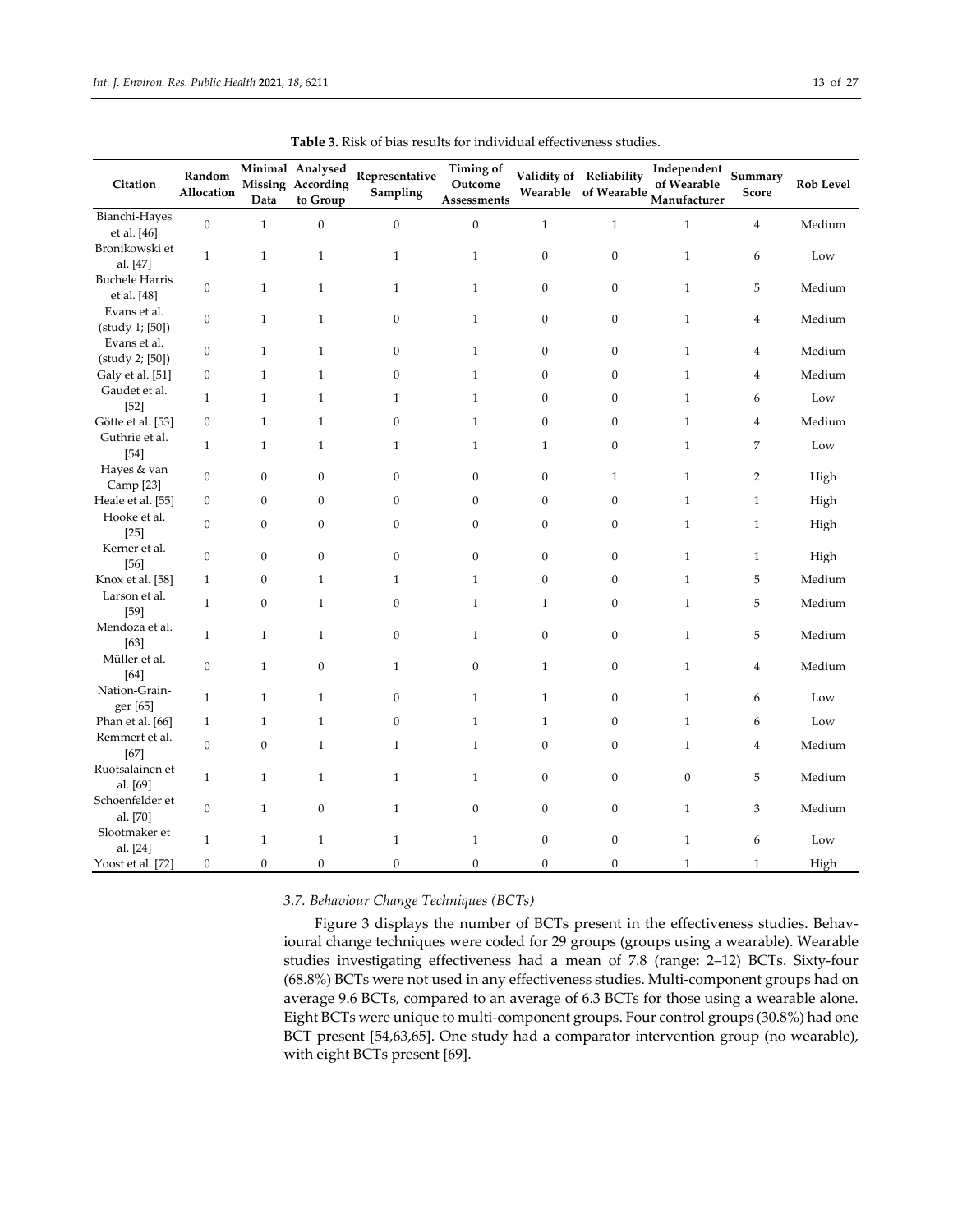

## 0 1 2 3 4 5 6 7 8 9 10 11 12 13 14 15 16 17 18 19 20 21 22 23 24 25 26 27 28 29

**Figure 3.** Total number of wearable groups with BCTs present in studies investigating effectiveness (*n =* 29). \* Present in multi-component study groups exclusively.

#### *3.8. Outcomes*

Of the 24 effectiveness studies, 14 (58.3%) used a wearable as an outcome measure, three (12.5%) used self-reporting, two (6.1%) used a research-grade monitoring-device (e.g., accelerometer), two (8.3%) used both a wearable and self-report, and three studies (12.5%) used a wearable and a research-grade monitoring-device. Most studies ( $n = 17$ ; 70.8%) reported more than one PA outcome. Table S3 displays how the studies measured and defined PA outcomes.

## *3.9. Effectiveness of Wearables on Physical Activity Outcomes*

Of the 24 studies examining the effectiveness of wearables for increasing PA in children and adolescents, a range of different outcome measures were used. The findings of these studies, according to the different outcomes, are summarised below. Findings are stratified by the number of BCTs included in the intervention (above or below the mean number of BCTs, which was eight in this review (see Section 3.7)), and, where applicable, age group (children versus adolescents).

#### 3.9.1. Step Count

Fifteen studies measured step count [23,25,47,48,50,51,53,58,59,64,66,67,70,72]. Most studies had a medium RoB (*n =* 10; 66.7%). Participants recorded an average of 8166 daily steps throughout the study periods [25,48,50,51,64,66,70,72].

Step count: ≥8 BCTs: Eight studies measuring step count incorporated ≥8 BCTs  $[23,25,51,58,59,64,66,70]$ . Two studies had child participants (5 to 9 years), with one finding that children took 630 more steps when using a wearable than in a typical recess period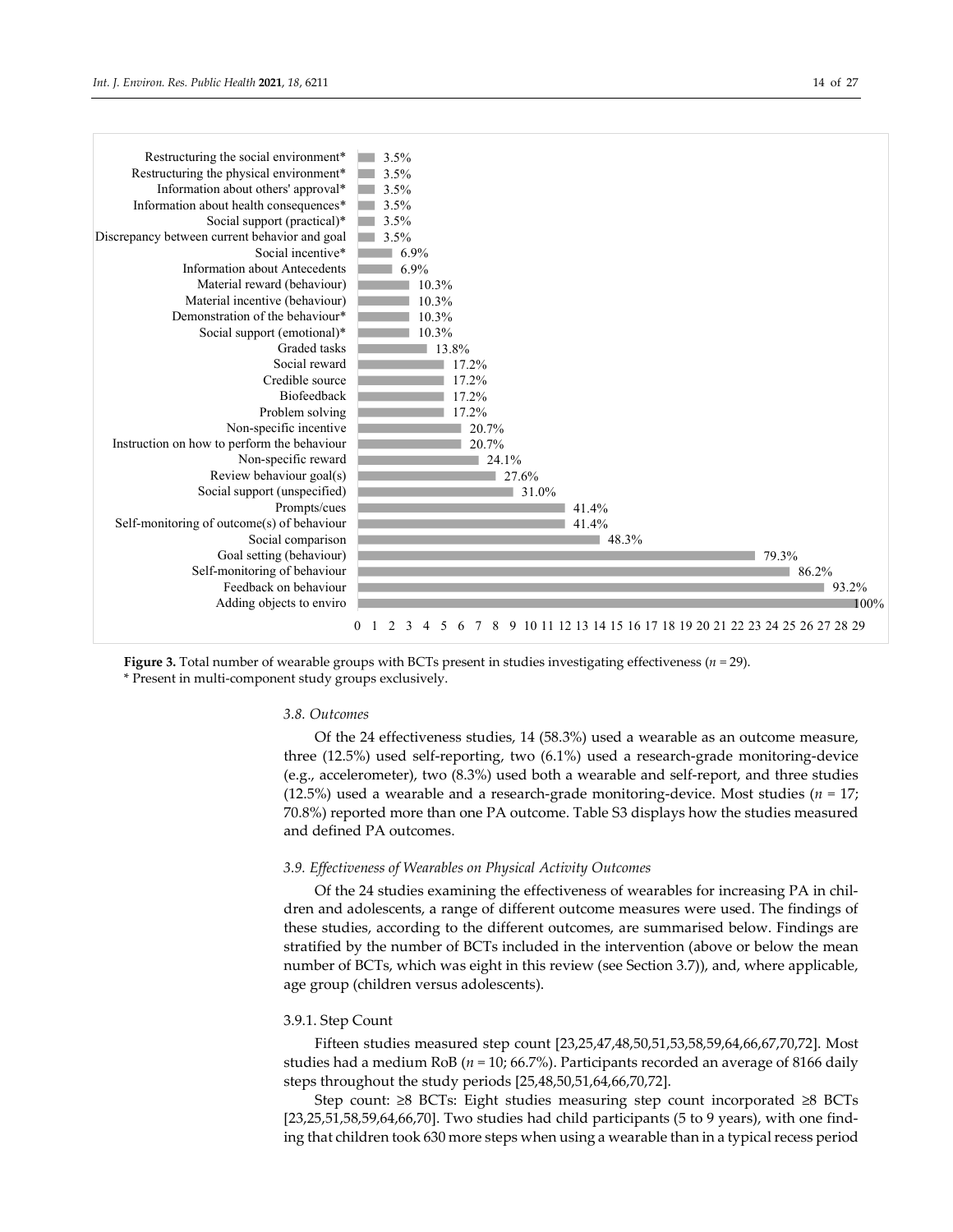(not tested statistically) [23]. No change in step count was found in the second study [64]. Three studies had adolescent participants (10 to 19 years) [51,66,70]. One study found a significant increase in steps (+ 107 steps/day) [70] and one study found that the least active participants increased their daily steps by 15% [51] during intervention periods. There were no differences in step count between adolescents using a wearable on their own and adolescents using a wearable alongside their parent [66]. Three studies had both child and adolescent participants (5 to 19 years) [25,58,59]. One study found those participating in the intervention took significantly more steps (+ 2500 steps) than controls [59], whereas the two remaining studies found no significant change in step count [25] nor any differences in step count between the intervention and control group [58].

Step count: <8 BCTs: Five studies measuring step count incorporated <8 BCTs [47,50,53,67,72]. Four studies had only adolescent participants (10 to 19 years) [47,50,67,72], and the remaining studies had both child and adolescent participants (5 to 19 years) [53]. Two studies found no difference in step count from pre- to post-intervention [47] or between the intervention and control group [53]. One study found that step counts increased by 381 steps/day from intervention week 1 to week 4, but this was not tested statistically [50]. Adolescents participating in a multi-component intervention (wearable and acceptance-based behaviour counselling, with six BCTs), had a significantly higher step count throughout the intervention, which was not found in those receiving a wearable alone (with three BCTs) [67]. One study found a decrease in step count from pre- to post-intervention (−1361 steps/day, not tested statistically) [72].

Step count: ≥8 BCTs and <8 BCTs: Two studies measuring step count compared the results of adolescents participating in one of two intervention groups: one with ≥8 BCTs and one with <8 BCTs [48,50]. One study found higher step counts (not tested statistically) for adolescents receiving a multi-component intervention (wearable, step challenge, and video-based PA exercise sessions (with 11 BCTs)) than those receiving a wearable alone (with seven BCTs) [48], whereas the other study found no difference between adolescents receiving only a wearable (with four BCTs) and adolescents receiving a wearable alongside goal-setting and a behaviour change session (with 10 BCTs) [50].

#### 3.9.2. Achievement of Step Goals

Four studies measured the achievement of daily step goals [46,51,53,72]. Most studies had a medium RoB (*n =* 3; 75%) and had adolescent participants [46,51,72] or both children and adolescent participants [53]. Three studies had <8 BCTs (5–7[46,53,72]) and one study had 8 BCTs [51]. Daily step goals were personalised [46,53] at 10,000 [46,72], 11,000 [51] or 12,000 steps/day [46]. Participants achieved step goals on 35–54% of intervention days [46,51]. There were no differences in the achievement of step goals between the intervention and control groups [53]. One study reported that two participants (8.3%) achieved the step goal of 10,000 steps/day for at least half of the intervention days in months 1 and 2 [72].

## 3.9.3. Moderate-to-Vigorous Physical Activity (MVPA)

Fourteen studies reported MVPA [23,24,47,50,52,54–56,59,63,64,66,67,69]. Most studies measured MVPA in mins/day (*n =* 10, 71.4%), with the remaining reporting the number of days which included MVPA [47], the number of 30-minute bouts of MVPA per day [55], and the time spent in MVPA during recess [23] and school hours [59]. Six studies (42.9%) had a medium RoB, five studies (35.7%) had a low RoB, and three studies (21.4%) had a high RoB. Ten studies measured MVPA from pre- to post-intervention [24,47,50,52,55,56,59,63,67,69].

MVPA: ≥8 BCTs: Nine studies measuring MVPA incorporated ≥8 BCTs [23,24,54,56,59,63,64,66,69]. Two studies had child participants (5 to 9 years) [23,64]. Children achieved a mean of  $83 \pm 18$  mins of daily MVPA whilst using the Garmin vivofit jr [64]. In six 8-year-olds, minutes spent in MVPA during recess increased from the control to intervention period by 21% (not tested statistically) [23]. Six studies had adolescent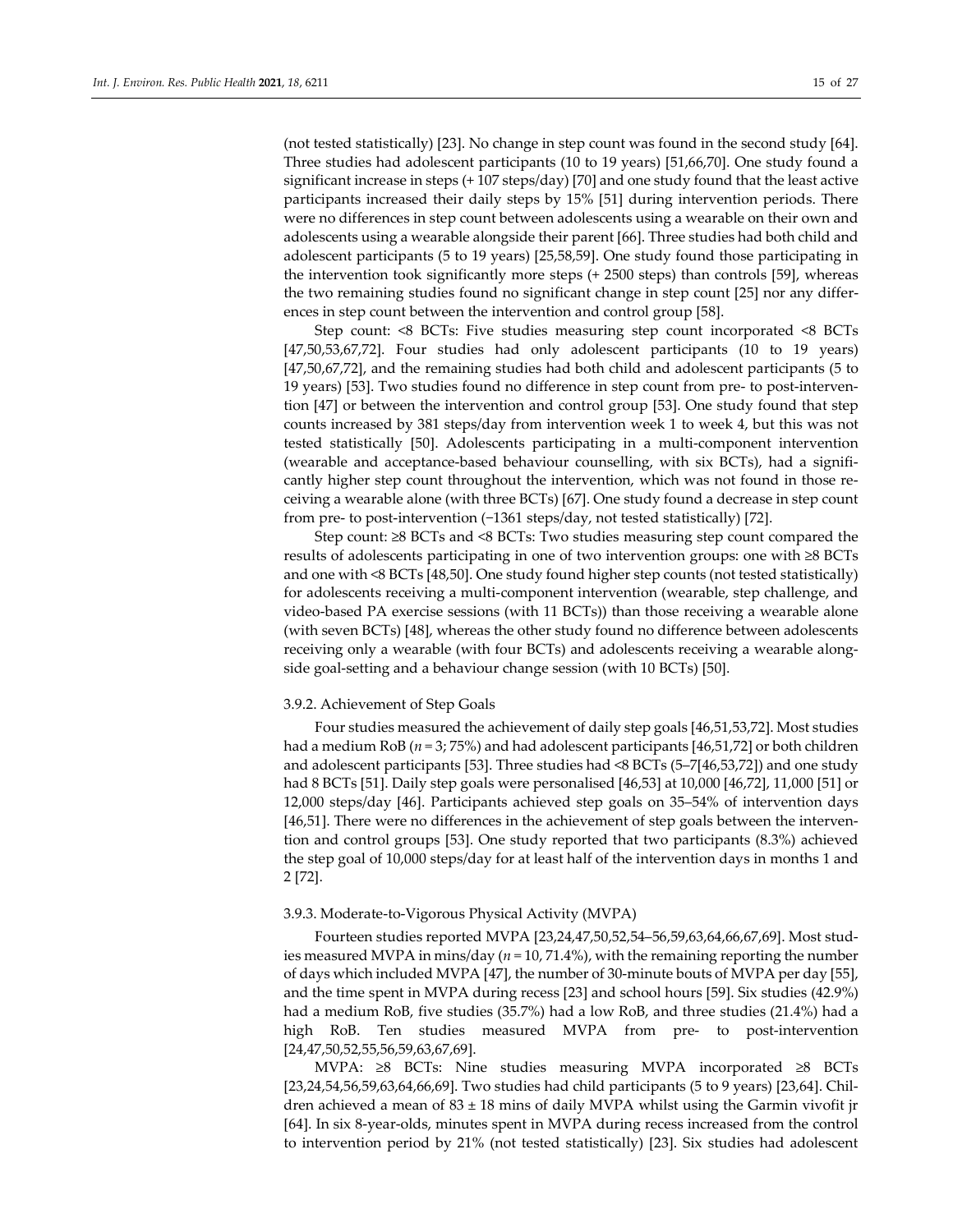participants (10 to 19 years) [24,54,56,63,66,69], and one study had both child and adolescent participants [59]. Three studies found no differences in time spent in MVPA between the intervention and control group [24,63,69]. Two studies found participants in the intervention group spent significantly more time in MVP  $(+ 4.99-6.14 \text{ mins/day}$  [54] and  $+ 5$ mins/day) [59] than the control group. One study found adolescents in the intervention group participated in an average of 15.26 mins/day of MVPA, which was significantly greater than those participating in the active control (9.12 mins/day) and passive control (10.27 mins/day) groups [54]. One study found no significant differences in time spent in MVPA throughout an intervention [66], whereas one study found time spent in MVPA decreased significantly by 9.5 mins/day [56].

MVPA: < 8 BCTs: Four studies measuring MVPA incorporated <8 BCTs [47,52,55,67]. All four studies had adolescent participants. In two studies, there was no change in the number of days spent participating in ≥60 mins of MVPA from pre- to post-intervention [47] or the number of bouts of MVPA throughout the intervention period [55]. One intervention found a significant average daily increase of 15 mins/day from pre- to post-intervention [52], and one study found that those receiving a wearable alone significantly increased their time spent in MVPA by 11.99 mins/day (with three BCTs), and those receiving multi-component intervention significantly increased their time spent in MVPA by 7.25 mins (with six BCTs ) [67].

MVPA: ≥8 BCTs and <8 BCTs: One study measuring MVPA compared the results of adolescents participating in one of two intervention groups: one with ≥8 BCTs and one with <8 BCTs [50]. There were no significant differences in the minutes of MVPA between those receiving a wearable alone (with four BCTs) and those receiving a wearable alongside goal-setting and a behaviour change session (with 10 BCTs) [50].

3.9.4. Light, Moderate, and Vigorous-Intensity Physical Activity (LPA, MPA, VPA), Sedentary Time, and Metabolic Equivalents (METs)

Seven studies reported LPA, MPA, VPA, sedentary time, or total METs [24,48,51,55,58,63,69]. Most studies had a medium RoB (*n =* 5; 71.4%) and incorporated ≥8 BCTs  $(n = 5; 71.4\%)$  [24,51,58,63,69]. One study found that adolescents participated in 64, 14 and 7 mins/day of LPA, MPA, and VPA, respectively [51]. Four (57.1%) studies reported at least one favourable effect, most commonly a reduction in sedentary behaviour [24,48,58,69]. Three studies found that time spent sedentary was significantly lower in the adolescents participating in the intervention group or a subsample (adolescent boys [24]) than the control group [24,58,69], whereas one found no difference [63]. Time spent sedentary was significantly lower for participants receiving Facebook-delivered lifestyle counselling and a wearable (with 11 BCTs) (but not those receiving Facebook-delivered lifestyle counselling alone, with eight BCTs) than the control group during weekdays [69] and for participants receiving a wearable, a step challenge, and video-based PA exercise sessions (with 11 BCTs) than those receiving a wearable alone (with seven BCTs) [48]. Of the three studies measuring pre- and post-intervention LPA, MPA, VPA, and/or METs, one reported a significant increase in MPA for adolescent girls receiving a wearable from baseline to 3 months post-intervention (but not at an 8 month follow-up) compared to the control group [24]. The remaining two studies [55,69] did not report any changes in preto post-intervention LPA, MPA, VPA, and/or METs.

#### 3.9.5. Total Physical Activity

One medium-RoB study reported that self-reported PA did not significantly differ between 9 to 12-year-olds in the intervention and control groups (with nine BCTs) [58].

#### 3.9.6. Active Minutes

Four medium-RoB studies reported active minutes [46,48,53,58]. Studies had adolescent participants [46,48] or both child and adolescent participants [53,58]. There were no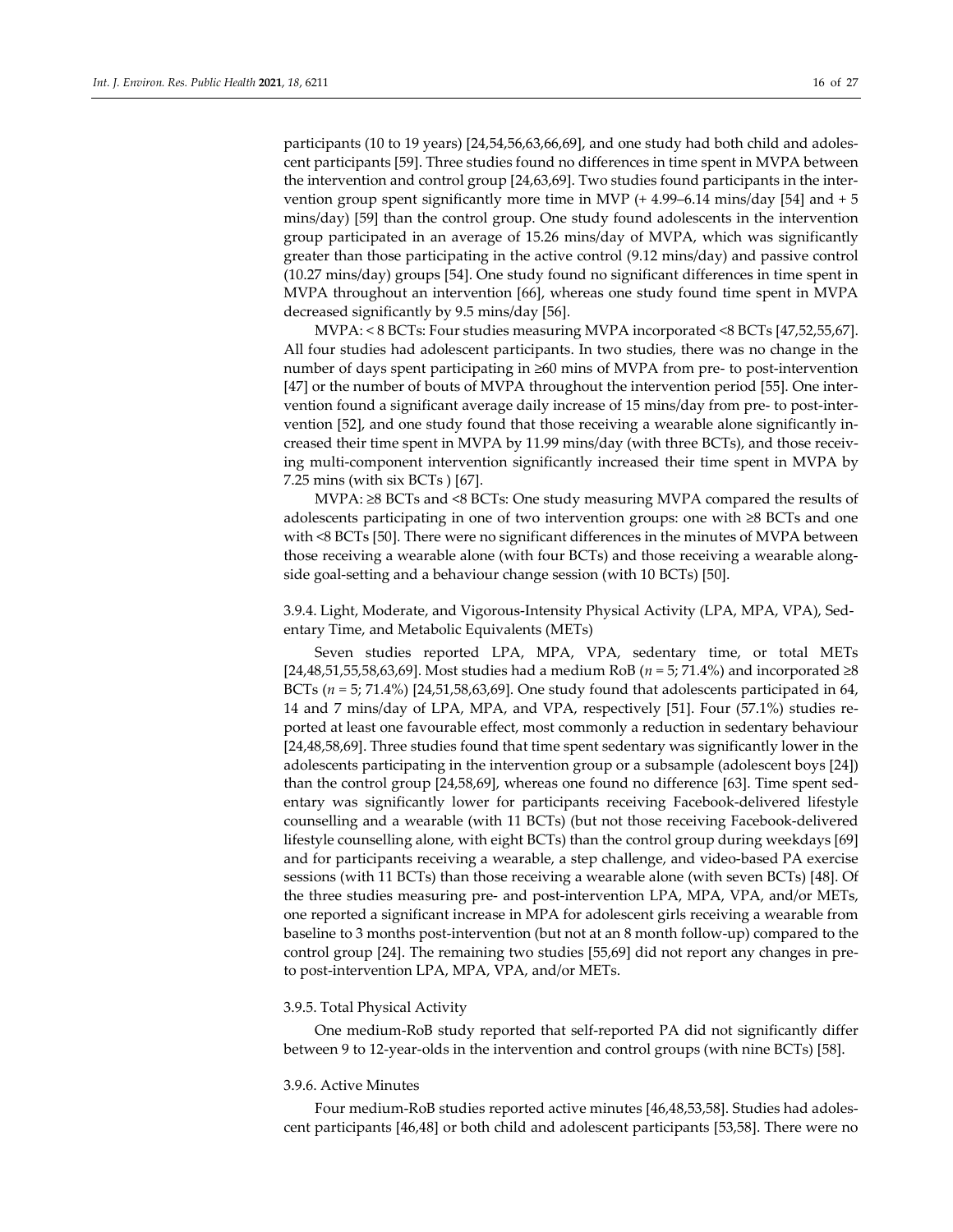differences in total active minutes [53], the achievement of active minute goals [53], and easy minutes [58] between intervention and control groups. Adolescents achieved their daily active goal on 55% of intervention days, achieving a mean of 101 active daily minutes by the last intervention week [46]. Adolescents given a wearable, step challenge, and video-based PA exercise sessions (with 11 BCTs) spent more daily minutes being fairly active and very active (not tested statistically) than those receiving a wearable alone (with seven BCTs) [48].

# 3.9.7. Calorie Expenditure

Two low-RoB studies reported the calories expended in adolescents [65,66]. Calories expended did not differ between intervention groups (wearable alone and wearable with parent, with 11 BCTs for both groups [66]) or the control group [65]. There was some evidence that adolescents who continued using the wearable burned more calories than those that did not [66].

# *3.10. Thematic Synthesis*

Fifteen studies [32,33,49,50,57,58,60–63,65,67,68,71,72] were included in the thematic synthesis. Eleven [33,49,57,58,60–63,65,68,71] provided quotations from participants. Table 4 provides an overview of the themes identified, along with findings and supporting quotations. The inductive line-by-line coding resulted in 182 codes, which were developed into four analytical themes embedding 13 subthemes.

| <b>Review Aim</b> | Analytical<br>Theme                                                                              | Descriptive<br>Theme                                                 | Subthemes                                     | Number of<br>Supporting<br><b>Studies</b> | <b>Findings and Supporting Quotations</b>                                                                                                                                                                                                                                                                                                                                                                                                                                                                                                                                                                                                                                                          |
|-------------------|--------------------------------------------------------------------------------------------------|----------------------------------------------------------------------|-----------------------------------------------|-------------------------------------------|----------------------------------------------------------------------------------------------------------------------------------------------------------------------------------------------------------------------------------------------------------------------------------------------------------------------------------------------------------------------------------------------------------------------------------------------------------------------------------------------------------------------------------------------------------------------------------------------------------------------------------------------------------------------------------------------------|
|                   |                                                                                                  |                                                                      | Device tech-<br>nical difficulties            | 8                                         | Some adolescents reported general barriers to technology, such as ac-<br>cess to a computer [61] or the Internet [33], that may limit device use.<br>Some participants reported difficulties with charging and syncing de-<br>vices $(n=3)$ :<br>"They didn't charge properly" (Kidfit [60]).<br>Other participants reported daily syncing and charging as burdensome:<br>"Sometimes I forgot, it's like getting a little bit annoying to have to like<br>do it every day" (Fitbit Flex [49]).                                                                                                                                                                                                     |
| Feasibility       | Perceived fa-<br>cilitators and<br>barriers of us-<br>ing a weara-<br>ble may im-<br>pact device | Factors impacting<br>the use of weara-<br>bles                       | Device design<br>impacts weara-<br>bility     | 10                                        | Some wrist-worn devices were deemed uncomfortable and bulky:<br>"The wristband wasn't comfortable" (Kidfit [60]).<br>"I kind of got annoyed with it at the end because of the bulkiness It<br>was a factor in like I didn't really want to have to wear it" (MOVband<br>$[61]$ ).<br>However, participants were worried they would lose the Fitbit One<br>due to its small size:<br>"I didn't like it because it was too tiny, I thought I was going to lose it"<br>$[33]$                                                                                                                                                                                                                         |
|                   | use                                                                                              |                                                                      | Removal for<br>sports and<br>daily activities | 7                                         | Some participants disliked that the wearable was unable to capture<br>their activity during sports:<br>"Because I kind of like it when you can see that you're getting really<br>high [step counts] and not being able to wear it during sporting events.<br>I wasn't able to see what I was really getting and how high I could re-<br>ally get" (MOVband [61]).<br>Participants reported forgetting to wear the device following removal<br>due to daily activities, such as showering and getting changed:<br>"Now that it's not waterproof, I like forget to put it back on after a<br>shower" (Polar Active [58]).<br>"Changed into my pyjamas I was like, 'Oh, I forgot I had that'" (Fitbit |
|                   | Acceptability Affective atti-<br>tude: Feelings                                                  | Participants' feel- Enjoyment of<br>ings of enjoy-<br>ment, boredom, | using weara-<br>bles                          | 8                                         | One [33]).<br>Participants enjoyed using the devices, which may be attributed to their<br>gamification components:<br>"It was fun to compare steps" (Fitbit One [33]).                                                                                                                                                                                                                                                                                                                                                                                                                                                                                                                             |

**Table 4.** Themes, findings, and supporting quotations identified in the thematic synthesis.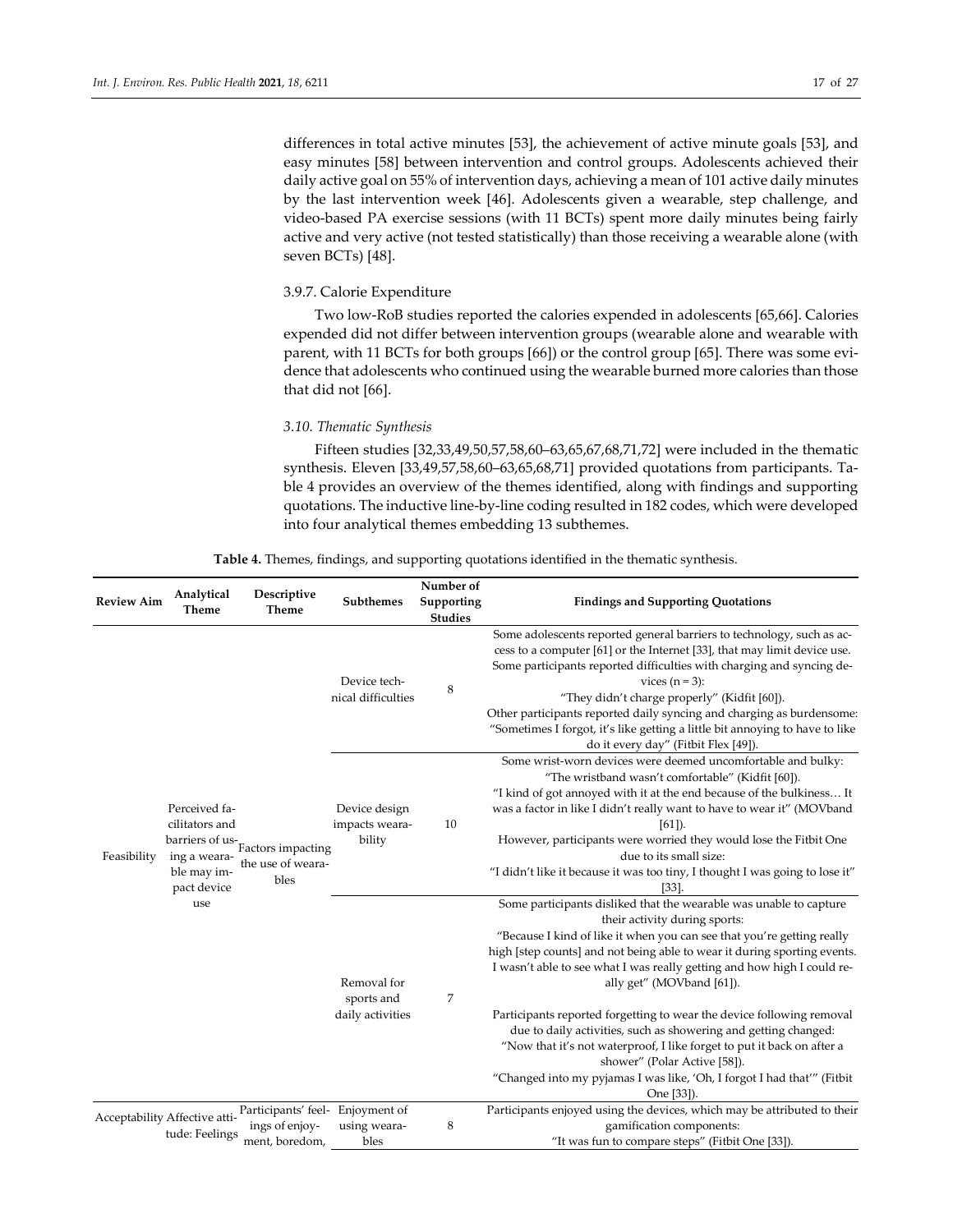| "It felt like a computer game" (Samsung Galaxy Gear HR [65])<br>towards us- frustration, and<br>ing wearables distrust towards<br>"It was fun. It's almost like a game" (MOVband [61]).<br>using wearables.<br>Participants reported a potential novelty effect of using the device,<br>which may be attributed to boredom:<br>"It's fun for a bit  the novelty rubs off and just oh well, I don't re-<br>ally care anymore" (Fitbit Flex [49]).<br>Novelty effect<br>"I used it for the first 4 weeks, then just gave up" (Fitbit Charge [57]).<br>6<br>One parent reported their child was not interested in owning a device<br>after the study:<br>"I said, 'oh would you want to wear them, like would you want one of<br>your own?' They said 'no, we've kind of used it now'" (Kidfit [60]).<br>Some participants admitted to testing the integrity of the device by<br>shaking the device or counting their steps:<br>"I tried to count actually how many steps I do, and then I looked at the<br>Questions re-<br>Fitbit, and it was like 16 off" (Fitbit One [33]).<br>garding the in-<br>4<br>"I would like shake it to see if it's working and sometimes it wouldn't"<br>tegrity of wear-<br>(Fitbit Flex $[49]$ ).<br>ables<br>One adolescent suggested people could "cheat" their PA data, by shak-<br>ing the device:<br>"But sometimes people can cheat on that, I think" (Fitbit Flex [49]).<br>Child restrictions resulted in feelings of disappointment in younger<br>Disappoint-<br>participants:<br>ment due to<br>"My mom feels like she didn't really want this [software] on my lap-<br>child re-<br>2<br>top" (MOVband [61]).<br>strictions and<br>"Bit disappointed that she couldn't access her own information  be-<br>parental control<br>cause they'd want to see what they'd scored" (Kidfit [60]).<br>Participants reported wearables were easy to use, and PA outputs were<br>easy to understand:<br>"It was kind of easy to understand. It wasn't confusing at all" (Sqord<br>$[62]$ ).<br>Understanding<br>how to use<br>However, some participants reported a lack of understanding of how<br>wearables and<br>6<br>to use device features:<br>interpret PA<br>"I was trying to like add more onto goals and stuff I found it like hard<br>outputs<br>to use and I just like stopped using it" (Fitbit Flex [49]).<br>"I sometimes look at the challenges but I don't really know what they<br>are", "It's really, really confusing how to get sqoins and stuff" (Sqord<br>Perceived ef-<br>$[62]$ ).<br>fectiveness Wearables ease of<br>and interven- use, understand-<br>Some adolescents suggested the mere presence of the device made<br>ing of PA out-<br>them more active:<br>tion coher-<br>"Just knowing it's on your wrist, it makes me want to be more active"<br>puts, and per-<br>ence: weara-<br>ceived impact on<br>bles per-<br>(Fitbit Flex [68]).<br>ceived ease of PA varies be-<br>Most participants referred to a change in lifestyle:<br>"So, we knew [due to the feedback report] we needed to go out a bit<br>use, interpre- tween devices<br>A perceived in-<br>tation of PA and individuals.<br>more on a Sunday, which we do actually do quite a bit now" (Polar Ac-<br>8<br>crease in PA<br>outputs and<br>tive [58]).<br>levels<br>impact on PA<br>"I would like try to do extra, like offer to take the dog out instead of<br>complaining about it" (Fitbit One [33]).<br>However, one adolescent believed this increase in PA would diminish<br>when they no longer had access to the device:<br>"Cuz I won't see the results that I done" (Samsung Galaxy Gear HR<br>$(65)$ .<br>Some participants reported the wearable did not impact their PA levels.<br>Wearables do<br>However, these participants perceived themselves to be active, and<br>3<br>used the device to confirm their beliefs about their active lifestyle:<br>not impact PA<br>"We were already pretty active so I don't know" (Fitbit Zip [71]).<br>levels<br>"I think it just showed me what I was doing" (MOVband [61]).<br>Wearables may<br>Participants used immediate feedback to increase their PA levels, and<br>Perceived<br>motivate or dis-<br>awareness of their PA levels:<br>mechanisms<br>Feedback, self-<br>"When it says get off the couch, he did respond to that" (Kidfit [60]).<br>courage PA via<br>Mechanisms of action un-<br>monitoring,<br>9<br>BCTs: feedback,<br>"Yeah, it makes you so aware of how many or how active you are and<br>of action<br>derlying<br>and goal-set-<br>self-monitoring<br>then you wanna try to harder" (Fitbit Flex [49]).<br>wearables<br>ting<br>Participants disliked feedback displayed as a visual representation, or<br>and goal setting,<br>impact on PA<br>competition, and<br>that was only displayed via the partnering app: |  |  |  |  |  |
|-------------------------------------------------------------------------------------------------------------------------------------------------------------------------------------------------------------------------------------------------------------------------------------------------------------------------------------------------------------------------------------------------------------------------------------------------------------------------------------------------------------------------------------------------------------------------------------------------------------------------------------------------------------------------------------------------------------------------------------------------------------------------------------------------------------------------------------------------------------------------------------------------------------------------------------------------------------------------------------------------------------------------------------------------------------------------------------------------------------------------------------------------------------------------------------------------------------------------------------------------------------------------------------------------------------------------------------------------------------------------------------------------------------------------------------------------------------------------------------------------------------------------------------------------------------------------------------------------------------------------------------------------------------------------------------------------------------------------------------------------------------------------------------------------------------------------------------------------------------------------------------------------------------------------------------------------------------------------------------------------------------------------------------------------------------------------------------------------------------------------------------------------------------------------------------------------------------------------------------------------------------------------------------------------------------------------------------------------------------------------------------------------------------------------------------------------------------------------------------------------------------------------------------------------------------------------------------------------------------------------------------------------------------------------------------------------------------------------------------------------------------------------------------------------------------------------------------------------------------------------------------------------------------------------------------------------------------------------------------------------------------------------------------------------------------------------------------------------------------------------------------------------------------------------------------------------------------------------------------------------------------------------------------------------------------------------------------------------------------------------------------------------------------------------------------------------------------------------------------------------------------------------------------------------------------------------------------------------------------------------------------------------------------------------------------------------------------------------------------------------------------------------------------------------------------------------------------------------------------------------------------------------------------------------------------------------------------------------------------------------------------------------------------------------------------------------------------------------------------------------------------------------------------------------------------------------------------------------------------------------------------------------------------------------------------------------------------------------------------------------------------------------------------------------------------------------------------------------------------------------------------------------------------------------------------------------------------------------------------------------------------------------------------------------------------------------------------------------------------------------------------------------------------------------------------------------------------|--|--|--|--|--|
|                                                                                                                                                                                                                                                                                                                                                                                                                                                                                                                                                                                                                                                                                                                                                                                                                                                                                                                                                                                                                                                                                                                                                                                                                                                                                                                                                                                                                                                                                                                                                                                                                                                                                                                                                                                                                                                                                                                                                                                                                                                                                                                                                                                                                                                                                                                                                                                                                                                                                                                                                                                                                                                                                                                                                                                                                                                                                                                                                                                                                                                                                                                                                                                                                                                                                                                                                                                                                                                                                                                                                                                                                                                                                                                                                                                                                                                                                                                                                                                                                                                                                                                                                                                                                                                                                                                                                                                                                                                                                                                                                                                                                                                                                                                                                                                                                                     |  |  |  |  |  |
|                                                                                                                                                                                                                                                                                                                                                                                                                                                                                                                                                                                                                                                                                                                                                                                                                                                                                                                                                                                                                                                                                                                                                                                                                                                                                                                                                                                                                                                                                                                                                                                                                                                                                                                                                                                                                                                                                                                                                                                                                                                                                                                                                                                                                                                                                                                                                                                                                                                                                                                                                                                                                                                                                                                                                                                                                                                                                                                                                                                                                                                                                                                                                                                                                                                                                                                                                                                                                                                                                                                                                                                                                                                                                                                                                                                                                                                                                                                                                                                                                                                                                                                                                                                                                                                                                                                                                                                                                                                                                                                                                                                                                                                                                                                                                                                                                                     |  |  |  |  |  |
|                                                                                                                                                                                                                                                                                                                                                                                                                                                                                                                                                                                                                                                                                                                                                                                                                                                                                                                                                                                                                                                                                                                                                                                                                                                                                                                                                                                                                                                                                                                                                                                                                                                                                                                                                                                                                                                                                                                                                                                                                                                                                                                                                                                                                                                                                                                                                                                                                                                                                                                                                                                                                                                                                                                                                                                                                                                                                                                                                                                                                                                                                                                                                                                                                                                                                                                                                                                                                                                                                                                                                                                                                                                                                                                                                                                                                                                                                                                                                                                                                                                                                                                                                                                                                                                                                                                                                                                                                                                                                                                                                                                                                                                                                                                                                                                                                                     |  |  |  |  |  |
|                                                                                                                                                                                                                                                                                                                                                                                                                                                                                                                                                                                                                                                                                                                                                                                                                                                                                                                                                                                                                                                                                                                                                                                                                                                                                                                                                                                                                                                                                                                                                                                                                                                                                                                                                                                                                                                                                                                                                                                                                                                                                                                                                                                                                                                                                                                                                                                                                                                                                                                                                                                                                                                                                                                                                                                                                                                                                                                                                                                                                                                                                                                                                                                                                                                                                                                                                                                                                                                                                                                                                                                                                                                                                                                                                                                                                                                                                                                                                                                                                                                                                                                                                                                                                                                                                                                                                                                                                                                                                                                                                                                                                                                                                                                                                                                                                                     |  |  |  |  |  |
|                                                                                                                                                                                                                                                                                                                                                                                                                                                                                                                                                                                                                                                                                                                                                                                                                                                                                                                                                                                                                                                                                                                                                                                                                                                                                                                                                                                                                                                                                                                                                                                                                                                                                                                                                                                                                                                                                                                                                                                                                                                                                                                                                                                                                                                                                                                                                                                                                                                                                                                                                                                                                                                                                                                                                                                                                                                                                                                                                                                                                                                                                                                                                                                                                                                                                                                                                                                                                                                                                                                                                                                                                                                                                                                                                                                                                                                                                                                                                                                                                                                                                                                                                                                                                                                                                                                                                                                                                                                                                                                                                                                                                                                                                                                                                                                                                                     |  |  |  |  |  |
|                                                                                                                                                                                                                                                                                                                                                                                                                                                                                                                                                                                                                                                                                                                                                                                                                                                                                                                                                                                                                                                                                                                                                                                                                                                                                                                                                                                                                                                                                                                                                                                                                                                                                                                                                                                                                                                                                                                                                                                                                                                                                                                                                                                                                                                                                                                                                                                                                                                                                                                                                                                                                                                                                                                                                                                                                                                                                                                                                                                                                                                                                                                                                                                                                                                                                                                                                                                                                                                                                                                                                                                                                                                                                                                                                                                                                                                                                                                                                                                                                                                                                                                                                                                                                                                                                                                                                                                                                                                                                                                                                                                                                                                                                                                                                                                                                                     |  |  |  |  |  |
|                                                                                                                                                                                                                                                                                                                                                                                                                                                                                                                                                                                                                                                                                                                                                                                                                                                                                                                                                                                                                                                                                                                                                                                                                                                                                                                                                                                                                                                                                                                                                                                                                                                                                                                                                                                                                                                                                                                                                                                                                                                                                                                                                                                                                                                                                                                                                                                                                                                                                                                                                                                                                                                                                                                                                                                                                                                                                                                                                                                                                                                                                                                                                                                                                                                                                                                                                                                                                                                                                                                                                                                                                                                                                                                                                                                                                                                                                                                                                                                                                                                                                                                                                                                                                                                                                                                                                                                                                                                                                                                                                                                                                                                                                                                                                                                                                                     |  |  |  |  |  |
|                                                                                                                                                                                                                                                                                                                                                                                                                                                                                                                                                                                                                                                                                                                                                                                                                                                                                                                                                                                                                                                                                                                                                                                                                                                                                                                                                                                                                                                                                                                                                                                                                                                                                                                                                                                                                                                                                                                                                                                                                                                                                                                                                                                                                                                                                                                                                                                                                                                                                                                                                                                                                                                                                                                                                                                                                                                                                                                                                                                                                                                                                                                                                                                                                                                                                                                                                                                                                                                                                                                                                                                                                                                                                                                                                                                                                                                                                                                                                                                                                                                                                                                                                                                                                                                                                                                                                                                                                                                                                                                                                                                                                                                                                                                                                                                                                                     |  |  |  |  |  |
|                                                                                                                                                                                                                                                                                                                                                                                                                                                                                                                                                                                                                                                                                                                                                                                                                                                                                                                                                                                                                                                                                                                                                                                                                                                                                                                                                                                                                                                                                                                                                                                                                                                                                                                                                                                                                                                                                                                                                                                                                                                                                                                                                                                                                                                                                                                                                                                                                                                                                                                                                                                                                                                                                                                                                                                                                                                                                                                                                                                                                                                                                                                                                                                                                                                                                                                                                                                                                                                                                                                                                                                                                                                                                                                                                                                                                                                                                                                                                                                                                                                                                                                                                                                                                                                                                                                                                                                                                                                                                                                                                                                                                                                                                                                                                                                                                                     |  |  |  |  |  |
|                                                                                                                                                                                                                                                                                                                                                                                                                                                                                                                                                                                                                                                                                                                                                                                                                                                                                                                                                                                                                                                                                                                                                                                                                                                                                                                                                                                                                                                                                                                                                                                                                                                                                                                                                                                                                                                                                                                                                                                                                                                                                                                                                                                                                                                                                                                                                                                                                                                                                                                                                                                                                                                                                                                                                                                                                                                                                                                                                                                                                                                                                                                                                                                                                                                                                                                                                                                                                                                                                                                                                                                                                                                                                                                                                                                                                                                                                                                                                                                                                                                                                                                                                                                                                                                                                                                                                                                                                                                                                                                                                                                                                                                                                                                                                                                                                                     |  |  |  |  |  |
|                                                                                                                                                                                                                                                                                                                                                                                                                                                                                                                                                                                                                                                                                                                                                                                                                                                                                                                                                                                                                                                                                                                                                                                                                                                                                                                                                                                                                                                                                                                                                                                                                                                                                                                                                                                                                                                                                                                                                                                                                                                                                                                                                                                                                                                                                                                                                                                                                                                                                                                                                                                                                                                                                                                                                                                                                                                                                                                                                                                                                                                                                                                                                                                                                                                                                                                                                                                                                                                                                                                                                                                                                                                                                                                                                                                                                                                                                                                                                                                                                                                                                                                                                                                                                                                                                                                                                                                                                                                                                                                                                                                                                                                                                                                                                                                                                                     |  |  |  |  |  |
|                                                                                                                                                                                                                                                                                                                                                                                                                                                                                                                                                                                                                                                                                                                                                                                                                                                                                                                                                                                                                                                                                                                                                                                                                                                                                                                                                                                                                                                                                                                                                                                                                                                                                                                                                                                                                                                                                                                                                                                                                                                                                                                                                                                                                                                                                                                                                                                                                                                                                                                                                                                                                                                                                                                                                                                                                                                                                                                                                                                                                                                                                                                                                                                                                                                                                                                                                                                                                                                                                                                                                                                                                                                                                                                                                                                                                                                                                                                                                                                                                                                                                                                                                                                                                                                                                                                                                                                                                                                                                                                                                                                                                                                                                                                                                                                                                                     |  |  |  |  |  |
|                                                                                                                                                                                                                                                                                                                                                                                                                                                                                                                                                                                                                                                                                                                                                                                                                                                                                                                                                                                                                                                                                                                                                                                                                                                                                                                                                                                                                                                                                                                                                                                                                                                                                                                                                                                                                                                                                                                                                                                                                                                                                                                                                                                                                                                                                                                                                                                                                                                                                                                                                                                                                                                                                                                                                                                                                                                                                                                                                                                                                                                                                                                                                                                                                                                                                                                                                                                                                                                                                                                                                                                                                                                                                                                                                                                                                                                                                                                                                                                                                                                                                                                                                                                                                                                                                                                                                                                                                                                                                                                                                                                                                                                                                                                                                                                                                                     |  |  |  |  |  |
|                                                                                                                                                                                                                                                                                                                                                                                                                                                                                                                                                                                                                                                                                                                                                                                                                                                                                                                                                                                                                                                                                                                                                                                                                                                                                                                                                                                                                                                                                                                                                                                                                                                                                                                                                                                                                                                                                                                                                                                                                                                                                                                                                                                                                                                                                                                                                                                                                                                                                                                                                                                                                                                                                                                                                                                                                                                                                                                                                                                                                                                                                                                                                                                                                                                                                                                                                                                                                                                                                                                                                                                                                                                                                                                                                                                                                                                                                                                                                                                                                                                                                                                                                                                                                                                                                                                                                                                                                                                                                                                                                                                                                                                                                                                                                                                                                                     |  |  |  |  |  |
|                                                                                                                                                                                                                                                                                                                                                                                                                                                                                                                                                                                                                                                                                                                                                                                                                                                                                                                                                                                                                                                                                                                                                                                                                                                                                                                                                                                                                                                                                                                                                                                                                                                                                                                                                                                                                                                                                                                                                                                                                                                                                                                                                                                                                                                                                                                                                                                                                                                                                                                                                                                                                                                                                                                                                                                                                                                                                                                                                                                                                                                                                                                                                                                                                                                                                                                                                                                                                                                                                                                                                                                                                                                                                                                                                                                                                                                                                                                                                                                                                                                                                                                                                                                                                                                                                                                                                                                                                                                                                                                                                                                                                                                                                                                                                                                                                                     |  |  |  |  |  |
|                                                                                                                                                                                                                                                                                                                                                                                                                                                                                                                                                                                                                                                                                                                                                                                                                                                                                                                                                                                                                                                                                                                                                                                                                                                                                                                                                                                                                                                                                                                                                                                                                                                                                                                                                                                                                                                                                                                                                                                                                                                                                                                                                                                                                                                                                                                                                                                                                                                                                                                                                                                                                                                                                                                                                                                                                                                                                                                                                                                                                                                                                                                                                                                                                                                                                                                                                                                                                                                                                                                                                                                                                                                                                                                                                                                                                                                                                                                                                                                                                                                                                                                                                                                                                                                                                                                                                                                                                                                                                                                                                                                                                                                                                                                                                                                                                                     |  |  |  |  |  |
|                                                                                                                                                                                                                                                                                                                                                                                                                                                                                                                                                                                                                                                                                                                                                                                                                                                                                                                                                                                                                                                                                                                                                                                                                                                                                                                                                                                                                                                                                                                                                                                                                                                                                                                                                                                                                                                                                                                                                                                                                                                                                                                                                                                                                                                                                                                                                                                                                                                                                                                                                                                                                                                                                                                                                                                                                                                                                                                                                                                                                                                                                                                                                                                                                                                                                                                                                                                                                                                                                                                                                                                                                                                                                                                                                                                                                                                                                                                                                                                                                                                                                                                                                                                                                                                                                                                                                                                                                                                                                                                                                                                                                                                                                                                                                                                                                                     |  |  |  |  |  |
|                                                                                                                                                                                                                                                                                                                                                                                                                                                                                                                                                                                                                                                                                                                                                                                                                                                                                                                                                                                                                                                                                                                                                                                                                                                                                                                                                                                                                                                                                                                                                                                                                                                                                                                                                                                                                                                                                                                                                                                                                                                                                                                                                                                                                                                                                                                                                                                                                                                                                                                                                                                                                                                                                                                                                                                                                                                                                                                                                                                                                                                                                                                                                                                                                                                                                                                                                                                                                                                                                                                                                                                                                                                                                                                                                                                                                                                                                                                                                                                                                                                                                                                                                                                                                                                                                                                                                                                                                                                                                                                                                                                                                                                                                                                                                                                                                                     |  |  |  |  |  |
|                                                                                                                                                                                                                                                                                                                                                                                                                                                                                                                                                                                                                                                                                                                                                                                                                                                                                                                                                                                                                                                                                                                                                                                                                                                                                                                                                                                                                                                                                                                                                                                                                                                                                                                                                                                                                                                                                                                                                                                                                                                                                                                                                                                                                                                                                                                                                                                                                                                                                                                                                                                                                                                                                                                                                                                                                                                                                                                                                                                                                                                                                                                                                                                                                                                                                                                                                                                                                                                                                                                                                                                                                                                                                                                                                                                                                                                                                                                                                                                                                                                                                                                                                                                                                                                                                                                                                                                                                                                                                                                                                                                                                                                                                                                                                                                                                                     |  |  |  |  |  |
|                                                                                                                                                                                                                                                                                                                                                                                                                                                                                                                                                                                                                                                                                                                                                                                                                                                                                                                                                                                                                                                                                                                                                                                                                                                                                                                                                                                                                                                                                                                                                                                                                                                                                                                                                                                                                                                                                                                                                                                                                                                                                                                                                                                                                                                                                                                                                                                                                                                                                                                                                                                                                                                                                                                                                                                                                                                                                                                                                                                                                                                                                                                                                                                                                                                                                                                                                                                                                                                                                                                                                                                                                                                                                                                                                                                                                                                                                                                                                                                                                                                                                                                                                                                                                                                                                                                                                                                                                                                                                                                                                                                                                                                                                                                                                                                                                                     |  |  |  |  |  |
|                                                                                                                                                                                                                                                                                                                                                                                                                                                                                                                                                                                                                                                                                                                                                                                                                                                                                                                                                                                                                                                                                                                                                                                                                                                                                                                                                                                                                                                                                                                                                                                                                                                                                                                                                                                                                                                                                                                                                                                                                                                                                                                                                                                                                                                                                                                                                                                                                                                                                                                                                                                                                                                                                                                                                                                                                                                                                                                                                                                                                                                                                                                                                                                                                                                                                                                                                                                                                                                                                                                                                                                                                                                                                                                                                                                                                                                                                                                                                                                                                                                                                                                                                                                                                                                                                                                                                                                                                                                                                                                                                                                                                                                                                                                                                                                                                                     |  |  |  |  |  |
|                                                                                                                                                                                                                                                                                                                                                                                                                                                                                                                                                                                                                                                                                                                                                                                                                                                                                                                                                                                                                                                                                                                                                                                                                                                                                                                                                                                                                                                                                                                                                                                                                                                                                                                                                                                                                                                                                                                                                                                                                                                                                                                                                                                                                                                                                                                                                                                                                                                                                                                                                                                                                                                                                                                                                                                                                                                                                                                                                                                                                                                                                                                                                                                                                                                                                                                                                                                                                                                                                                                                                                                                                                                                                                                                                                                                                                                                                                                                                                                                                                                                                                                                                                                                                                                                                                                                                                                                                                                                                                                                                                                                                                                                                                                                                                                                                                     |  |  |  |  |  |
|                                                                                                                                                                                                                                                                                                                                                                                                                                                                                                                                                                                                                                                                                                                                                                                                                                                                                                                                                                                                                                                                                                                                                                                                                                                                                                                                                                                                                                                                                                                                                                                                                                                                                                                                                                                                                                                                                                                                                                                                                                                                                                                                                                                                                                                                                                                                                                                                                                                                                                                                                                                                                                                                                                                                                                                                                                                                                                                                                                                                                                                                                                                                                                                                                                                                                                                                                                                                                                                                                                                                                                                                                                                                                                                                                                                                                                                                                                                                                                                                                                                                                                                                                                                                                                                                                                                                                                                                                                                                                                                                                                                                                                                                                                                                                                                                                                     |  |  |  |  |  |
|                                                                                                                                                                                                                                                                                                                                                                                                                                                                                                                                                                                                                                                                                                                                                                                                                                                                                                                                                                                                                                                                                                                                                                                                                                                                                                                                                                                                                                                                                                                                                                                                                                                                                                                                                                                                                                                                                                                                                                                                                                                                                                                                                                                                                                                                                                                                                                                                                                                                                                                                                                                                                                                                                                                                                                                                                                                                                                                                                                                                                                                                                                                                                                                                                                                                                                                                                                                                                                                                                                                                                                                                                                                                                                                                                                                                                                                                                                                                                                                                                                                                                                                                                                                                                                                                                                                                                                                                                                                                                                                                                                                                                                                                                                                                                                                                                                     |  |  |  |  |  |
|                                                                                                                                                                                                                                                                                                                                                                                                                                                                                                                                                                                                                                                                                                                                                                                                                                                                                                                                                                                                                                                                                                                                                                                                                                                                                                                                                                                                                                                                                                                                                                                                                                                                                                                                                                                                                                                                                                                                                                                                                                                                                                                                                                                                                                                                                                                                                                                                                                                                                                                                                                                                                                                                                                                                                                                                                                                                                                                                                                                                                                                                                                                                                                                                                                                                                                                                                                                                                                                                                                                                                                                                                                                                                                                                                                                                                                                                                                                                                                                                                                                                                                                                                                                                                                                                                                                                                                                                                                                                                                                                                                                                                                                                                                                                                                                                                                     |  |  |  |  |  |
|                                                                                                                                                                                                                                                                                                                                                                                                                                                                                                                                                                                                                                                                                                                                                                                                                                                                                                                                                                                                                                                                                                                                                                                                                                                                                                                                                                                                                                                                                                                                                                                                                                                                                                                                                                                                                                                                                                                                                                                                                                                                                                                                                                                                                                                                                                                                                                                                                                                                                                                                                                                                                                                                                                                                                                                                                                                                                                                                                                                                                                                                                                                                                                                                                                                                                                                                                                                                                                                                                                                                                                                                                                                                                                                                                                                                                                                                                                                                                                                                                                                                                                                                                                                                                                                                                                                                                                                                                                                                                                                                                                                                                                                                                                                                                                                                                                     |  |  |  |  |  |
|                                                                                                                                                                                                                                                                                                                                                                                                                                                                                                                                                                                                                                                                                                                                                                                                                                                                                                                                                                                                                                                                                                                                                                                                                                                                                                                                                                                                                                                                                                                                                                                                                                                                                                                                                                                                                                                                                                                                                                                                                                                                                                                                                                                                                                                                                                                                                                                                                                                                                                                                                                                                                                                                                                                                                                                                                                                                                                                                                                                                                                                                                                                                                                                                                                                                                                                                                                                                                                                                                                                                                                                                                                                                                                                                                                                                                                                                                                                                                                                                                                                                                                                                                                                                                                                                                                                                                                                                                                                                                                                                                                                                                                                                                                                                                                                                                                     |  |  |  |  |  |
|                                                                                                                                                                                                                                                                                                                                                                                                                                                                                                                                                                                                                                                                                                                                                                                                                                                                                                                                                                                                                                                                                                                                                                                                                                                                                                                                                                                                                                                                                                                                                                                                                                                                                                                                                                                                                                                                                                                                                                                                                                                                                                                                                                                                                                                                                                                                                                                                                                                                                                                                                                                                                                                                                                                                                                                                                                                                                                                                                                                                                                                                                                                                                                                                                                                                                                                                                                                                                                                                                                                                                                                                                                                                                                                                                                                                                                                                                                                                                                                                                                                                                                                                                                                                                                                                                                                                                                                                                                                                                                                                                                                                                                                                                                                                                                                                                                     |  |  |  |  |  |
|                                                                                                                                                                                                                                                                                                                                                                                                                                                                                                                                                                                                                                                                                                                                                                                                                                                                                                                                                                                                                                                                                                                                                                                                                                                                                                                                                                                                                                                                                                                                                                                                                                                                                                                                                                                                                                                                                                                                                                                                                                                                                                                                                                                                                                                                                                                                                                                                                                                                                                                                                                                                                                                                                                                                                                                                                                                                                                                                                                                                                                                                                                                                                                                                                                                                                                                                                                                                                                                                                                                                                                                                                                                                                                                                                                                                                                                                                                                                                                                                                                                                                                                                                                                                                                                                                                                                                                                                                                                                                                                                                                                                                                                                                                                                                                                                                                     |  |  |  |  |  |
|                                                                                                                                                                                                                                                                                                                                                                                                                                                                                                                                                                                                                                                                                                                                                                                                                                                                                                                                                                                                                                                                                                                                                                                                                                                                                                                                                                                                                                                                                                                                                                                                                                                                                                                                                                                                                                                                                                                                                                                                                                                                                                                                                                                                                                                                                                                                                                                                                                                                                                                                                                                                                                                                                                                                                                                                                                                                                                                                                                                                                                                                                                                                                                                                                                                                                                                                                                                                                                                                                                                                                                                                                                                                                                                                                                                                                                                                                                                                                                                                                                                                                                                                                                                                                                                                                                                                                                                                                                                                                                                                                                                                                                                                                                                                                                                                                                     |  |  |  |  |  |
|                                                                                                                                                                                                                                                                                                                                                                                                                                                                                                                                                                                                                                                                                                                                                                                                                                                                                                                                                                                                                                                                                                                                                                                                                                                                                                                                                                                                                                                                                                                                                                                                                                                                                                                                                                                                                                                                                                                                                                                                                                                                                                                                                                                                                                                                                                                                                                                                                                                                                                                                                                                                                                                                                                                                                                                                                                                                                                                                                                                                                                                                                                                                                                                                                                                                                                                                                                                                                                                                                                                                                                                                                                                                                                                                                                                                                                                                                                                                                                                                                                                                                                                                                                                                                                                                                                                                                                                                                                                                                                                                                                                                                                                                                                                                                                                                                                     |  |  |  |  |  |
|                                                                                                                                                                                                                                                                                                                                                                                                                                                                                                                                                                                                                                                                                                                                                                                                                                                                                                                                                                                                                                                                                                                                                                                                                                                                                                                                                                                                                                                                                                                                                                                                                                                                                                                                                                                                                                                                                                                                                                                                                                                                                                                                                                                                                                                                                                                                                                                                                                                                                                                                                                                                                                                                                                                                                                                                                                                                                                                                                                                                                                                                                                                                                                                                                                                                                                                                                                                                                                                                                                                                                                                                                                                                                                                                                                                                                                                                                                                                                                                                                                                                                                                                                                                                                                                                                                                                                                                                                                                                                                                                                                                                                                                                                                                                                                                                                                     |  |  |  |  |  |
|                                                                                                                                                                                                                                                                                                                                                                                                                                                                                                                                                                                                                                                                                                                                                                                                                                                                                                                                                                                                                                                                                                                                                                                                                                                                                                                                                                                                                                                                                                                                                                                                                                                                                                                                                                                                                                                                                                                                                                                                                                                                                                                                                                                                                                                                                                                                                                                                                                                                                                                                                                                                                                                                                                                                                                                                                                                                                                                                                                                                                                                                                                                                                                                                                                                                                                                                                                                                                                                                                                                                                                                                                                                                                                                                                                                                                                                                                                                                                                                                                                                                                                                                                                                                                                                                                                                                                                                                                                                                                                                                                                                                                                                                                                                                                                                                                                     |  |  |  |  |  |
|                                                                                                                                                                                                                                                                                                                                                                                                                                                                                                                                                                                                                                                                                                                                                                                                                                                                                                                                                                                                                                                                                                                                                                                                                                                                                                                                                                                                                                                                                                                                                                                                                                                                                                                                                                                                                                                                                                                                                                                                                                                                                                                                                                                                                                                                                                                                                                                                                                                                                                                                                                                                                                                                                                                                                                                                                                                                                                                                                                                                                                                                                                                                                                                                                                                                                                                                                                                                                                                                                                                                                                                                                                                                                                                                                                                                                                                                                                                                                                                                                                                                                                                                                                                                                                                                                                                                                                                                                                                                                                                                                                                                                                                                                                                                                                                                                                     |  |  |  |  |  |
|                                                                                                                                                                                                                                                                                                                                                                                                                                                                                                                                                                                                                                                                                                                                                                                                                                                                                                                                                                                                                                                                                                                                                                                                                                                                                                                                                                                                                                                                                                                                                                                                                                                                                                                                                                                                                                                                                                                                                                                                                                                                                                                                                                                                                                                                                                                                                                                                                                                                                                                                                                                                                                                                                                                                                                                                                                                                                                                                                                                                                                                                                                                                                                                                                                                                                                                                                                                                                                                                                                                                                                                                                                                                                                                                                                                                                                                                                                                                                                                                                                                                                                                                                                                                                                                                                                                                                                                                                                                                                                                                                                                                                                                                                                                                                                                                                                     |  |  |  |  |  |
|                                                                                                                                                                                                                                                                                                                                                                                                                                                                                                                                                                                                                                                                                                                                                                                                                                                                                                                                                                                                                                                                                                                                                                                                                                                                                                                                                                                                                                                                                                                                                                                                                                                                                                                                                                                                                                                                                                                                                                                                                                                                                                                                                                                                                                                                                                                                                                                                                                                                                                                                                                                                                                                                                                                                                                                                                                                                                                                                                                                                                                                                                                                                                                                                                                                                                                                                                                                                                                                                                                                                                                                                                                                                                                                                                                                                                                                                                                                                                                                                                                                                                                                                                                                                                                                                                                                                                                                                                                                                                                                                                                                                                                                                                                                                                                                                                                     |  |  |  |  |  |
|                                                                                                                                                                                                                                                                                                                                                                                                                                                                                                                                                                                                                                                                                                                                                                                                                                                                                                                                                                                                                                                                                                                                                                                                                                                                                                                                                                                                                                                                                                                                                                                                                                                                                                                                                                                                                                                                                                                                                                                                                                                                                                                                                                                                                                                                                                                                                                                                                                                                                                                                                                                                                                                                                                                                                                                                                                                                                                                                                                                                                                                                                                                                                                                                                                                                                                                                                                                                                                                                                                                                                                                                                                                                                                                                                                                                                                                                                                                                                                                                                                                                                                                                                                                                                                                                                                                                                                                                                                                                                                                                                                                                                                                                                                                                                                                                                                     |  |  |  |  |  |
|                                                                                                                                                                                                                                                                                                                                                                                                                                                                                                                                                                                                                                                                                                                                                                                                                                                                                                                                                                                                                                                                                                                                                                                                                                                                                                                                                                                                                                                                                                                                                                                                                                                                                                                                                                                                                                                                                                                                                                                                                                                                                                                                                                                                                                                                                                                                                                                                                                                                                                                                                                                                                                                                                                                                                                                                                                                                                                                                                                                                                                                                                                                                                                                                                                                                                                                                                                                                                                                                                                                                                                                                                                                                                                                                                                                                                                                                                                                                                                                                                                                                                                                                                                                                                                                                                                                                                                                                                                                                                                                                                                                                                                                                                                                                                                                                                                     |  |  |  |  |  |
|                                                                                                                                                                                                                                                                                                                                                                                                                                                                                                                                                                                                                                                                                                                                                                                                                                                                                                                                                                                                                                                                                                                                                                                                                                                                                                                                                                                                                                                                                                                                                                                                                                                                                                                                                                                                                                                                                                                                                                                                                                                                                                                                                                                                                                                                                                                                                                                                                                                                                                                                                                                                                                                                                                                                                                                                                                                                                                                                                                                                                                                                                                                                                                                                                                                                                                                                                                                                                                                                                                                                                                                                                                                                                                                                                                                                                                                                                                                                                                                                                                                                                                                                                                                                                                                                                                                                                                                                                                                                                                                                                                                                                                                                                                                                                                                                                                     |  |  |  |  |  |
|                                                                                                                                                                                                                                                                                                                                                                                                                                                                                                                                                                                                                                                                                                                                                                                                                                                                                                                                                                                                                                                                                                                                                                                                                                                                                                                                                                                                                                                                                                                                                                                                                                                                                                                                                                                                                                                                                                                                                                                                                                                                                                                                                                                                                                                                                                                                                                                                                                                                                                                                                                                                                                                                                                                                                                                                                                                                                                                                                                                                                                                                                                                                                                                                                                                                                                                                                                                                                                                                                                                                                                                                                                                                                                                                                                                                                                                                                                                                                                                                                                                                                                                                                                                                                                                                                                                                                                                                                                                                                                                                                                                                                                                                                                                                                                                                                                     |  |  |  |  |  |
|                                                                                                                                                                                                                                                                                                                                                                                                                                                                                                                                                                                                                                                                                                                                                                                                                                                                                                                                                                                                                                                                                                                                                                                                                                                                                                                                                                                                                                                                                                                                                                                                                                                                                                                                                                                                                                                                                                                                                                                                                                                                                                                                                                                                                                                                                                                                                                                                                                                                                                                                                                                                                                                                                                                                                                                                                                                                                                                                                                                                                                                                                                                                                                                                                                                                                                                                                                                                                                                                                                                                                                                                                                                                                                                                                                                                                                                                                                                                                                                                                                                                                                                                                                                                                                                                                                                                                                                                                                                                                                                                                                                                                                                                                                                                                                                                                                     |  |  |  |  |  |
|                                                                                                                                                                                                                                                                                                                                                                                                                                                                                                                                                                                                                                                                                                                                                                                                                                                                                                                                                                                                                                                                                                                                                                                                                                                                                                                                                                                                                                                                                                                                                                                                                                                                                                                                                                                                                                                                                                                                                                                                                                                                                                                                                                                                                                                                                                                                                                                                                                                                                                                                                                                                                                                                                                                                                                                                                                                                                                                                                                                                                                                                                                                                                                                                                                                                                                                                                                                                                                                                                                                                                                                                                                                                                                                                                                                                                                                                                                                                                                                                                                                                                                                                                                                                                                                                                                                                                                                                                                                                                                                                                                                                                                                                                                                                                                                                                                     |  |  |  |  |  |
|                                                                                                                                                                                                                                                                                                                                                                                                                                                                                                                                                                                                                                                                                                                                                                                                                                                                                                                                                                                                                                                                                                                                                                                                                                                                                                                                                                                                                                                                                                                                                                                                                                                                                                                                                                                                                                                                                                                                                                                                                                                                                                                                                                                                                                                                                                                                                                                                                                                                                                                                                                                                                                                                                                                                                                                                                                                                                                                                                                                                                                                                                                                                                                                                                                                                                                                                                                                                                                                                                                                                                                                                                                                                                                                                                                                                                                                                                                                                                                                                                                                                                                                                                                                                                                                                                                                                                                                                                                                                                                                                                                                                                                                                                                                                                                                                                                     |  |  |  |  |  |
|                                                                                                                                                                                                                                                                                                                                                                                                                                                                                                                                                                                                                                                                                                                                                                                                                                                                                                                                                                                                                                                                                                                                                                                                                                                                                                                                                                                                                                                                                                                                                                                                                                                                                                                                                                                                                                                                                                                                                                                                                                                                                                                                                                                                                                                                                                                                                                                                                                                                                                                                                                                                                                                                                                                                                                                                                                                                                                                                                                                                                                                                                                                                                                                                                                                                                                                                                                                                                                                                                                                                                                                                                                                                                                                                                                                                                                                                                                                                                                                                                                                                                                                                                                                                                                                                                                                                                                                                                                                                                                                                                                                                                                                                                                                                                                                                                                     |  |  |  |  |  |
|                                                                                                                                                                                                                                                                                                                                                                                                                                                                                                                                                                                                                                                                                                                                                                                                                                                                                                                                                                                                                                                                                                                                                                                                                                                                                                                                                                                                                                                                                                                                                                                                                                                                                                                                                                                                                                                                                                                                                                                                                                                                                                                                                                                                                                                                                                                                                                                                                                                                                                                                                                                                                                                                                                                                                                                                                                                                                                                                                                                                                                                                                                                                                                                                                                                                                                                                                                                                                                                                                                                                                                                                                                                                                                                                                                                                                                                                                                                                                                                                                                                                                                                                                                                                                                                                                                                                                                                                                                                                                                                                                                                                                                                                                                                                                                                                                                     |  |  |  |  |  |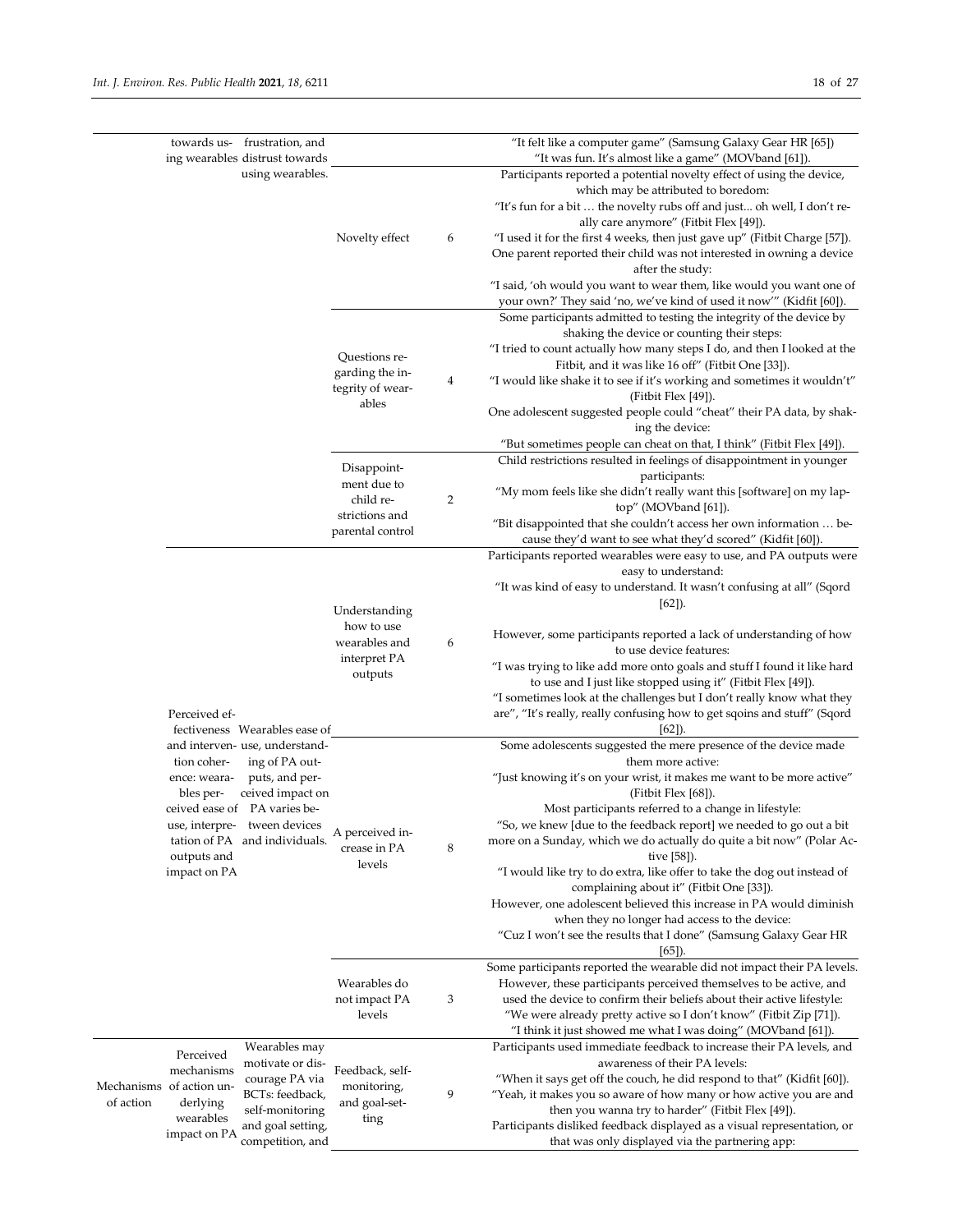| rewards and in- |               |   | "What was the flower about?" (Fitbit One [33])                                                              |
|-----------------|---------------|---|-------------------------------------------------------------------------------------------------------------|
| centives.       |               |   | "Didn't like the fact, unlike this [Fitbit] where you can see your steps<br>instantaneously" (Kidfit [60]). |
|                 |               |   | Feedback promoted the use of self-monitoring and goal setting to in-                                        |
|                 |               |   | crease PA. Participants reported a conscious effort to increase their PA                                    |
|                 |               |   | to reach their PA goal, or when achieved, increase their PA goal:                                           |
|                 |               |   | "In two days, I did 15 miles. My goal was, the next day, to do 6 more                                       |
|                 |               |   | miles", "I want to reach my goal" (MOVband [61]).                                                           |
|                 |               |   | However, some adolescents reported that predetermined goals (10,000                                         |
|                 |               |   | steps/day) may create feelings of pressure and guilt:                                                       |
|                 |               |   | "You can feel under pressure to do a certain amount of steps or to be                                       |
|                 |               |   | better than what you're maybe capable of" (Fitbit Charge [57]).                                             |
|                 |               |   | Participants suggested that "beating" their previous score, or their                                        |
|                 |               |   | friends' score, encouraged them to be more physically active:                                               |
|                 |               |   | "I wanted to beat my score", "I always tried to push myself to the next                                     |
|                 |               |   | lesson  to try and get a higher mark" (Samsung Galaxy Gear HR                                               |
|                 |               |   | $[65]$ ).                                                                                                   |
|                 |               |   | Parents suggested that children may enjoy collective school competi-                                        |
|                 | Competition   |   | tions:                                                                                                      |
|                 | with the self | 6 | "It would be great to have a competition between the classes, rather                                        |
|                 | and others    |   | than amongst each individual kid, because then they're helping each                                         |
|                 |               |   | other along" (Kidfit [60]).                                                                                 |
|                 |               |   | However, 3 studies reported that competition may create feelings of                                         |
|                 |               |   | pressure and guilt:                                                                                         |
|                 |               |   | "Some people maybe feel peer pressure to do fitness, to keep their steps                                    |
|                 |               |   | and stuff up", "You can sometimes feel guilty  I couldn't let someone                                       |
|                 |               |   | else beat me" (Fitbit Charge [57]).                                                                         |
|                 |               |   | Participants reported enjoying rewards and incentives, including social                                     |
|                 |               |   | rewards:                                                                                                    |
|                 |               |   | "I really like that, um, you get rewards", "I like how you can "like"                                       |
|                 | Rewards and   |   | things because then it makes me feel good when people like my stuff                                         |
|                 | incentives    | 3 | because it makes me feel happy" (Zamzee [62]).                                                              |
|                 |               |   |                                                                                                             |
|                 |               |   | However, some participants suggested virtual rewards, such as badges,                                       |
|                 |               |   | were not considered an incentive to be physically active:                                                   |
|                 |               |   | "It's not like a huge achievement or anything" (Fitbit Flex [68]).                                          |
|                 |               |   |                                                                                                             |

# **4. Discussion**

This systematic review investigated the acceptability, feasibility, effectiveness, and potential mechanisms of action underlying the effectiveness of wearables for increasing PA in children and adolescents (5 to 19 years). Thirty-three studies were identified, with 18 investigating effectiveness, nine investigating acceptability/feasibility, and six investigating both the acceptability/feasibility and effectiveness of wearables.

# *4.1. Effectiveness of Wearables on Physical Activity Outcomes*

This review found that half of all effectiveness studies reported some evidence that wearables may increase PA outcomes (steps, MVPA) and reduce sedentary time. However, the evidence was mixed. There were no apparent differences in wearables' effectiveness on steps or MVPA between interventions incorporating ≥8 BCTs, and <8 BCTs. There was mixed evidence that multi-component interventions that had more BCTs were more effective at increasing step counts and MVPA than using wearables on their own. However, it was found that multi-component interventions may be more effective at reducing sedentary behaviour than using wearables on their own. The heterogeneity of the study samples, design, and PA outcomes did not permit a meta-analysis to be conducted. Thus, it is difficult to determine what intervention approach may be effective and why the evidence was mixed. In contrast to this review's findings, a meta-analysis exploring the effectiveness of wearables on adult PA and sedentary behaviour [20] found multi-component interventions had a greater effect on PA than those using wearables alone [20], and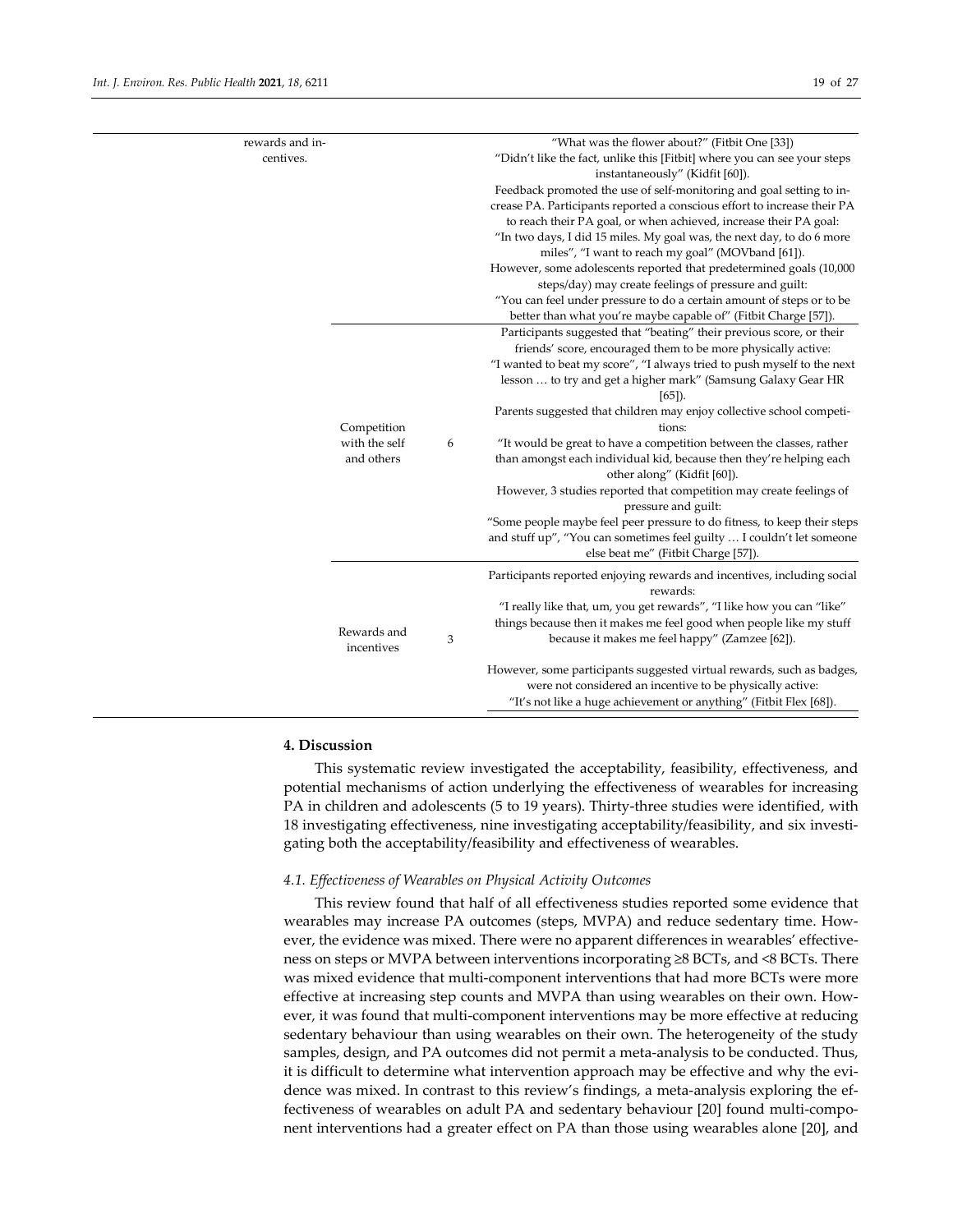there was no evidence that wearables reduced sedentary time in adults [20]. Potential reasons for the differences between the findings of this review and previous reviews in adults may be due to the types of BCTs used and children/adolescents' ability to understand and utilise the included BCTs, which is discussed in Section 4.2. However, there is a need for more controlled trials to establish whether multi-component interventions produce different PA outcomes in children and adolescents and adults than using wearables alone [20].

Despite this review's aim of exploring wearable effects on child (5 to 9 years) and adolescent (10 to 19 years) PA, most studies included only adolescent participants (*n =* 23, 70%), with two studies (6%) including only child participants. Thus, caution should be taken when generalising results to all age groups (5 to 19-year-olds). A previous systematic review found that smartphone-based interventions were more effective at increasing child PA than adolescent PA [73]. It was suggested that younger participants would have required parental assistance to use the technology, which may have encouraged parental involvement and the monitoring of their child's PA behaviours [73]. One study included in this review found no difference in daily steps, MVPA, or calorie expenditure between adolescents provided with a wearable alone and adolescents and their parent receiving a wearable [66]. Therefore, the potential addition of parental involvement in child-based wearable interventions may result in different PA outcomes to adolescent-based wearable interventions, in which parental involvement may have less of an influence. However, it is unclear whether there would be any differences in wearables' effectiveness based on age groups as the included studies with child and adolescent participants did not stratify their results based on age groups.

Despite the mixed evidence regarding the effectiveness of wearables, the thematic synthesis revealed that some participants perceived an increase in their PA levels. This perceived increase in PA has been found in adult wearable users [39,74,75]. However, participants from three studies suggested that a wearable did not increase their PA, as they were already active. One study found adolescents in the adoption stage (participating in regular PA) of behaviour change increased their MVPA, whereas those in the preadoption stage (not participating in regular PA, with no/little intention to do so) did not [52]. This evidence suggests that wearables may be more effective for individuals who are already active. There is some evidence that PA interventions in general attract typically active individuals [76,77], thus reflecting a greater problem regarding PA promotion. In this review, four studies recruited inactive participants [24,49,67] or those with low motivation to be physically active [65]. There was some evidence that wearables increased inactive children/adolescents' PA (MVPA [67], and MPA for girls [24]); thus, future research could benefit from engaging less active children/adolescents in wearable interventions.

#### *4.2. Mechanisms of Action*

On average, 7.8 BCTs were present in studies investigating the effectiveness of wearables. The most included BCTs (other than adding an object to the environment (wearable)) were feedback on behaviour, self-monitoring of behaviour, and goal setting. Previous evidence suggests that interventions incorporating feedback, self-monitoring, and goal setting are more effective at increasing PA than those without these components [11,78], prompting both short (≤6 months) and long-term (≥12 months) behaviour change [79]. The thematic synthesis found that children and adolescents perceived feedback, selfmonitoring, and goal setting as an acceptable way of increasing their PA. However, with regards to effectiveness, there were no apparent associations between the type of BCTs and study effectiveness, given that most studies utilised these BCTs and mixed evidence was found. Discrepancies may be due to users' ability to utilise the BCTs and the frequency and duration of the used BCTs. This is reflected in the thematic synthesis, whereby some participants suggested a lack of understanding of how to interpret PA data and use device features, such as setting goals [49]. Future interventions may benefit from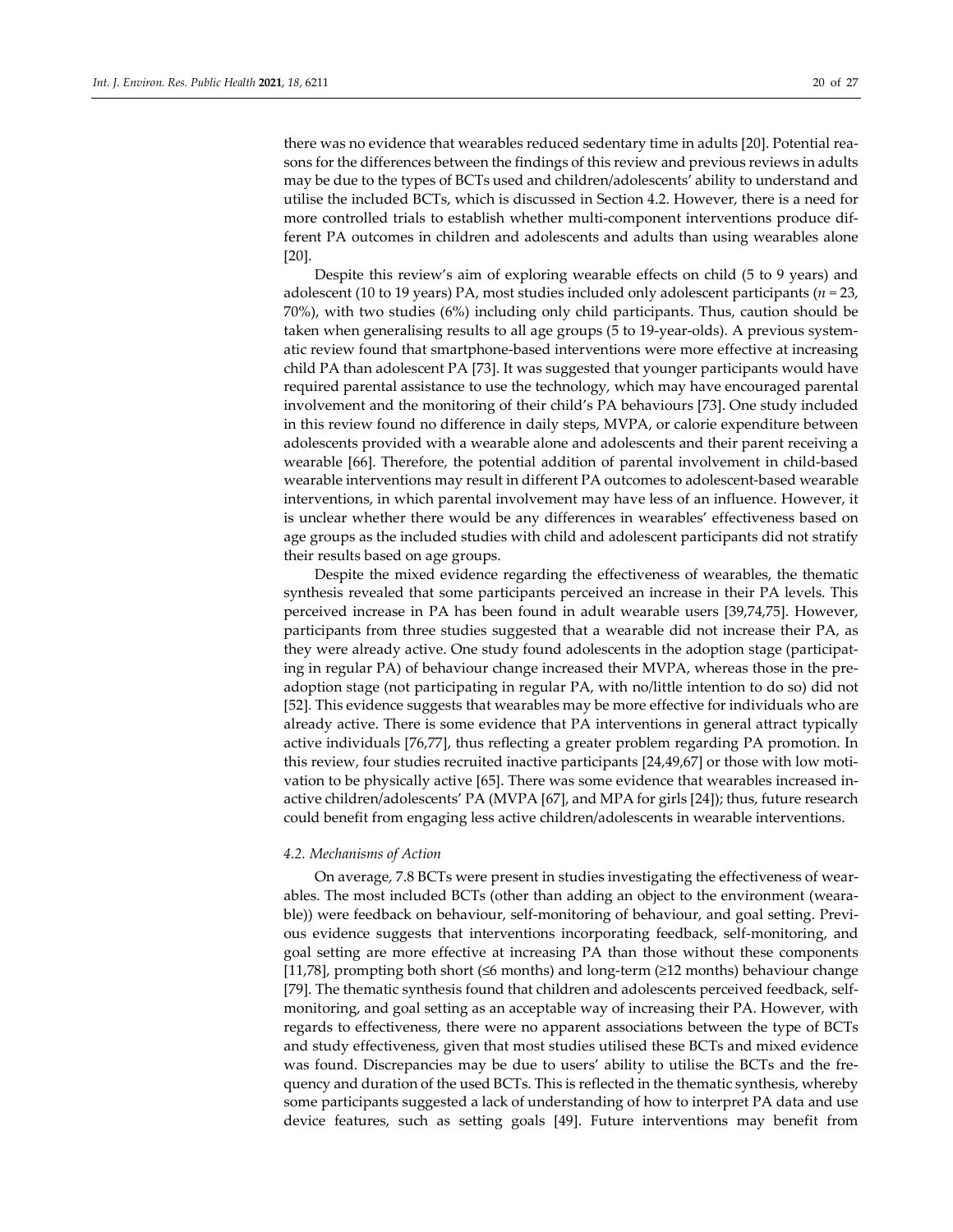supporting the use of BCTs and investigating the frequency and duration for which participants use BCTs.

Competition was identified as a potential mechanism of action underlying wearables' impact on PA. Participants reported competition with friends and trying to beat their previous PA scores/goals. Previous research has found that adults also use competition as a way of increasing PA when using a wearable [39]. An interesting finding from the thematic synthesis was that competition, alongside goal setting, may discourage PA, creating feelings of pressure and guilt [57]. In one study, adolescents perceived that autonomy, relatedness, and competence decreased after using the Fitbit Charge [57]. Qualitative findings suggested that competition and predetermined goals may have contributed to these findings [57]. According to the self-determination theory, for a behaviour (e.g., PA) to occur, an individual must be motivated to perform the behaviour [57,80]. This motivation is supported by a person's autonomy, relatedness, and competence [80]. Thus, the reduction in these three constructs [57] may suggest that wearables have a negative effect on motivation to be physically active. However, an online survey found that wearables resulted in minimal negative psychological consequences in current and previous adult wearable users [81]. More research is needed to explore the impact of wearables on child and adolescent mental health and well-being and to investigate how wearables may be best used to minimise the negative impact on an individual's perceived autonomy, relatedness, and competence to be physically active.

A recent study found that wearables and their partnering apps had an average of 19 out of 93 BCTs (range: 15–24) [13]. This compares to the total of 7.8 found in the current review. Thus, the included studies did not utilise all BCTs that are already embedded in wearables. Indeed, 64 (68.8%) of the 93 BCTs were not used in any included effectiveness study, despite previous research confirming that some BCTs (e.g., action planning) are embedded in most wearables [13]. Some absent BCTs, such as action planning and selftalk, have previously been found to increase child and adolescent [11,82] and adults' PA [83]. Future research may benefit from combining additional BCTs into wearable interventions, in addition to utilising the BCTs already embedded in wearables. A meta-analysis demonstrated the effectiveness of combining certain BCTs [84]. Interventions were less effective when providing feedback without instructions on how to perform the behaviour and most effective when combining BCTs that corresponded to providing information about health consequences, action planning, and prompts/cues [84].

#### *4.3. Acceptability and Feasibility*

The acceptability and feasibility of wearables are important for the engagement and effectiveness of an intervention [85]. This review found some evidence that wearables are acceptable and feasible for increasing PA in children and adolescents. The Technology Acceptance Model (TAM [86]) is a commonly used model for understanding users' acceptance of technology [86–88]. The TAM suggests that perceived ease of use and perceived usefulness predict the intention to use technology and in turn actual technology use [49,88]. Perceived ease of use and usefulness of using wearables significantly predicted wearable use in adult users [89].

## 4.3.1. Perceived Ease of Use

Perceived ease of use is defined as the degree to which a person believes that using a system (wearable) would be free of effort [88]. There is some evidence that wearables were easy to use. One parent reported only using PA outputs that were easy for them to understand, such as steps and distance travelled, as they reflected everyday terminology compared to device-specific terminology (e.g., sqoins; [62]) [60]. Adults have suggested steps to be the most useful type of PA information provided by wearables [74,75]. However, some wearable features (e.g., partnering app challenges, goal setting [49,62]) were deemed difficult to use. The cost of using a wearable (e.g., mobile data allowance) was considered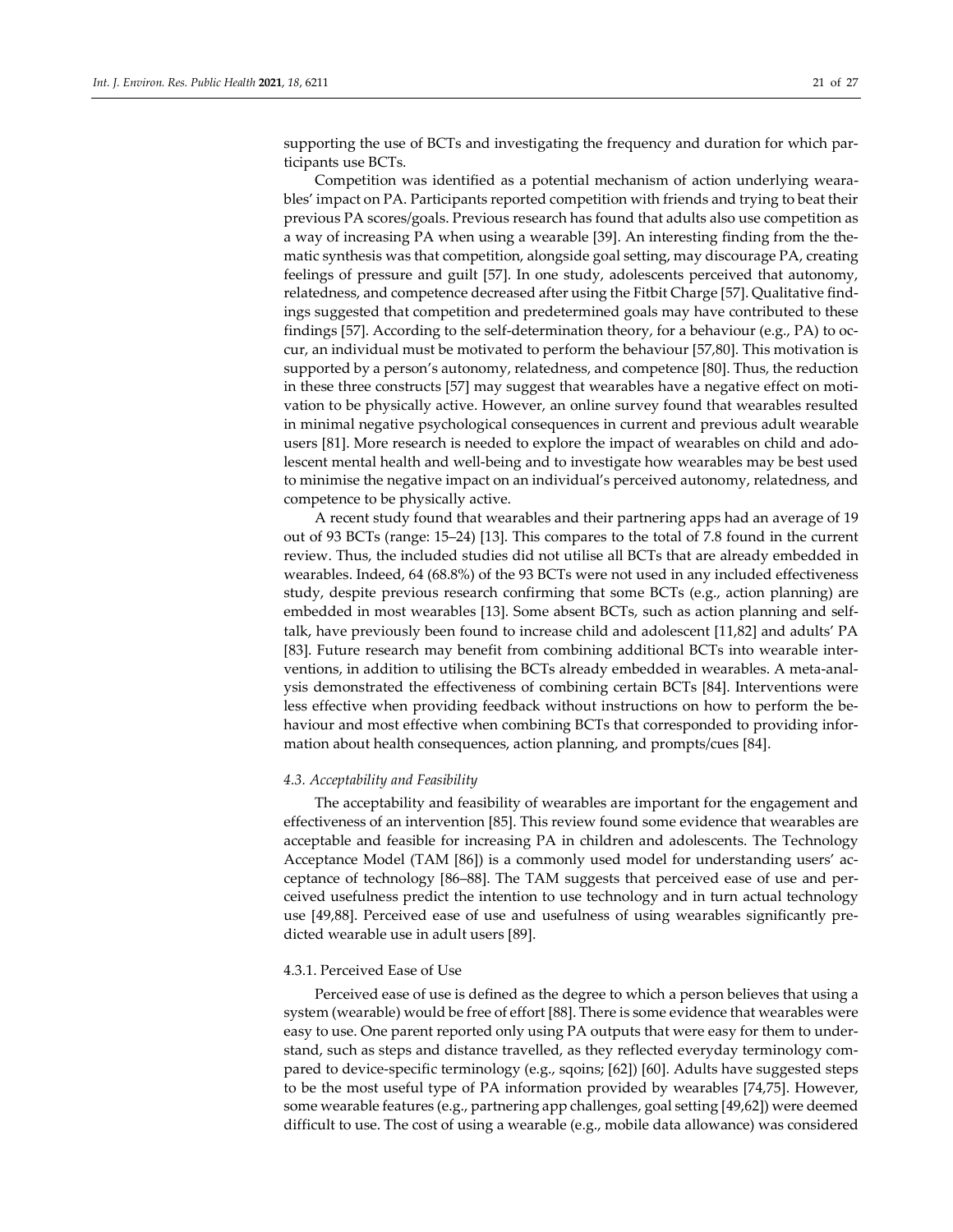a barrier, regardless of an individual's socio-economic status [52,68]. When access to technology was available, charging and syncing devices were considered burdensome, and some participants stopped carrying out these tasks. Researchers may have to support individuals to overcome these barriers, such as syncing and charging devices, or prompting participants via action planning techniques/reminders. However, this may reduce the feasibility of large-scale studies by increasing the burden on researchers.

## 4.3.2. Perceived Usefulness

Wearables were perceived as a useful (the degree to which users believe the wearable would enhance their performance; e.g., PA [88]) way to increase some, but not all, users' PA (Section 4.1). The reported novelty effect may reflect a reduction in wearables' perceived usefulness to increase PA in children and adolescents. This reported novelty effect corresponds to device adherence rates declining after 2–4 weeks of use [52,57,68]. It is unclear why this novelty period exists; however, some adults have reported stopping using a wearable due to boredom [90] or feeling that they learned everything they needed from the initial use of the wearable [74]. However, in one study included in this review, adolescents reported not having a safe space to be active [33]. This reflects general barriers to PA beyond wearable use and may contribute to the novelty effect. To encourage longterm device use, the wearable must support users' pre-existing personal and social contexts [39]. Researchers should not only consider how to support wearables' perceived usefulness but how to overcome individual barriers to PA.

## *4.4. Strengths and Limitations*

A strength of this systematic review was the ability to update a previous review [22], given the progression in research. Despite this, the quality of these studies does not appear to have progressed, and due to the heterogeneity of study designs and the measuring and reporting of PA outcomes, a meta-analysis was unable to be carried out. Most studies were pilot/feasibility studies (*n =* 15), had short durations (with a mode of 4 weeks), lacked control groups ( $n = 12$ , 50%), and varied in terms of how PA was measured (21 different measurement tools). Physical activity outcomes were measured and defined differently (e.g., studies defined MVPA in nine different ways), and it was unclear how some studies defined outcomes (MVPA [64,66], MPA, VPA, easy minutes [58], and active minutes [46,53,58]). Nineteen (79.2%) studies used a wearable as a measure of PA, as well as the intervention/feasibility tool. Given the most common high-risk practices were the lack of reporting of the validity (75%) and reliability (92%) of wearables and that wearables overestimate step counts in children and adolescents [91,92], there is a need for more rigorous studies to evaluate the long-term effectiveness of wearables for children and adolescents' PA.

Most studies ( $n = 23$ , 70%) had only adolescent participants (10 to 19 years); thus, the generalisability of the results to younger age groups (5 to 9 years) is limited. Future research would benefit from investigating wearable acceptability, feasibility, and effectiveness in 5 to 9-year-olds, and where applicable, stratify results based on age groups.

A strength of the current review was the mixed-method approach utilised. Mixedmethod studies are widely used to develop PA interventions [93–95] and can help in understanding the mechanisms of action behind intervention effects [96]. In particular, integrating the quantitative and qualitative findings (the  $1 + 1 = 3$  approach [97]) rather than interpreting them separately is recognised as a way of enhancing the value of mixedmethods research [98]. Additionally, BCT coding had the potential to identify "active ingredients" that may create more effective future PA interventions [42]. The BCTTv1 offers an extensive list of well-defined and distinct BCTs [12], which can be mapped on to components of the Behaviour Change Wheel (e.g., Theoretical Domains Framework (TDF) and COM-B model), enabling a systematic way of developing future PA interventions and policies [42]. Unfortunately, the current review found no apparent differences between the number of BCTs utilised and the effectiveness of interventions. It may be that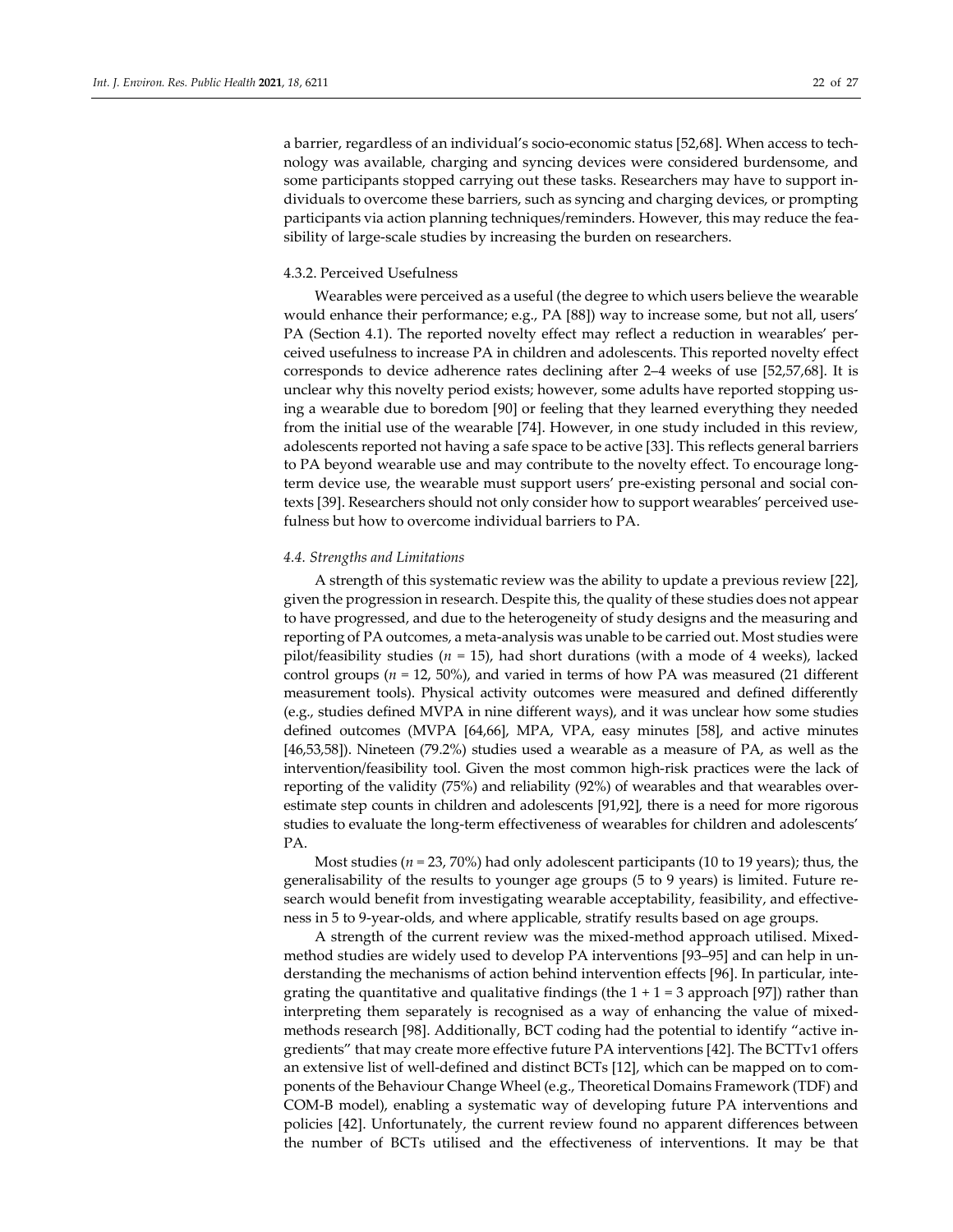differences in BCT engagement (the frequency and duration of BCTs) rather than the presence (versus absence) of BCTs influenced the effectiveness of interventions. However, the included studies did not report the frequency and duration of BCTs, limiting the ability to code BCT engagement in the current review.

# *4.5. Conclusions*

This review observed that approximately half of all effectiveness studies found some evidence that wearables can increase steps and MVPA and reduce sedentary behaviour; however, most evidence was mixed. There were no apparent differences in the effectiveness of interventions based on the number of BCTs used and between studies using a wearable alone or as part of a multi-component intervention. There was some evidence that wearables are acceptable for some children and adolescents, but technical difficulties, device designs, and the novelty effect of using these devices may impact their use. There were mixed perspectives on whether wearables increased PA. Most studies (70%) included only adolescent participants; therefore, caution should be taken when generalising results to younger children. More rigorous (e.g., RCTs and valid and reliable measures of PA) and long-term studies are required. Furthermore, future research would benefit from reporting the duration and frequency in which BCTs are used and investigating the acceptability, feasibility, and effectiveness of wearables in younger age groups (e.g., 5 to 9-year-olds). Further research should consider how to utilise wearable features that motivate individuals, encourage long-term use, limit negative feelings, and overcome barriers to using wearables, as well as barriers to general PA participation.

**Supplementary Materials:** The following are available online at www.mdpi.com/xx/s1, Table S1: Search strings and results, Table S2: Risk of bias criteria, descriptions, and examples; Table S3: Physical activity measures, and classifications, used in effectiveness studies.

**Author Contributions:** Screening of articles and risk of bias assessment: A.V.C and D.D.B. Third reviewer for screening of articles: S.C. Behaviour change technique coding: A.V.C and J.H. All authors provided feedback and support throughout and approved the final manuscript to be published. All authors have read and agreed to the published version of the manuscript.

**Funding:** This review is funded as part of a PhD studentship by the Born in Bradford study. The Born in Bradford study receives core infrastructure funding from the Wellcome Trust (WT101597MA) and the National Institute for Health Research (NIHR), under its NIHR ARC Yorkshire and Humber (NIHR200166) and Clinical Research Network (CRN) research delivery support. For this work, funding from Sport England's Local Delivery Pilot was awarded. S.A.C is supported by the NIHR Leicester Biomedical Research Centre—Lifestyle theme. The views expressed in this publication are those of the author(s) and not necessarily those of the National Institute for Health Research or the Department of Health and Social Care.

**Institutional Review Board Statement:** Not applicable.

**Informed Consent Statement:** Not applicable.

**Data Availability Statement:** Not applicable.

**Conflicts of Interest:** The authors declare no conflicts of interest.

**Competing interests:** N.D.R. declares involvement in a start-up technological company. All other authors report no competing interests.

#### **References**

- 1. Kim, J.; Chun, S.; Heo, J.; Lee, S.; Han, A. Contribution of Leisure-Time Physical Activity on Psychological Benefits Among Elderly Immigrants. *Appl. Res. Qual. Life* **2016**, *11*, 461–470, doi:10.1007/s11482-014-9374-7.
- 2. Poitras, V.J.; Gray, C.; Borghese, M.M.; Carson, V.; Chaput, J.-P.; Janssen, I.; Katzmarzyk, P.; Pate, R.R.; Gorber, S.C.; Kho, M.; et al. Systematic review of the relationships between objectively measured physical activity and health indicators in schoolaged children and youth. *Appl. Physiol. Nutr. Metab.* **2016**, *41*, S197–S239, doi:10.1139/apnm-2015-0663.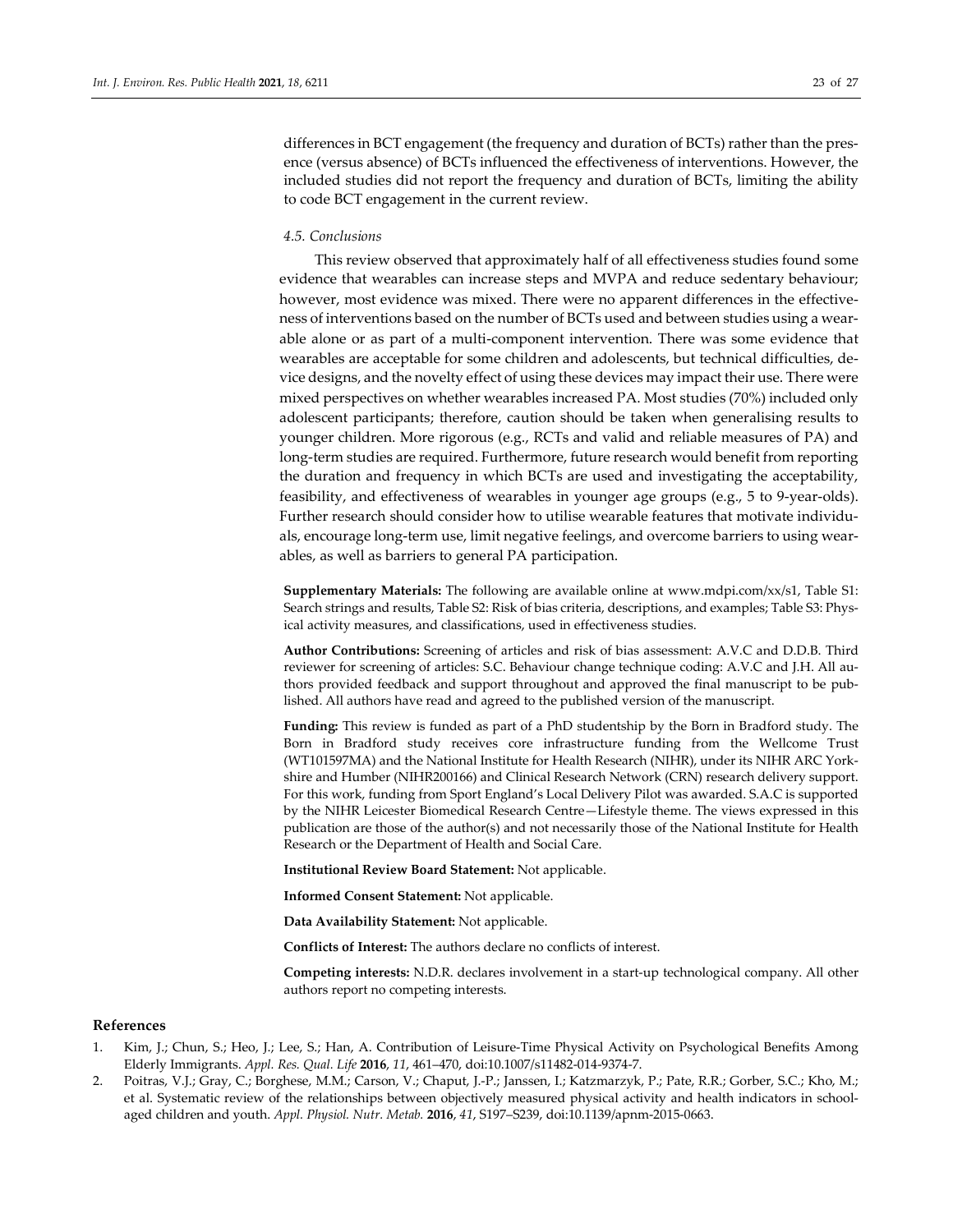- 3. Reiner, M.; Niermann, C.; Jekauc, D.; Woll, A. Long-term health benefits of physical activity—A systematic review of longitudinal studies. *BMC Public Health* **2013**, *13*, 813, doi:10.1186/1471-2458-13-813.
- 4. Mark, A.E.; Janssen, I. Influence of Movement Intensity and Physical Activity on Adiposity in Youth. *J. Phys. Act. Health* **2011**, *8*, 164–173, doi:10.1123/jpah.8.2.164.
- 5. da Silva, B.G.C.; da Silva, I.C.M.; Ekelund, U.; Brage, S.; Ong, K.K.; Rolfe, E.D.L.; Lima, N.P.; da Silva, S.G.; de França, G.V.A.; Horta, B.L. Associations of physical activity and sedentary time with body composition in Brazilian young adults. *Sci. Rep.* **2019**, *9*, 5444, doi:10.1038/s41598-019-41935-2.
- 6. Larouche, R.; Boyer, C.; Tremblay, M.S.; Longmuir, P. Physical fitness, motor skill, and physical activity relationships in grade 4 to 6 children. *Appl. Physiol. Nutr. Metab.* **2014**, *39*, 553–559, doi:10.1139/apnm-2013-0371.
- 7. Biddle, S.J.; Ciaccioni, S.; Thomas, G.; Vergeer, I. Physical activity and mental health in children and adolescents: An updated review of reviews and an analysis of causality. *Psychol. Sport Exerc.* **2019**, *42*, 146–155, doi:10.1016/j.psychsport.2018.08.011.
- 8. Wu, X.Y.; Han, L.H.; Zhang, J.H.; Luo, S.; Hu, J.W.; Sun, K. The influence of physical activity, sedentary behavior on healthrelated quality of life among the general population of children and adolescents: A systematic review. *PLoS ONE* **2017**, *12*, e0187668, doi:10.1371/journal.pone.0187668.
- 9. Ruiz, J.R.; Ortega, F.B.; Martínez-Gómez, D.; Labayen, I.; Moreno, L.A.; De Bourdeaudhuij, I.; Manios, Y.; Gonzalez-Gross, M.; Mauro, B.; Molnar, D.; et al. Objectively Measured Physical Activity and Sedentary Time in European Adolescents: The HEL-ENA Study. *Am. J. Epidemiol.* **2011**, *174*, 173–184, doi:10.1093/aje/kwr068.
- 10. Metcalf, B.; Henley, W.; Wilkin, T. Effectiveness of intervention on physical activity of children: Systematic review and metaanalysis of controlled trials with objectively measured outcomes (EarlyBird 54). *BMJ* **2012**, *345*, e5888, doi:10.1136/bmj.e5888.
- 11. Hynynen, S.T.; van Stralen, M.; Sniehotta, F.F.; Araújo-Soares, V.; Hardeman, W.; Chinapaw, M.; Vasankari, T.; Hankonen, N. A systematic review of school-based interventions targeting physical activity and sedentary behaviour among older adolescents. *Int. Rev. Sport Exerc. Psychol.* **2015**, *9*, 22–44, doi:10.1080/1750984x.2015.1081706.
- 12. Michie, S.; Richardson, M.; Johnston, M.; Abraham, C.; Francis, J.; Hardeman, W.; Eccles, M.P.; Cane, J.; Wood, C.E. The Behavior Change Technique Taxonomy (v1) of 93 Hierarchically Clustered Techniques: Building an International Consensus for the Reporting of Behavior Change Interventions. *Ann. Behav. Med.* **2013**, *46*, 81–95, doi:10.1007/s12160-013-9486-6.
- 13. Düking, P.; Tafler, M.; Wallmann-Sperlich, B.; Sperlich, B.; Kleih, S. Behavior Change Techniques in Wrist-Worn Wearables to Promote Physical Activity: Content Analysis. *JMIR mHealth uHealth* **2020**, *8*, e20820, doi:10.2196/20820.
- 14. Mercer, K.; Giangregorio, L.; Schneider, E.; Chilana, P.; Li, M.; Grindrod, K. Acceptance of commercially available weara-ble activity trackers among adults aged over 50 and with chronic illness: A mixed-methods evaluation. *JMIR mHealth uHealth* **2016**, *4*, e7.
- 15. Dean, D.A.L.; Griffith, D.M.; McKissic, S.A.; Cornish, E.K.; Johnson-Lawrence, V. Men on the Move–Nashville: Feasibility and Acceptability of a Technology-Enhanced Physical Activity Pilot Intervention for Overweight and Obese Middle and Older Age African American Men. *Am. J. Men's Health* **2018**, *12*, 798–811, doi:10.1177/1557988316644174.
- 16. Hardcastle, S.J.; Galliott, M.; Lynch, B.M.; Nguyen, N.H.; Cohen, P.A.; Mohan, G.R.; Johansen, N.J.; Saunders, C. Acceptability and utility of, and preference for wearable activity trackers amongst non-metropolitan cancer survivors. *PLoS ONE* **2018**, *13*, e0210039, doi:10.1371/journal.pone.0210039.
- 17. Hartman, S.J.; Nelson, S.H.; Weiner, L.S.; Lyons, E.; Dominick, G. Patterns of Fitbit Use and Activity Levels Throughout a Physical Activity Intervention: Exploratory Analysis from a Randomized Controlled Trial. *JMIR mHealth uHealth* **2018**, *6*, e29, doi:10.2196/mhealth.8503.
- 18. Lewis, Z.H.; Lyons, E.J.; Jarvis, J.M.; Baillargeon, J. Using an electronic activity monitor system as an intervention modality: A systematic review. *BMC Public Health* **2015**, *15*, 1–15, doi:10.1186/s12889-015-1947-3.
- 19. Coughlin, S.S.; Stewart, J. Use of consumer wearable devices to promote physical activity: A review of health inter-vention studies. *J. Environ. Health Sci.* **2016**, *2*, 6.
- 20. Brickwood, K.-J.; Watson, G.; O'Brien, J.; Williams, A.D. Consumer-Based Wearable Activity Trackers Increase Physical Activity Participation: Systematic Review and Meta-Analysis. *JMIR mHealth uHealth* **2019**, *7*, e11819, doi:10.2196/11819.
- 21. Cajita, M.I.; Kline, C.E.; Burke, L.E.; Bigini, E.G.; Imes, C.C. Feasible but Not Yet Efficacious: A Scoping Review of Wearable Activity Monitors in Interventions Targeting Physical Activity, Sedentary Behavior, and Sleep. *Curr. Epidemiol. Rep.* **2020**, *7*, 1– 15, doi:10.1007/s40471-020-00251-4.
- 22. Ridgers, N.D.; A McNarry, M.; A Mackintosh, K. Feasibility and Effectiveness of Using Wearable Activity Trackers in Youth: A Systematic Review. *JMIR mHealth uHealth* **2016**, *4*, e129, doi:10.2196/mhealth.6540.
- 23. Hayes, L.B.; Van Camp, C.M. Increasing physical activity of children during school recess. *J. Appl. Behav. Anal.* **2015**, *48*, 690– 695, doi:10.1002/jaba.222.
- 24. Slootmaker, S.M.; Chinapaw, M.J.; Seidell, J.; van Mechelen, W.; Schuit, J. Accelerometers and Internet for physical activity promotion in youth? Feasibility and effectiveness of a minimal intervention [ISRCTN93896459]. *Prev. Med.* **2010**, *51*, 31–36, doi:10.1016/j.ypmed.2010.03.015.
- 25. Hooke, M.C.; Gilchrist, L.S.; Tanner, L.; Hart, N.; Withycombe, J.S. Use of a Fitness Tracker to Promote Physical Activity in Children With Acute Lymphoblastic Leukemia. *Pediatr. Blood Cancer* **2016**, *63*, 684–689, doi:10.1002/pbc.25860.
- 26. Yardley, L.; Ainsworth, B.; Arden-Close, E.; Muller, I. The person-based approach to enhancing the acceptability and feasibility of interventions. *Pilot Feasibility Stud.* **2015**, *1*, 1–7, doi:10.1186/s40814-015-0033-z.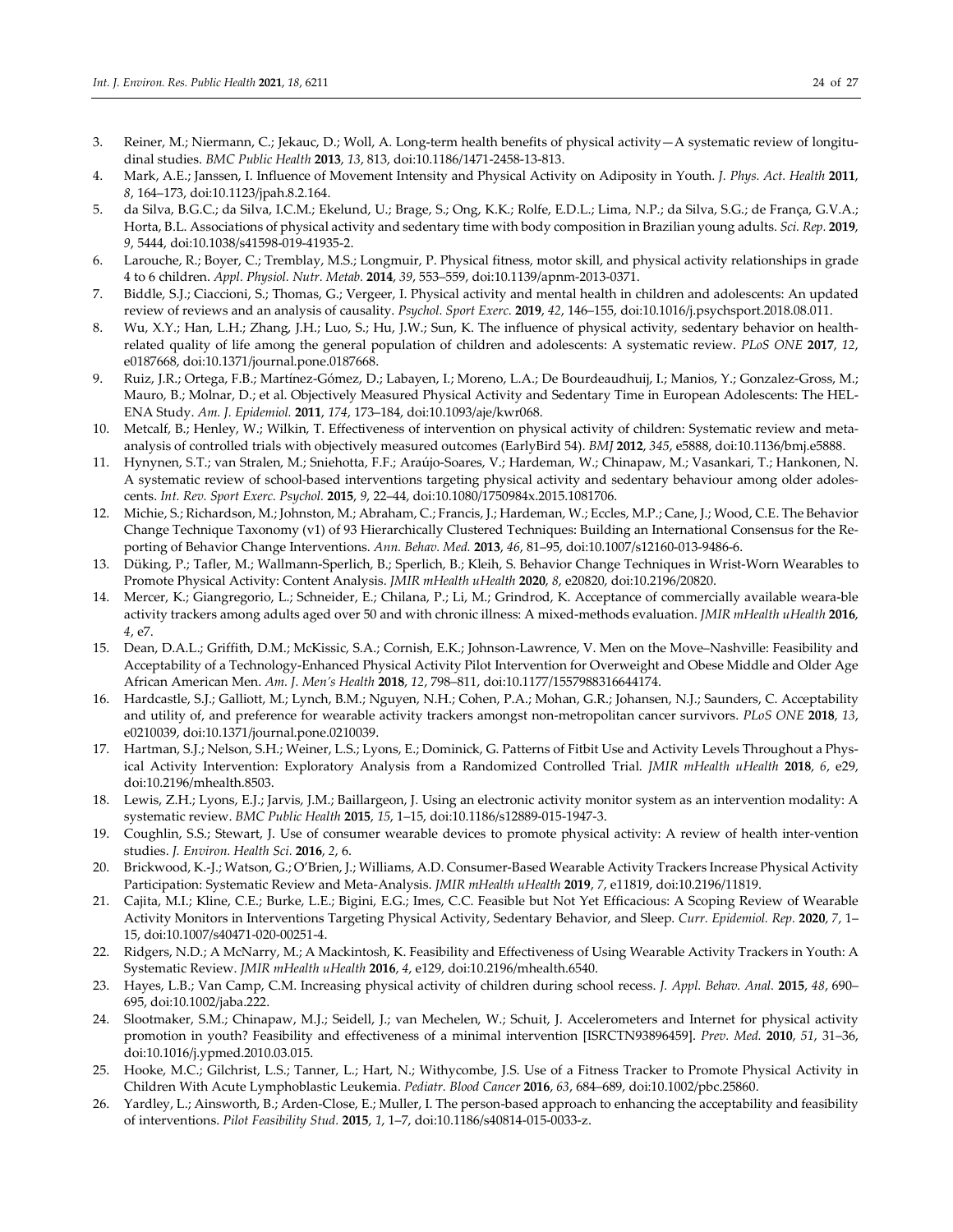- 27. Shaw, R.L.; Larkin, M.; Flowers, P. Expanding the evidence within evidence-based healthcare: Thinking about the context, acceptability and feasibility of interventions. *Evid. Based Med.* **2014**, *19*, 201–203, doi:10.1136/eb-2014-101791.
- 28. Lubans, D.R.; Morgan, P.J.; Tudor-Locke, C. A systematic review of studies using pedometers to promote physical activity among youth. *Prev. Med.* **2009**, *48*, 307–315, doi:10.1016/j.ypmed.2009.02.014.
- 29. Ho, V.; Simmons, R.K.; Ridgway, C.L.; van Sluijs, E.; Bamber, D.J.; Goodyer, I.M.; Dunn, V.J.; Ekelund, U.; Corder, K. Is wearing a pedometer associated with higher physical activity among adolescents? *Prev. Med.* **2013**, *56*, 273–277, doi:10.1016/j.ypmed.2013.01.015.
- 30. Ridgers, N.D.; Lai, S.K. *Use of Wearable Activity Trackers for Physical Activity Promotion*; Oxford University Press (OUP): Oxford, UK, 2018.
- 31. Kahan, D.; Nicaise, V. Walk as Directed! Adolescents' Adherence to Pedometer Intervention Protocol. *J. Phys. Act. Health* **2012**, *9*, 962–969, doi:10.1123/jpah.9.7.962.
- 32. Schaefer, S.E.; Van Loan, M.; German, J.B. A Feasibility Study of Wearable Activity Monitors for Pre-Adolescent School-Age Children. *Prev. Chronic Dis.* **2014**, *11*, E85, doi:10.5888/pcd11.130262.
- 33. Schaefer, S.E.; Ching, C.C.; Breen, H.; German, J.B. Wearing, Thinking, and Moving: Testing the Feasibility of Fitness Tracking with Urban Youth. *Am. J. Health Educ.* **2016**, *47*, 8–16, doi:10.1080/19325037.2015.1111174.
- 34. Sekhon, M.; Cartwright, M.; Francis, J.J. Acceptability of healthcare interventions: An overview of reviews and development of a theoretical framework. *BMC Health Serv. Res.* **2017**, *17*, 1–13, doi:10.1186/s12913-017-2031-8.
- 35. Abbott, J.H. The Distinction Between Randomized Clinical Trials (RCTs) and Preliminary Feasibility and Pilot Studies: What They Are and Are Not. *J. Orthop. Sports Phys. Ther.* **2014**, *44*, 555–558, doi:10.2519/jospt.2014.0110.
- 36. Liberati, A.; Altman, D.G.; Tetzlaff, J.; Mulrow, C.; Gøtzsche, P.C.; Ioannidis, J.P.A.; Clarke, M.; Devereaux, P.J.; Kleijnen, J.; Moher, D. The PRISMA statement for reporting systematic reviews and meta-analyses of studies that evaluate health care interventions: Explanation and elaboration. *J. Clin. Epidemiol.* **2009**, *62*, e1–e34, doi:10.1016/j.jclinepi.2009.06.006.
- 37. Brown, H.E.; Atkin, A.J.; Panter, J.; Wong, G.; Chinapaw, M.; van Sluijs, E. Family-based interventions to increase physical activity in children: A systematic review, meta-analysis and realist synthesis. *Obes. Rev.* **2016**, *17*, 345–360, doi:10.1111/obr.12362.
- 38. Horsley, T.; Dingwall, O.; Sampson, M. Checking reference lists to find additional studies for systematic reviews. *Cochrane Database Syst. Rev.* **2011**, *2011*, MR000026, doi:10.1002/14651858.mr000026.pub2.
- 39. Shih, P.C.; Han, K.; Poole, E.S.; Rosson, M.B.; Carroll, J.M. Use and Adoption Challenges of Wearable Activity Trackers. In Proceedings of the iConference 2015, Newport Beach, CA, USA, 24–27 March 2015.
- 40. Lauricella, A.R.; Cingel, D.P.; Blackwell, C.; Wartella, E.; Conway, A. The Mobile Generation: Youth and Adolescent Ownership and Use of New Media. *Commun. Res. Rep.* **2014**, *31*, 357–364, doi:10.1080/08824096.2014.963221.
- 41. Higgins, J.P.; Green, S. The Cochrane Collaboration. In *Cochrane Handbook for Systematic Reviews of Interventions*; John Wiley & Sons: Chichester, UK, 2011; Volume 4.
- 42. Michie, S.; Atkins, L.; West, R. *The Behaviour Change Wheel: A Guide to Designing Interventions*; Silverback Publishing: London, UK, 2014.
- 43. Viswanathan, M.; Patnode, C.D.; Berkman, N.D.; Bass, E.B.; Chang, S.; Hartling, L.; Murad, M.H.; Treadwell, J.R.; Kane, R.L. Assessing the risk of bias in sys-tematic reviews of health care interventions. In *Methods Guide for Effectiveness and Comparative Effectiveness Reviews [Internet]: Agency for Healthcare Research and Quality (US)*; U.S. Department of Health & Human Services: Washington, DC, USA, 2017.
- 44. Fletcher, B.R.; Hinton, L.; Hartmann-Boyce, J.; Roberts, N.W.; Bobrovitz, N.; McManus, R.J. Self-monitoring blood pressure in hypertension, patient and provider perspectives: A systematic review and thematic synthesis. *Patient Educ. Couns.* **2016**, *99*, 210– 219, doi:10.1016/j.pec.2015.08.026.
- 45. Thomas, J.; Harden, A. Methods for the thematic synthesis of qualitative research in systematic reviews. *BMC Med Res. Methodol.* **2008**, *8*, 45, doi:10.1186/1471-2288-8-45.
- 46. Bianchi-Hayes, J.; Schoenfeld, E.; Cataldo, R.; Hou, W.; Messina, C.; Pati, S. Combining Activity Trackers with Motivational Interviewing and Mutual Support to Increase Physical Activity in Parent-Adolescent Dyads: Longitudinal Observational Feasibility Study. *JMIR Pediatr. Parent.* **2018**, *1*, e3, doi:10.2196/pediatrics.8878.
- 47. Bronikowski, M.; Bronikowska, M.; Glapa, A. Do they need goals or support? A report from a goal-setting intervention using physical activity monitors in youth. *Int. J. Environ. Res. Public Health* **2016**, *13*, 914.
- 48. Harris, H.B.; Chen, W. Technology-Enhanced Classroom Activity Breaks Impacting Children's Physical Activity and Fitness. *J. Clin. Med.* **2018**, *7*, 165, doi:10.3390/jcm7070165.
- 49. Drehlich, M.; Naraine, M.; Rowe, K.; Lai, S.K.; Salmon, J.; Brown, H.; Koorts, H.; Macfarlane, S.; Ridgers, N.D. Using the Technology Acceptance Model to Ex-plore Adolescents' Perspectives on Combining Technologies for Physical Activity Promotion Within an Intervention: Usability Study. *J. Med. Internet Res.* **2020**, *22*, e15552.
- 50. Evans, E.W.; Abrantes, A.M.; Chen, E.; Jelalian, E. Using Novel Technology within a School-Based Setting to Increase Physical Activity: A Pilot Study in School-Age Children from a Low-Income, Urban Community. *BioMed Res. Int.* **2017**, *2017*, 1–7, doi:10.1155/2017/4271483.
- 51. Galy, O.; Yacef, K.; Caillaud, C. Improving Pacific Adolescents' Physical Activity Toward International Recommendations: Exploratory Study of a Digital Education App Coupled With Activity Trackers. *JMIR mHealth uHealth* **2019**, *7*, e14854, doi:10.2196/14854.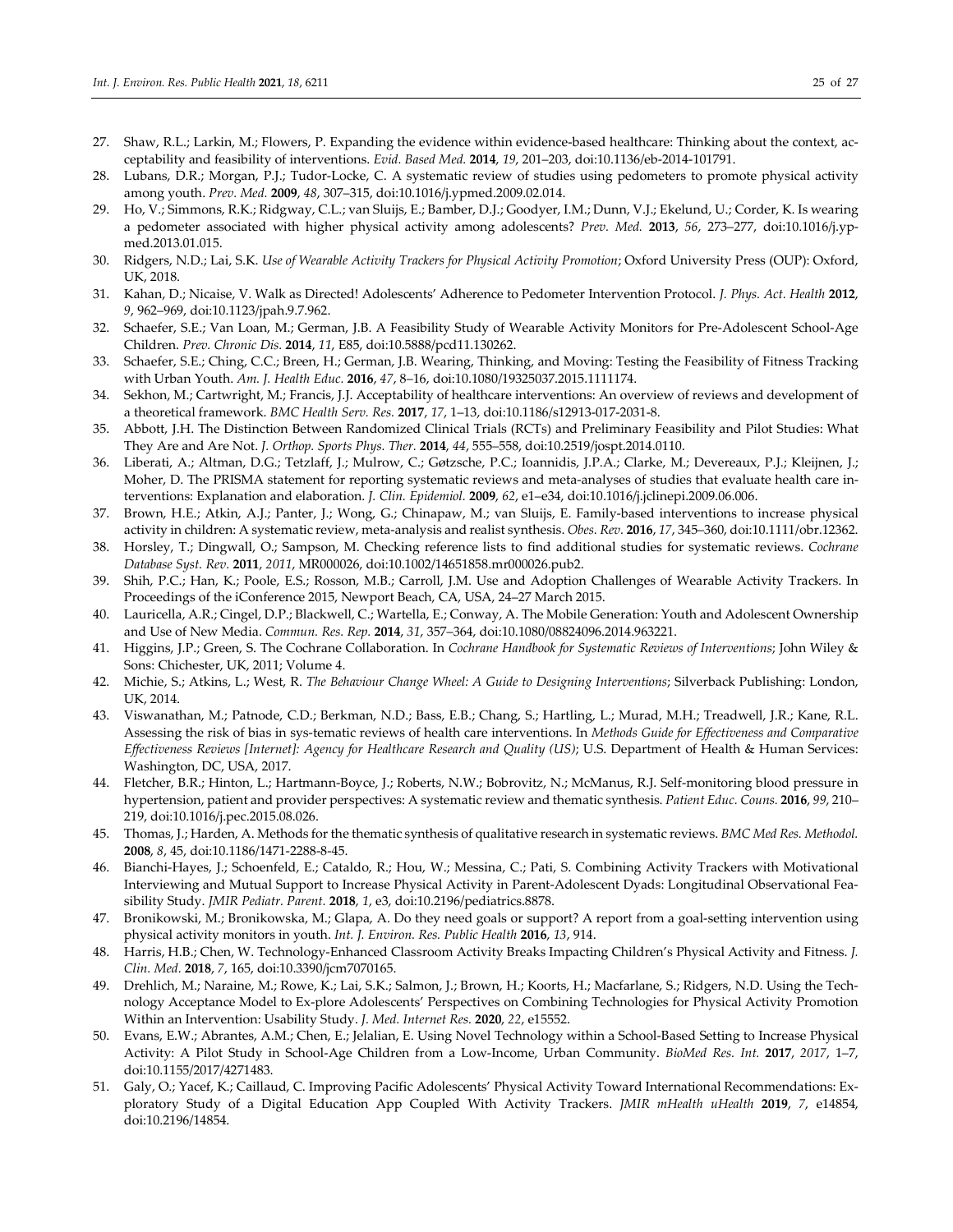- 52. Gaudet, J.; Gallant, F.; Bélanger, M.; Wang, J.; Coa, K. A Bit of Fit: Minimalist Intervention in Adolescents Based on a Physical Activity Tracker. *JMIR mHealth uHealth* **2017**, *5*, e92, doi:10.2196/mhealth.7647.
- 53. Götte, M.; Kesting, S.V.; Gerss, J.; Rosenbaum, D.; Boos, J. Feasibility and effects of a home-based intervention using activity trackers on achievement of individual goals, quality of life and motor performance in patients with paediatric cancer. *BMJ Open Sport Exerc. Med.* **2018**, *4*, e000322, doi:10.1136/bmjsem-2017-000322.
- 54. Guthrie, N.; Bradlyn, A.; Thompson, S.K.; Yen, S.; Haritatos, J.; Dillon, F.; Cole, S.W. Development of an Accelerometer-Linked Online Intervention System to Promote Physical Activity in Adolescents. *PLoS ONE* **2015**, *10*, e0128639, doi:10.1371/journal.pone.0128639.
- 55. Heale, L.D.; Dover, S.; Goh, Y.I.; Maksymiuk, V.A.; Wells, G.D.; Feldman, B.M. A wearable activity tracker intervention for promoting physical activity in adolescents with juvenile idiopathic arthritis: A pilot study. *Pediatr. Rheumatol.* **2018**, *16*, 1–8, doi:10.1186/s12969-018-0282-5.
- 56. Kerner, C.; Burrows, A.; McGrane, B. Health wearables in adolescents: Implications for body satisfaction, motivation and physical activity. *Int. J. Health Promot. Educ.* **2019**, *57*, 191–202, doi:10.1080/14635240.2019.1581641.
- 57. Kerner, C.; Goodyear, V. The Motivational Impact of Wearable Healthy Lifestyle Technologies: A Self-determination Perspective on Fitbits with Adolescents. *Am. J. Health Educ.* **2017**, *48*, 287–297, doi:10.1080/19325037.2017.1343161.
- 58. Knox, E.; Glazebrook, C.; Randell, T.; Leighton, P.; Guo, B.; Greening, J.; Davies, E.B.; Amor, L.; Blake, H. SKIP (Supporting Kids with diabetes In Physical activity): Feasibility of a randomised controlled trial of a digital intervention for 9-12 year olds with type 1 diabetes mellitus. *BMC Public Health* **2019**, *19*, 1–14, doi:10.1186/s12889-019-6697-1.
- 59. Larson, J.N.; Brusseau, T.A.; Wengreen, H.; Fairclough, S.J.; Newton, M.M.; Hannon, J.C. Fit "N" Cool Kids: The Effects of Character Modeling and Goal Setting on Children's Physical Activity and Fruit and Vegetable Consumption. *Clin. Med. Insights Pediatrics* **2018**, *12*, 2-6
- 60. A Mackintosh, K.; E Chappel, S.; Salmon, J.; Timperio, A.; Ball, K.; Brown, H.; Macfarlane, S.; Ridgers, N.D. Parental Perspectives of a Wearable Activity Tracker for Children Younger Than 13 Years: Acceptability and Usability Study. *JMIR mHealth uHealth* **2019**, *7*, e13858, doi:10.2196/13858.
- 61. Marttinen, R.; Daum, D.; Fredrick, R.N.; Santiago, J.; Silverman, S. Students' Perceptions of Technology Integration During the F.I.T. Unit. *Res. Q. Exerc. Sport* **2019**, *90*, 206–216, doi:10.1080/02701367.2019.1578328.
- 62. Masteller, B.; Sirard, J.; Freedson, P.; Routen, A.; Fuemmeler, B. The Physical Activity Tracker Testing in Youth (P.A.T.T.Y) Study: Content Analysis and Children's Perceptions. *JMIR mHealth uHealth* **2017**, *5*, e55, doi:10.2196/mhealth.6347.
- 63. Mendoza, J.A.; Baker, K.S.; Moreno, M.A.; Whitlock, K.; Abbey-Lambertz, M.; Waite, A.; Colburn, T.; Chow, E.J. A Fitbit and Facebook mHealth intervention for promoting physical activity among adolescent and young adult childhood cancer survivors: A pilot study. *Pediatr. Blood Cancer* **2017**, *64*, e26660, doi:10.1002/pbc.26660.
- 64. Müller, J.; Hoch, A.-M.; Zoller, V.; Oberhoffer, R. Feasibility of Physical Activity Assessment with Wearable Devices in Children Aged 4–10 Years—A Pilot Study. *Front. Pediatr.* **2018**, *6*, 5, doi:10.3389/fped.2018.00005.
- 65. Nation-Grainger, S. 'It's just PE' till 'It felt like a computer game': Using technology to improve motivation in physical education. *Res. Pap. Educ.* **2017**, *23*, 1–18, doi:10.1080/02671522.2017.1319590.
- 66. Phan, T.-L.T.; Barnini, N.; Xie, S.; Martinez, A.; Falini, L.; Abatemarco, A.; Waldron, M.; Benton, J.M.; Frankenberry, S.; Coleman, C.; et al. Feasibility of Using a Commercial Fitness Tracker as an Adjunct to Family-Based Weight Management Treatment: Pilot Randomized Trial. *JMIR mHealth uHealth* **2018**, *6*, e10523, doi:10.2196/10523.
- 67. Remmert, J.E.; Woodworth, A.; Chau, L.; Schumacher, L.M.; Butryn, M.L.; Schneider, M. Pilot Trial of an Acceptance-Based Behavioral Intervention to Promote Physical Activity Among Adolescents. *J. Sch. Nurs.* **2019**, *35*, 449–461, doi:10.1177/1059840518786782.
- 68. Ridgers, N.D.; Timperio, A.; Brown, H.; Ball, K.; Macfarlane, S.; Lai, S.K.; Richards, K.; A Mackintosh, K.; A McNarry, M.; Foster, M.; et al. Wearable Activity Tracker Use Among Australian Adolescents: Usability and Acceptability Study. *JMIR mHealth uHealth* **2018**, *6*, e86, doi:10.2196/mhealth.9199.
- 69. Ruotsalainen, H.; Kyngäs, H.; Tammelin, T.; Heikkinen, H.; Kääriäinen, M. Effectiveness of Facebook-Delivered Lifestyle Counselling and Physical Activity Self-Monitoring on Physical Activity and Body Mass Index in Overweight and Obese Adolescents: A Randomized Controlled Trial. *Nurs. Res. Pr.* **2015**, *2015*, 1–14, doi:10.1155/2015/159205.
- 70. Schoenfelder, E.; Moreno, M.; Wilner, M.; Whitlock, K.B.; Mendoza, J.A. Piloting a mobile health intervention to increase physical activity for adolescents with ADHD. *Prev. Med. Rep.* **2017**, *6*, 210–213, doi:10.1016/j.pmedr.2017.03.003.
- 71. Sharaievska, I.; A Battista, R.; Zwetsloot, J.; Brakenridge, C.; Lyons, E. Use of Physical Activity Monitoring Devices by Families in Rural Communities: Qualitative Approach. *JMIR Pediatr. Parent.* **2019**, *2*, e10658, doi:10.2196/10658.
- 72. Yoost, J.; Gerlach, J.; Sinning, K.; Cyphert, H. The Use of Fitbit Technology among Rural Obese Adolescents. *J. Obes. Nutr. Disord.*  **2018**, *10*.
- 73. He, Z.; Wu, H.; Yu, F.; Fu, J.; Sun, S.; Huang, T.; Wang, R.; Chen, D.; Zhao, G.; Quan, M. Effects of Smartphone-Based Interventions on Physical Activity in Children and Adolescents: Systematic Review and Meta-analysis. *JMIR mHealth uHealth* **2021**, *9*, e22601, doi:10.2196/22601.
- 74. Maher, C.; Ryan, J.; Ambrosi, C.; Edney, S. Users' experiences of wearable activity trackers: A cross-sectional study. *BMC Public Health* **2017**, *17*, 1–8, doi:10.1186/s12889-017-4888-1.
- 75. Kinney, D.A.; Nabors, L.A.; Merianos, A.L.; Vidourek, R.A. College Students' Use and Perceptions of Wearable Fitness Trackers. *Am. J. Heal. Educ.* **2019**, *50*, 298–307, doi:10.1080/19325037.2019.1642265.